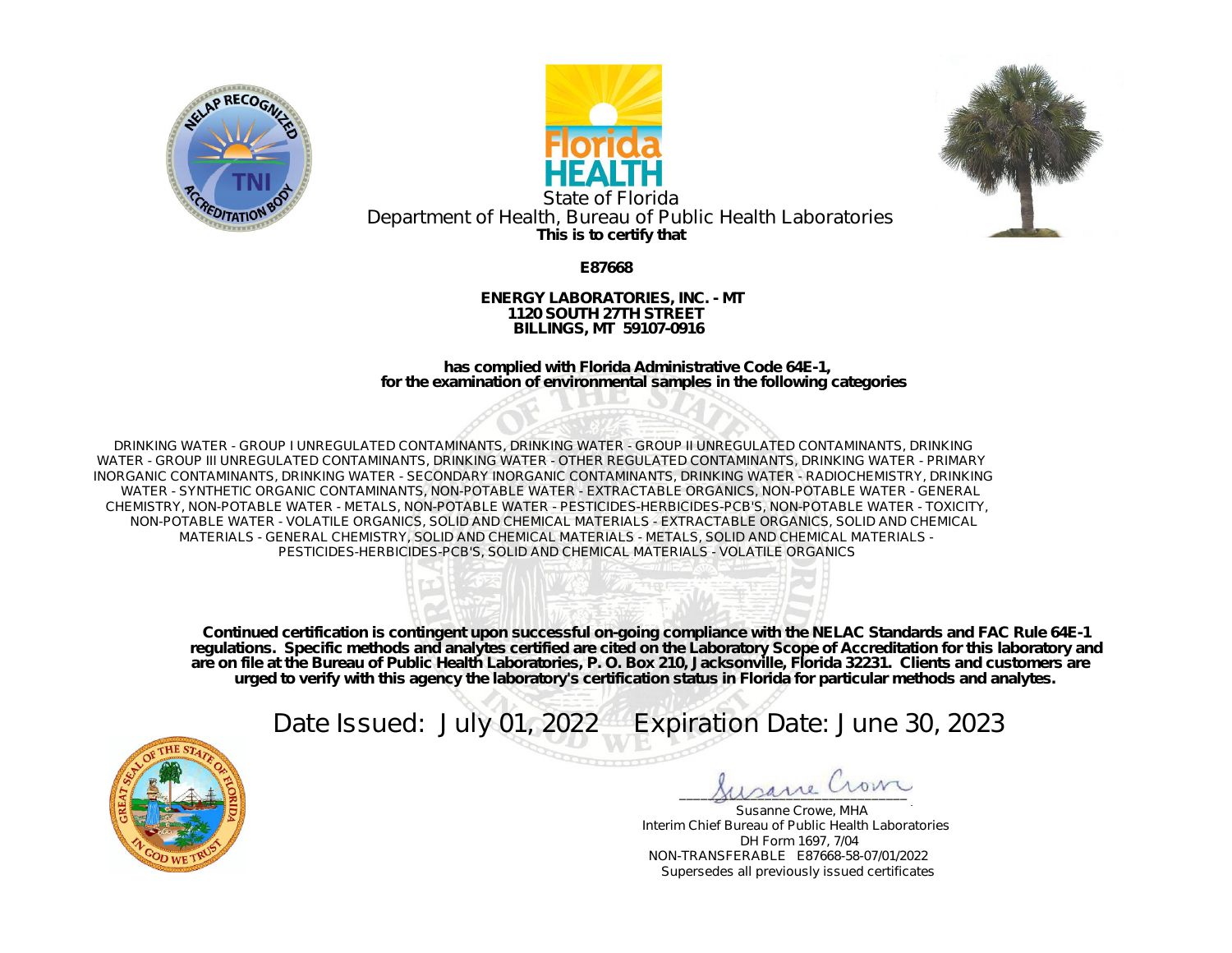

## **HEALTH** *Laboratory Scope of Accreditation* Page <sup>1</sup> of <sup>41</sup>

#### **Attachment to Certificate #: E87668-58, expiration date June 30, 2023. This listing of accredited analytes should be used only when associated with a valid certificate.**

| State Laboratory ID:<br>E87668                                                                       | EPA Lab Code: | <b>MT00005</b>                    |               | $(406)$ 252-6325      |
|------------------------------------------------------------------------------------------------------|---------------|-----------------------------------|---------------|-----------------------|
| E87668<br><b>Energy Laboratories, Inc. - MT</b><br>1120 South 27th Street<br>Billings, MT 59107-0916 |               |                                   |               |                       |
| Matrix:<br><b>Drinking Water</b>                                                                     |               |                                   | Certification |                       |
| Analyte                                                                                              | Method/Tech   | Category                          | Type          | <b>Effective Date</b> |
| 1,1,1,2-Tetrachloroethane                                                                            | EPA 524.2     | Group II Unregulated Contaminants | <b>NELAP</b>  | 1/5/2004              |

| 1,1,1,2-Tetrachloroethane                                             | EPA 524.2 | Group II Unregulated Contaminants     | <b>NELAP</b> | 1/5/2004   |
|-----------------------------------------------------------------------|-----------|---------------------------------------|--------------|------------|
| 1,1,1-Trichloroethane                                                 | EPA 524.2 | Other Regulated Contaminants          | <b>NELAP</b> | 1/5/2004   |
| 1,1,2,2-Tetrachloroethane                                             | EPA 524.2 | Group II Unregulated Contaminants     | <b>NELAP</b> | 1/5/2004   |
| 1,1,2-Trichloroethane                                                 | EPA 524.2 | <b>Other Regulated Contaminants</b>   | <b>NELAP</b> | 1/5/2004   |
| 1,1-Dichloro-2-propanone                                              | EPA 524.2 | Group III Unregulated Contaminants    | NELAP        | 6/30/2016  |
| 1,1-Dichloroethane                                                    | EPA 524.2 | Group II Unregulated Contaminants     | <b>NELAP</b> | 1/5/2004   |
| 1,1-Dichloroethylene                                                  | EPA 524.2 | Other Regulated Contaminants          | <b>NELAP</b> | 12/27/2021 |
| 1,1-Dichloropropene                                                   | EPA 524.2 | Group II Unregulated Contaminants     | <b>NELAP</b> | 1/5/2004   |
| 1,2,3-Trichlorobenzene                                                | EPA 524.2 | Group II Unregulated Contaminants     | <b>NELAP</b> | 1/5/2004   |
| 1,2,3-Trichloropropane                                                | EPA 504.1 | Group II Unregulated Contaminants     | <b>NELAP</b> | 1/5/2004   |
| 1,2,3-Trichloropropane                                                | EPA 524.2 | Group II Unregulated Contaminants     | <b>NELAP</b> | 1/5/2004   |
| 1,2,4-Trichlorobenzene                                                | EPA 524.2 | Other Regulated Contaminants          | <b>NELAP</b> | 1/5/2004   |
| 1,2,4-Trimethylbenzene                                                | EPA 524.2 | Group II Unregulated Contaminants     | <b>NELAP</b> | 1/5/2004   |
| 1,2-Dibromo-3-chloropropane (DBCP)                                    | EPA 504.1 | <b>Synthetic Organic Contaminants</b> | <b>NELAP</b> | 1/5/2004   |
| 1,2-Dibromo-3-chloropropane (DBCP)                                    | EPA 524.2 | <b>Synthetic Organic Contaminants</b> | <b>NELAP</b> | 12/16/2008 |
| 1,2-Dibromoethane (EDB, Ethylene dibromide)                           | EPA 504.1 | <b>Synthetic Organic Contaminants</b> | <b>NELAP</b> | 1/5/2004   |
| 1,2-Dibromoethane (EDB, Ethylene dibromide)                           | EPA 524.2 | <b>Synthetic Organic Contaminants</b> | <b>NELAP</b> | 12/16/2008 |
| 1,2-Dichlorobenzene                                                   | EPA 524.2 | Other Regulated Contaminants          | <b>NELAP</b> | 1/5/2004   |
| 1,2-Dichloroethane                                                    | EPA 524.2 | Other Regulated Contaminants          | <b>NELAP</b> | 1/5/2004   |
| 1,2-Dichloropropane                                                   | EPA 524.2 | Other Regulated Contaminants          | <b>NELAP</b> | 1/5/2004   |
| 1,3,5-Trimethylbenzene                                                | EPA 524.2 | Group II Unregulated Contaminants     | <b>NELAP</b> | 1/5/2004   |
| 1,3-Dichlorobenzene                                                   | EPA 524.2 | Group II Unregulated Contaminants     | <b>NELAP</b> | 1/5/2004   |
| 1,3-Dichloropropane                                                   | EPA 524.2 | Group II Unregulated Contaminants     | <b>NELAP</b> | 1/5/2004   |
| 1,4-Dichlorobenzene                                                   | EPA 524.2 | Other Regulated Contaminants          | <b>NELAP</b> | 1/5/2004   |
| 11-Chloroeicosafluoro-3-oxaundecane-1-sulfonic<br>Acid (11-ClPF3OUdS) | EPA 537.1 | Group III Unregulated Contaminants    | <b>NELAP</b> | 6/20/2020  |
| 1-Chlorobutane                                                        | EPA 524.2 | Group III Unregulated Contaminants    | <b>NELAP</b> | 6/30/2016  |
| 2-(N-Ethyl-perfluorooctane sulfonamido) acetic<br>acid                | EPA 537.1 | Group III Unregulated Contaminants    | <b>NELAP</b> | 6/20/2020  |
| 2-(N-Methyl-perfluorooctane sulfonamido) acetic EPA 537.1<br>acid     |           | Group III Unregulated Contaminants    | <b>NELAP</b> | 6/20/2020  |
| 2,2',3,3',4,4',6-Heptachlorobiphenyl (BZ 171)                         | EPA 525.2 | Group I Unregulated Contaminants      | <b>NELAP</b> | 1/24/2005  |
| 2,2',3,3',4,5',6,6'-Octachlorobiphenyl (BZ 201)                       | EPA 525.2 | Group I Unregulated Contaminants      | <b>NELAP</b> | 1/24/2005  |
| 2,2',3,4',6'-Pentachlorobiphenyl (BZ 98)                              | EPA 525.2 | Group I Unregulated Contaminants      | <b>NELAP</b> | 1/24/2005  |
| $2,2',4,4',5,6'-Hexachlorobiphenyl (BZ 154)$                          | EPA 525.2 | Group I Unregulated Contaminants      | NELAP        | 6/12/2007  |
| 2,2',4,4'-Tetrachlorobiphenyl (BZ 47)                                 | EPA 525.2 | Group I Unregulated Contaminants      | <b>NELAP</b> | 6/12/2007  |
| 2,2-Dichloropropane                                                   | EPA 524.2 | Group II Unregulated Contaminants     | <b>NELAP</b> | 1/5/2004   |
| 2,3-Dichlorobiphenyl (BZ 5)                                           | EPA 525.2 | Group I Unregulated Contaminants      | <b>NELAP</b> | 1/24/2005  |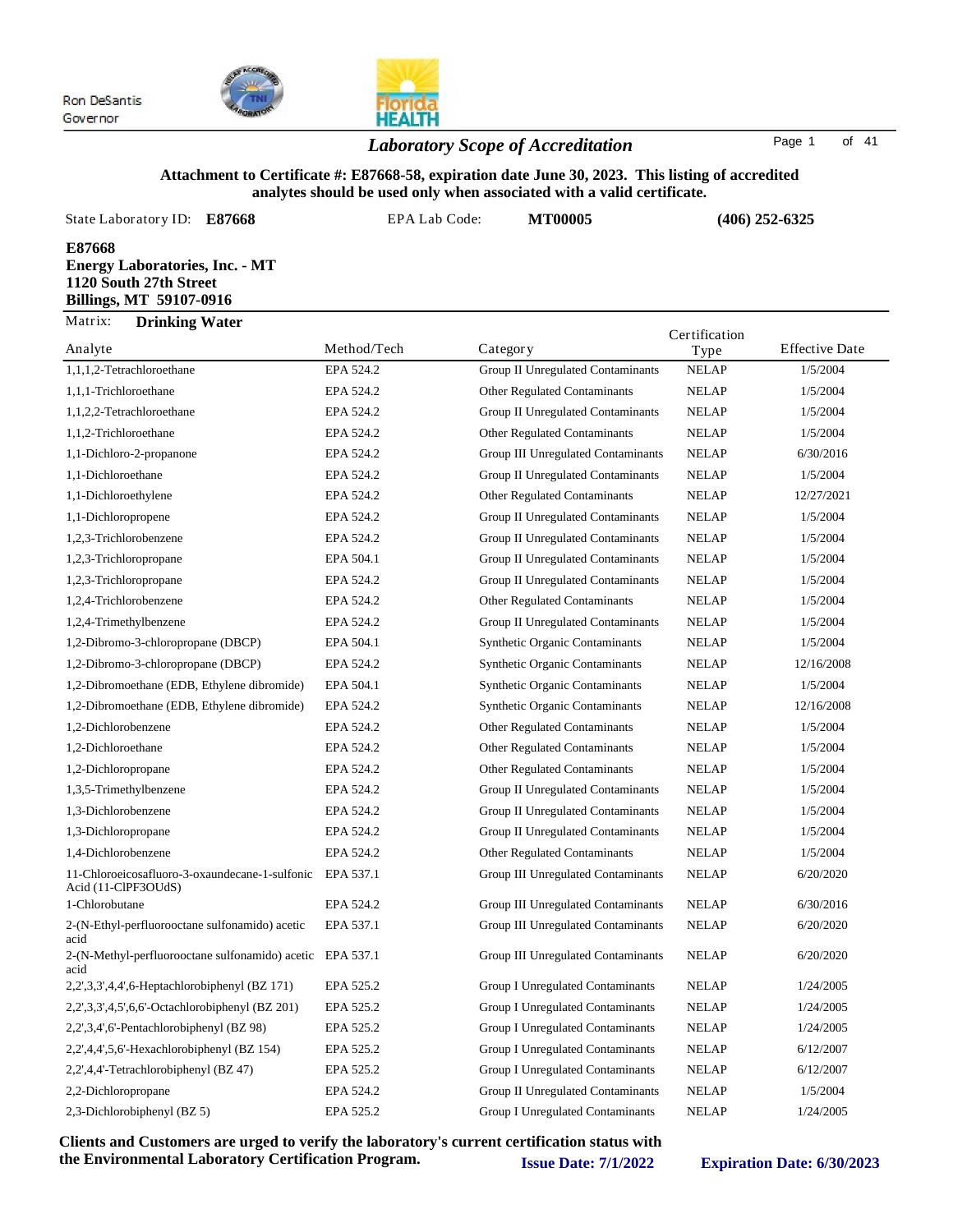

## *Laboratory Scope of Accreditation* Page <sup>2</sup> of <sup>41</sup>

#### **Attachment to Certificate #: E87668-58, expiration date June 30, 2023. This listing of accredited analytes should be used only when associated with a valid certificate.**

**HEALTH** 

| anaryics should be used only when associated with a vand certificate.                                |                      |                                                                                                                                                                                                                                                                                                                     |                |                       |  |  |
|------------------------------------------------------------------------------------------------------|----------------------|---------------------------------------------------------------------------------------------------------------------------------------------------------------------------------------------------------------------------------------------------------------------------------------------------------------------|----------------|-----------------------|--|--|
| State Laboratory ID:<br>E87668                                                                       | <b>EPA Lab Code:</b> | <b>MT00005</b>                                                                                                                                                                                                                                                                                                      |                | $(406)$ 252-6325      |  |  |
| E87668<br><b>Energy Laboratories, Inc. - MT</b><br>1120 South 27th Street<br>Billings, MT 59107-0916 |                      |                                                                                                                                                                                                                                                                                                                     |                |                       |  |  |
| Matrix:<br><b>Drinking Water</b>                                                                     |                      |                                                                                                                                                                                                                                                                                                                     | Certification  |                       |  |  |
| Analyte                                                                                              | Method/Tech          | Category                                                                                                                                                                                                                                                                                                            | Type           | <b>Effective Date</b> |  |  |
| 2,4',5-Trichlorobiphenyl (BZ 31)                                                                     | EPA 525.2            | Group I Unregulated Contaminants                                                                                                                                                                                                                                                                                    | <b>NELAP</b>   | 1/24/2005             |  |  |
| $2,4-D$                                                                                              | EPA 515.4            | <b>Synthetic Organic Contaminants</b>                                                                                                                                                                                                                                                                               | <b>NELAP</b>   | 6/17/2014             |  |  |
| $2,4$ -DB                                                                                            | EPA 515.4            | <b>Synthetic Organic Contaminants</b>                                                                                                                                                                                                                                                                               | <b>NELAP</b>   | 6/17/2014             |  |  |
| 2-Butanone (Methyl ethyl ketone, MEK)                                                                | EPA 524.2            | Group II Unregulated Contaminants                                                                                                                                                                                                                                                                                   | <b>NELAP</b>   | 1/5/2004              |  |  |
| 2-Chlorobiphenyl (BZ 1)                                                                              | EPA 525.2            | Group I Unregulated Contaminants                                                                                                                                                                                                                                                                                    | <b>NELAP</b>   | 1/24/2005             |  |  |
| 2-Chlorotoluene                                                                                      | EPA 524.2            | Group II Unregulated Contaminants                                                                                                                                                                                                                                                                                   | <b>NELAP</b>   | 1/5/2004              |  |  |
| 2-Hexanone                                                                                           | EPA 524.2            | Group II Unregulated Contaminants                                                                                                                                                                                                                                                                                   | <b>NELAP</b>   | 1/5/2004              |  |  |
| 4,8-Dioxa-3H-perfluorononanoic Acid (ADONA)                                                          | EPA 537.1            | Group III Unregulated Contaminants                                                                                                                                                                                                                                                                                  | <b>NELAP</b>   | 6/20/2020             |  |  |
| 4-Chlorotoluene                                                                                      | EPA 524.2            | Group II Unregulated Contaminants                                                                                                                                                                                                                                                                                   | <b>NELAP</b>   | 1/5/2004              |  |  |
| 4-Methyl-2-pentanone (MIBK)                                                                          | EPA 524.2            | Group II Unregulated Contaminants                                                                                                                                                                                                                                                                                   | <b>NELAP</b>   | 1/5/2004              |  |  |
| 9-Chlorohexadecafluoro-3-oxanonane-1-sulfonic<br>Acid (9-ClPF3ONS)                                   | EPA 537.1            | Group III Unregulated Contaminants                                                                                                                                                                                                                                                                                  | <b>NELAP</b>   | 6/20/2020             |  |  |
|                                                                                                      | $\cdots$ $\cdots$    | $\frac{1}{2}$ $\frac{1}{2}$ $\frac{1}{2}$ $\frac{1}{2}$ $\frac{1}{2}$ $\frac{1}{2}$ $\frac{1}{2}$ $\frac{1}{2}$ $\frac{1}{2}$ $\frac{1}{2}$ $\frac{1}{2}$ $\frac{1}{2}$ $\frac{1}{2}$ $\frac{1}{2}$ $\frac{1}{2}$ $\frac{1}{2}$ $\frac{1}{2}$ $\frac{1}{2}$ $\frac{1}{2}$ $\frac{1}{2}$ $\frac{1}{2}$ $\frac{1}{2}$ | $\overline{a}$ | 10110000              |  |  |

| 4-Chlorotoluene                                                    | EPA 524.2    | Group II Unregulated Contaminants        | <b>NELAP</b> | 1/5/2004  |
|--------------------------------------------------------------------|--------------|------------------------------------------|--------------|-----------|
| 4-Methyl-2-pentanone (MIBK)                                        | EPA 524.2    | Group II Unregulated Contaminants        | <b>NELAP</b> | 1/5/2004  |
| 9-Chlorohexadecafluoro-3-oxanonane-1-sulfonic<br>Acid (9-ClPF3ONS) | EPA 537.1    | Group III Unregulated Contaminants       | <b>NELAP</b> | 6/20/2020 |
| Acenaphthylene                                                     | EPA 525.2    | Group III Unregulated Contaminants       | <b>NELAP</b> | 1/24/2005 |
| Acetochlor                                                         | EPA 525.2    | <b>Group I Unregulated Contaminants</b>  | <b>NELAP</b> | 6/12/2007 |
| Acetone                                                            | EPA 524.2    | Group II Unregulated Contaminants        | <b>NELAP</b> | 1/5/2004  |
| Acrylonitrile                                                      | EPA 524.2    | <b>Group II Unregulated Contaminants</b> | <b>NELAP</b> | 1/5/2004  |
| Alachlor                                                           | EPA 525.2    | <b>Synthetic Organic Contaminants</b>    | <b>NELAP</b> | 1/5/2004  |
| Aldrin                                                             | EPA 525.2    | <b>Group I Unregulated Contaminants</b>  | <b>NELAP</b> | 1/5/2004  |
| Alkalinity as CaCO3                                                | SM 2320 B    | Primary Inorganic Contaminants           | <b>NELAP</b> | 6/8/2009  |
| Allyl chloride (3-Chloropropene)                                   | EPA 524.2    | Group III Unregulated Contaminants       | <b>NELAP</b> | 6/30/2016 |
| alpha-Chlordane                                                    | EPA 525.2    | <b>Group I Unregulated Contaminants</b>  | <b>NELAP</b> | 1/24/2005 |
| Aluminum                                                           | EPA 200.7    | Secondary Inorganic Contaminants         | <b>NELAP</b> | 6/8/2009  |
| Aluminum                                                           | EPA 200.8    | Secondary Inorganic Contaminants         | <b>NELAP</b> | 6/8/2009  |
| Amenable cyanide                                                   | SM 4500-CN-G | Primary Inorganic Contaminants           | <b>NELAP</b> | 2/3/2012  |
| Anthracene                                                         | EPA 525.2    | Group III Unregulated Contaminants       | <b>NELAP</b> | 1/24/2005 |
| Antimony                                                           | EPA 200.8    | Primary Inorganic Contaminants           | <b>NELAP</b> | 6/13/2001 |
| Aroclor-1016 (PCB-1016)                                            | EPA 525.2    | <b>Group I Unregulated Contaminants</b>  | <b>NELAP</b> | 6/8/2009  |
| Aroclor-1221 (PCB-1221)                                            | EPA 525.2    | <b>Group I Unregulated Contaminants</b>  | <b>NELAP</b> | 2/3/2012  |
| Aroclor-1232 (PCB-1232)                                            | EPA 525.2    | <b>Group I Unregulated Contaminants</b>  | <b>NELAP</b> | 2/3/2012  |
| Aroclor-1242 (PCB-1242)                                            | EPA 525.2    | <b>Group I Unregulated Contaminants</b>  | <b>NELAP</b> | 2/3/2012  |
| Aroclor-1248 (PCB-1248)                                            | EPA 525.2    | <b>Group I Unregulated Contaminants</b>  | <b>NELAP</b> | 2/3/2012  |
| Aroclor-1254 (PCB-1254)                                            | EPA 525.2    | <b>Group I Unregulated Contaminants</b>  | <b>NELAP</b> | 2/3/2012  |
| Aroclor-1260 (PCB-1260)                                            | EPA 525.2    | <b>Group I Unregulated Contaminants</b>  | <b>NELAP</b> | 6/8/2009  |
| Arsenic                                                            | EPA 200.8    | Primary Inorganic Contaminants           | <b>NELAP</b> | 6/13/2001 |
| Atrazine                                                           | EPA 525.2    | <b>Synthetic Organic Contaminants</b>    | <b>NELAP</b> | 1/5/2004  |
| Barium                                                             | EPA 200.7    | Primary Inorganic Contaminants           | <b>NELAP</b> | 6/13/2001 |
| Barium                                                             | EPA 200.8    | Primary Inorganic Contaminants           | <b>NELAP</b> | 6/13/2001 |
|                                                                    |              |                                          |              |           |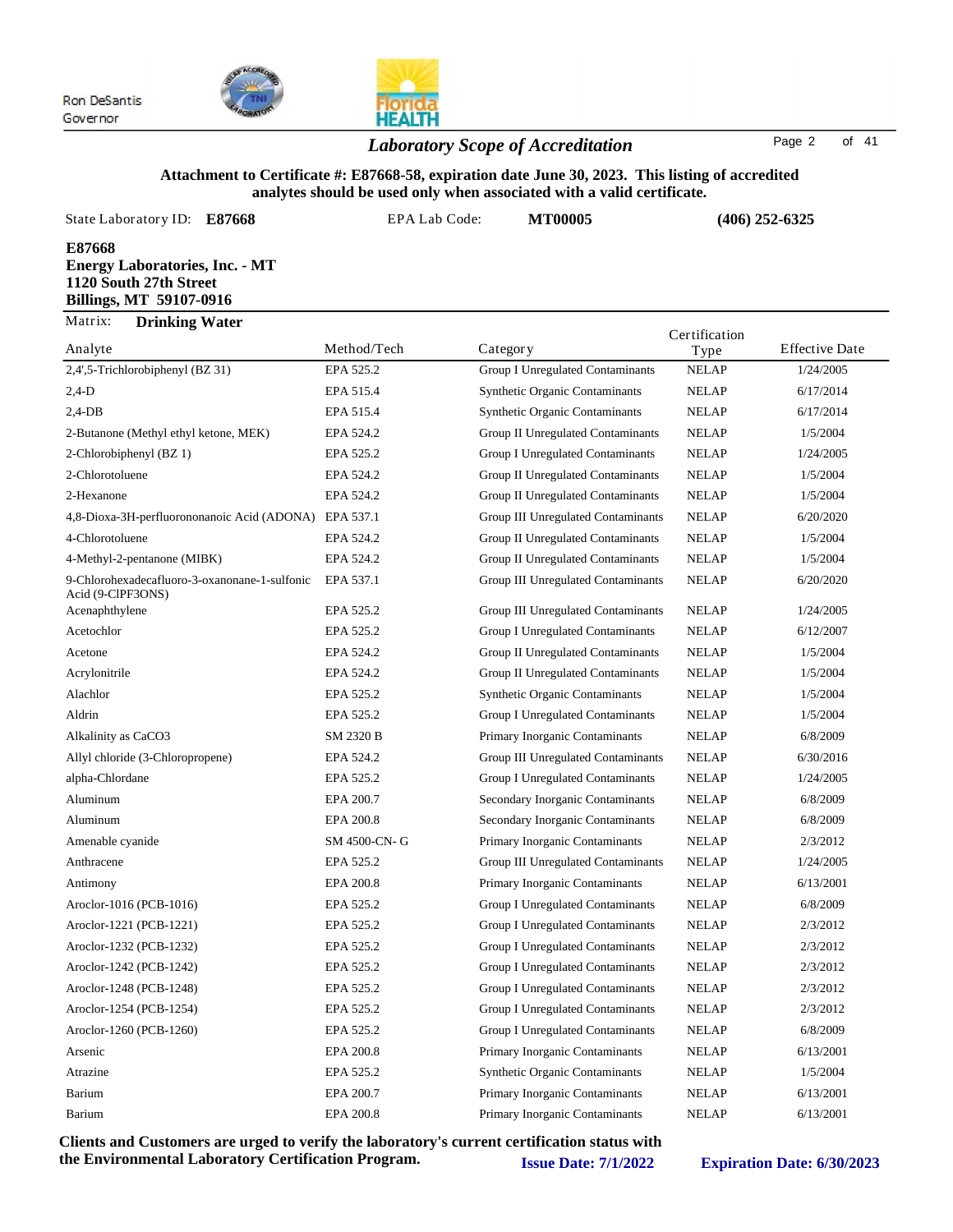

## *Laboratory Scope of Accreditation* Page <sup>3</sup> of <sup>41</sup>

#### **Attachment to Certificate #: E87668-58, expiration date June 30, 2023. This listing of accredited analytes should be used only when associated with a valid certificate.**

| State Laboratory ID:<br>E87668                                                                       | EPA Lab Code: | <b>MT00005</b>                        |                       | $(406)$ 252-6325      |
|------------------------------------------------------------------------------------------------------|---------------|---------------------------------------|-----------------------|-----------------------|
| E87668<br><b>Energy Laboratories, Inc. - MT</b><br>1120 South 27th Street<br>Billings, MT 59107-0916 |               |                                       |                       |                       |
| Matrix:<br><b>Drinking Water</b><br>Analyte                                                          | Method/Tech   | Category                              | Certification<br>Type | <b>Effective Date</b> |
| Benzene                                                                                              | EPA 524.2     | <b>Other Regulated Contaminants</b>   | <b>NELAP</b>          | 1/5/2004              |
| Benzo(a)anthracene                                                                                   | EPA 525.2     | Group III Unregulated Contaminants    | <b>NELAP</b>          | 1/24/2005             |
| Benzo(a)pyrene                                                                                       | EPA 525.2     | <b>Synthetic Organic Contaminants</b> | <b>NELAP</b>          | 1/5/2004              |
| Benzo(b)fluoranthene                                                                                 | EPA 525.2     | Group III Unregulated Contaminants    | <b>NELAP</b>          | 1/24/2005             |
| $Benzo(g,h,i)$ per ylene                                                                             | EPA 525.2     | Group III Unregulated Contaminants    | <b>NELAP</b>          | 1/24/2005             |
| Benzo(k)fluoranthene                                                                                 | EPA 525.2     | Group III Unregulated Contaminants    | <b>NELAP</b>          | 1/24/2005             |
| Beryllium                                                                                            | EPA 200.7     | Primary Inorganic Contaminants        | <b>NELAP</b>          | 6/13/2001             |
| Beryllium                                                                                            | EPA 200.8     | Primary Inorganic Contaminants        | <b>NELAP</b>          | 6/13/2001             |

| Benzo(a)anthracene       | EPA 525.2                   | Group III Unregulated Contaminants    | <b>NELAP</b> | 1/24/2005  |
|--------------------------|-----------------------------|---------------------------------------|--------------|------------|
| Benzo(a)pyrene           | EPA 525.2                   | <b>Synthetic Organic Contaminants</b> | <b>NELAP</b> | 1/5/2004   |
| Benzo(b)fluoranthene     | EPA 525.2                   | Group III Unregulated Contaminants    | <b>NELAP</b> | 1/24/2005  |
| $Benzo(g,h,i)$ per ylene | EPA 525.2                   | Group III Unregulated Contaminants    | <b>NELAP</b> | 1/24/2005  |
| Benzo(k)fluoranthene     | EPA 525.2                   | Group III Unregulated Contaminants    | <b>NELAP</b> | 1/24/2005  |
| Beryllium                | EPA 200.7                   | Primary Inorganic Contaminants        | <b>NELAP</b> | 6/13/2001  |
| Beryllium                | EPA 200.8                   | Primary Inorganic Contaminants        | <b>NELAP</b> | 6/13/2001  |
| Boron                    | <b>ENMT 50-213 / ICP-MS</b> | Secondary Inorganic Contaminants      | <b>NELAP</b> | 6/17/2014  |
| Boron                    | EPA 200.7                   | Secondary Inorganic Contaminants      | <b>NELAP</b> | 6/8/2009   |
| <b>Bromide</b>           | EPA 300.0                   | Primary Inorganic Contaminants        | <b>NELAP</b> | 1/24/2005  |
| Bromoacetic acid         | EPA 552.2                   | Group I Unregulated Contaminants      | <b>NELAP</b> | 1/5/2004   |
| Bromobenzene             | EPA 524.2                   | Group II Unregulated Contaminants     | <b>NELAP</b> | 1/5/2004   |
| Bromochloroacetic acid   | EPA 552.2                   | Group I Unregulated Contaminants      | <b>NELAP</b> | 1/5/2004   |
| Bromochloromethane       | EPA 524.2                   | Group II Unregulated Contaminants     | <b>NELAP</b> | 12/16/2008 |
| Bromodichloromethane     | EPA 524.2                   | Group II Unregulated Contaminants     | <b>NELAP</b> | 1/5/2004   |
| <b>Bromoform</b>         | EPA 524.2                   | Group II Unregulated Contaminants     | <b>NELAP</b> | 1/5/2004   |
| <b>Butachlor</b>         | EPA 525.2                   | Group I Unregulated Contaminants      | <b>NELAP</b> | 1/5/2004   |
| Butyl benzyl phthalate   | EPA 525.2                   | Group III Unregulated Contaminants    | <b>NELAP</b> | 1/24/2005  |
| Cadmium                  | EPA 200.7                   | Primary Inorganic Contaminants        | <b>NELAP</b> | 6/13/2001  |
| Cadmium                  | EPA 200.8                   | Primary Inorganic Contaminants        | <b>NELAP</b> | 6/13/2001  |
| Calcium                  | ENMT 50-213 / ICP-MS        | Secondary Inorganic Contaminants      | <b>NELAP</b> | 6/17/2014  |
| Calcium                  | EPA 200.7                   | Primary Inorganic Contaminants        | <b>NELAP</b> | 6/13/2001  |
| Carbon disulfide         | EPA 524.2                   | Group II Unregulated Contaminants     | <b>NELAP</b> | 1/5/2004   |
| Carbon tetrachloride     | EPA 524.2                   | Other Regulated Contaminants          | <b>NELAP</b> | 1/5/2004   |
| Chlordane (tech.)        | EPA 525.2                   | Synthetic Organic Contaminants        | <b>NELAP</b> | 1/5/2004   |
| Chloride                 | EPA 300.0                   | Secondary Inorganic Contaminants      | <b>NELAP</b> | 6/13/2001  |
| Chloroacetic acid        | EPA 552.2                   | Group I Unregulated Contaminants      | <b>NELAP</b> | 1/5/2004   |
| Chloroacetonitrile       | EPA 524.2                   | Group III Unregulated Contaminants    | <b>NELAP</b> | 6/30/2016  |
| Chlorobenzene            | EPA 524.2                   | Other Regulated Contaminants          | <b>NELAP</b> | 1/5/2004   |
| Chloroethane             | EPA 524.2                   | Group II Unregulated Contaminants     | <b>NELAP</b> | 1/5/2004   |
| Chloroform               | EPA 524.2                   | Group II Unregulated Contaminants     | <b>NELAP</b> | 1/5/2004   |
| Chromium                 | EPA 200.7                   | Primary Inorganic Contaminants        | <b>NELAP</b> | 6/13/2001  |
| Chromium                 | EPA 200.8                   | Primary Inorganic Contaminants        | <b>NELAP</b> | 6/13/2001  |
| Chrysene                 | EPA 525.2                   | Group III Unregulated Contaminants    | <b>NELAP</b> | 1/24/2005  |
| cis-1,2-Dichloroethylene | EPA 524.2                   | <b>Other Regulated Contaminants</b>   | <b>NELAP</b> | 1/5/2004   |
|                          |                             |                                       |              |            |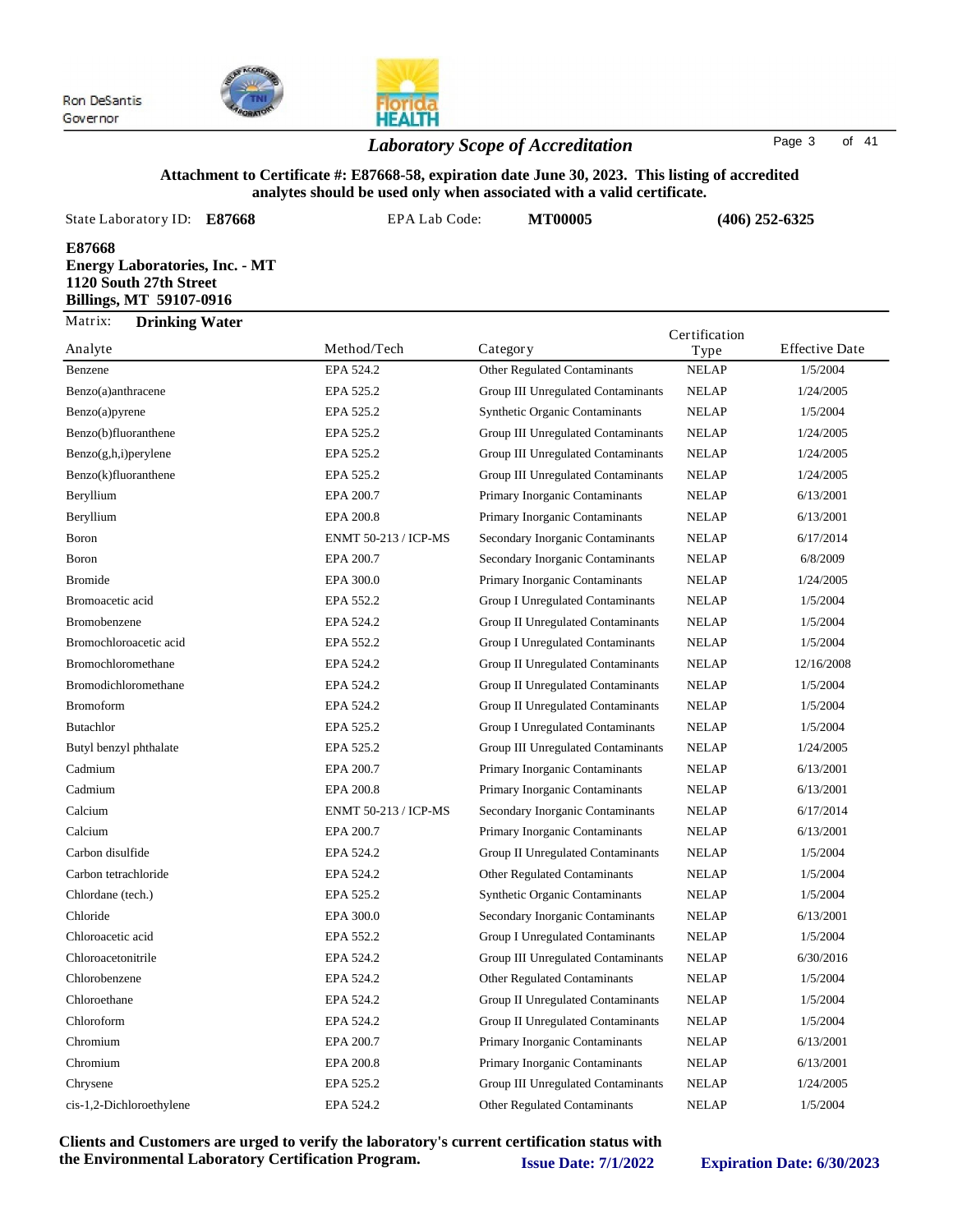

## *Laboratory Scope of Accreditation* Page <sup>4</sup> of <sup>41</sup>

#### **Attachment to Certificate #: E87668-58, expiration date June 30, 2023. This listing of accredited analytes should be used only when associated with a valid certificate.**

| State Laboratory ID:<br>E87668                                                                       | EPA Lab Code:                      | <b>MT00005</b>                    |                  | $(406)$ 252-6325      |
|------------------------------------------------------------------------------------------------------|------------------------------------|-----------------------------------|------------------|-----------------------|
| E87668<br><b>Energy Laboratories, Inc. - MT</b><br>1120 South 27th Street<br>Billings, MT 59107-0916 |                                    |                                   |                  |                       |
| Matrix:<br><b>Drinking Water</b>                                                                     |                                    |                                   | Certification    |                       |
| Analyte                                                                                              | Method/Tech                        | Category                          | Type             | <b>Effective Date</b> |
| cis-1,3-Dichloropropene                                                                              | EPA 524.2                          | Group II Unregulated Contaminants | <b>NELAP</b>     | 1/5/2004              |
| Cobalt                                                                                               | EPA 200.7                          | Secondary Inorganic Contaminants  | <b>NELAP</b>     | 6/17/2014             |
| Cobalt                                                                                               | EPA 200.8                          | Secondary Inorganic Contaminants  | <b>NELAP</b>     | 6/17/2014             |
| Color                                                                                                | <b>SM 2120 B</b>                   | Secondary Inorganic Contaminants  | <b>NELAP</b>     | 2/3/2012              |
| $-1$ $-1$ $-1$                                                                                       | $\sim$ $\sim$ $\sim$ $\sim$ $\sim$ | .                                 | <b>ATTY 1 TH</b> | 2000000               |

| Covan                                               | EFA 200.7       | Secondary morganic Comanimants          | INDLAI       | 0/11/2014 |
|-----------------------------------------------------|-----------------|-----------------------------------------|--------------|-----------|
| Cobalt                                              | EPA 200.8       | Secondary Inorganic Contaminants        | <b>NELAP</b> | 6/17/2014 |
| Color                                               | SM 2120 B       | Secondary Inorganic Contaminants        | <b>NELAP</b> | 2/3/2012  |
| Conductivity                                        | SM 2510 B       | Primary Inorganic Contaminants          | <b>NELAP</b> | 6/8/2009  |
| Copper                                              | EPA 200.7       | Primary Inorganic Contaminants          | <b>NELAP</b> | 6/13/2001 |
| Copper                                              | EPA 200.8       | Primary Inorganic Contaminants          | <b>NELAP</b> | 6/13/2001 |
| Corrosivity (langlier index)                        | SM 2330 B       | Secondary Inorganic Contaminants        | <b>NELAP</b> | 6/30/2016 |
| Dalapon                                             | EPA 515.4       | Synthetic Organic Contaminants          | <b>NELAP</b> | 6/17/2014 |
| Decachlorobiphenyl (BZ 209)                         | <b>EPA 508A</b> | Synthetic Organic Contaminants          | <b>NELAP</b> | 1/5/2004  |
| Di(2-ethylhexyl) phthalate (DEHP)                   | EPA 525.2       | <b>Synthetic Organic Contaminants</b>   | <b>NELAP</b> | 1/5/2004  |
| Di(2-ethylhexyl)adipate                             | EPA 525.2       | <b>Synthetic Organic Contaminants</b>   | <b>NELAP</b> | 1/5/2004  |
| Diazinon                                            | EPA 525.2       | <b>Group I Unregulated Contaminants</b> | <b>NELAP</b> | 1/24/2005 |
| Dibenz(a,h)anthracene                               | EPA 525.2       | Group III Unregulated Contaminants      | <b>NELAP</b> | 1/24/2005 |
| Dibromoacetic acid                                  | EPA 552.2       | Group I Unregulated Contaminants        | NELAP        | 1/5/2004  |
| Dibromochloromethane                                | EPA 524.2       | Group II Unregulated Contaminants       | <b>NELAP</b> | 1/5/2004  |
| Dibromomethane                                      | EPA 524.2       | Group II Unregulated Contaminants       | <b>NELAP</b> | 1/5/2004  |
| Dicamba                                             | EPA 515.4       | Synthetic Organic Contaminants          | <b>NELAP</b> | 6/17/2014 |
| Dichloroacetic acid                                 | EPA 552.2       | Group I Unregulated Contaminants        | <b>NELAP</b> | 1/5/2004  |
| Dichlorodifluoromethane                             | EPA 524.2       | Group II Unregulated Contaminants       | <b>NELAP</b> | 1/5/2004  |
| Dichloroprop (Dichlorprop)                          | EPA 515.4       | <b>Synthetic Organic Contaminants</b>   | <b>NELAP</b> | 6/17/2014 |
| Dieldrin                                            | EPA 525.2       | <b>Group I Unregulated Contaminants</b> | <b>NELAP</b> | 1/5/2004  |
| Diethyl ether                                       | EPA 524.2       | Group III Unregulated Contaminants      | <b>NELAP</b> | 6/30/2016 |
| Diethyl phthalate                                   | EPA 525.2       | Group III Unregulated Contaminants      | <b>NELAP</b> | 1/24/2005 |
| Dimethyl phthalate                                  | EPA 525.2       | Group III Unregulated Contaminants      | <b>NELAP</b> | 1/24/2005 |
| Di-n-butyl phthalate                                | EPA 525.2       | Group III Unregulated Contaminants      | <b>NELAP</b> | 1/24/2005 |
| Dinoseb (2-sec-butyl-4,6-dinitrophenol, DNBP)       | EPA 515.4       | Synthetic Organic Contaminants          | <b>NELAP</b> | 6/17/2014 |
| Endothall                                           | EPA 548.1       | Synthetic Organic Contaminants          | <b>NELAP</b> | 1/5/2004  |
| Endrin                                              | EPA 525.2       | <b>Synthetic Organic Contaminants</b>   | <b>NELAP</b> | 1/5/2004  |
| Ethyl methacrylate                                  | EPA 524.2       | Group III Unregulated Contaminants      | <b>NELAP</b> | 6/30/2016 |
| Ethylbenzene                                        | EPA 524.2       | Other Regulated Contaminants            | <b>NELAP</b> | 1/5/2004  |
| Fluorene                                            | EPA 525.2       | Group III Unregulated Contaminants      | <b>NELAP</b> | 1/24/2005 |
| Fluoride                                            | EPA 300.0       | Primary Inorganic Contaminants          | <b>NELAP</b> | 1/5/2004  |
| Fluoride                                            | SM 4500 F-C     | Primary Inorganic Contaminants          | <b>NELAP</b> | 2/7/2005  |
| gamma-BHC (Lindane,<br>gamma-Hexachlorocyclohexane) | EPA 525.2       | Synthetic Organic Contaminants          | <b>NELAP</b> | 1/5/2004  |
| gamma-Chlordane                                     | EPA 525.2       | <b>Group I Unregulated Contaminants</b> | <b>NELAP</b> | 1/24/2005 |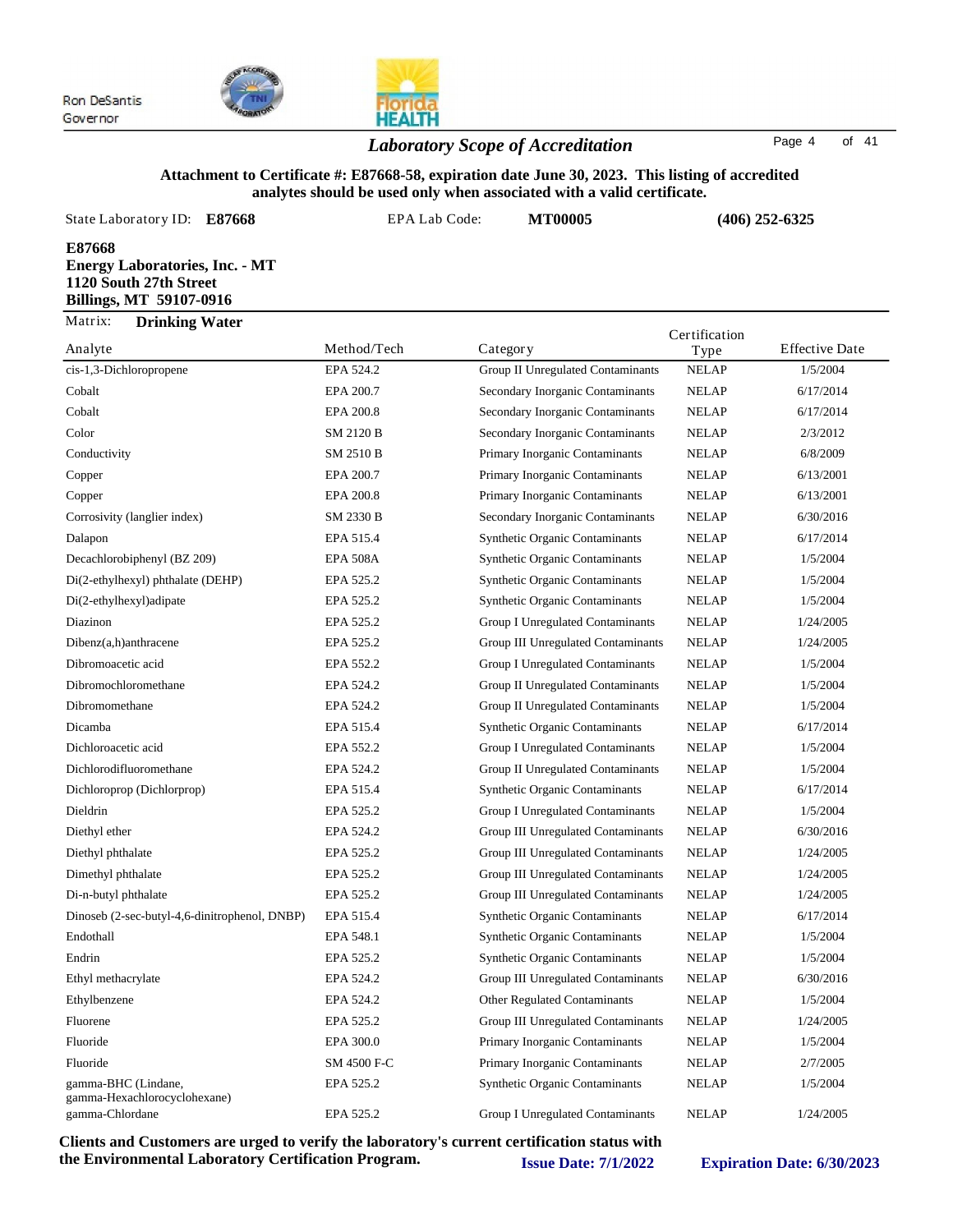(HFPO-DA, GenX)



### *Laboratory Scope of Accreditation* Page <sup>5</sup> of <sup>41</sup>

#### **Attachment to Certificate #: E87668-58, expiration date June 30, 2023. This listing of accredited analytes should be used only when associated with a valid certificate.**

| State Laboratory ID:<br>E87668                                                                       | EPA Lab Code: | <b>MT00005</b>                        |               | $(406)$ 252-6325      |
|------------------------------------------------------------------------------------------------------|---------------|---------------------------------------|---------------|-----------------------|
| E87668<br><b>Energy Laboratories, Inc. - MT</b><br>1120 South 27th Street<br>Billings, MT 59107-0916 |               |                                       |               |                       |
| Matrix:<br><b>Drinking Water</b>                                                                     |               |                                       | Certification |                       |
| Analyte                                                                                              | Method/Tech   | Category                              | Type          | <b>Effective Date</b> |
| Hardness                                                                                             | SM 2340 B     | Secondary Inorganic Contaminants      | <b>NELAP</b>  | 6/8/2009              |
| Heptachlor                                                                                           | EPA 525.2     | <b>Synthetic Organic Contaminants</b> | <b>NELAP</b>  | 1/5/2004              |
| Heptachlor epoxide                                                                                   | EPA 525.2     | <b>Synthetic Organic Contaminants</b> | <b>NELAP</b>  | 1/5/2004              |
| Hexachlorobenzene                                                                                    | EPA 525.2     | <b>Synthetic Organic Contaminants</b> | <b>NELAP</b>  | 1/5/2004              |
| Hexachlorobutadiene                                                                                  | EPA 524.2     | Group II Unregulated Contaminants     | <b>NELAP</b>  | 1/5/2004              |
| Hexachlorocyclopentadiene                                                                            | EPA 525.2     | <b>Synthetic Organic Contaminants</b> | <b>NELAP</b>  | 1/5/2004              |
| Hexachloroethane                                                                                     | EPA 524.2     | Group III Unregulated Contaminants    | <b>NELAP</b>  | 6/30/2016             |

Hexafluoropropylene Oxide Dimer Acid EPA 537.1 Group III Unregulated Contaminants NELAP 6/20/2020

Indeno(1,2,3-cd)pyrene EPA 525.2 Group III Unregulated Contaminants NELAP 6/12/2007 Iron EPA 200.7 Secondary Inorganic Contaminants NELAP 6/8/2009 Iron EPA 200.8 Secondary Inorganic Contaminants NELAP 6/30/2016 Isopropylbenzene EPA 524.2 Group II Unregulated Contaminants NELAP 1/5/2004 Lead EPA 200.8 Primary Inorganic Contaminants NELAP 6/13/2001 Lithium EPA 200.7 Secondary Inorganic Contaminants NELAP 6/17/2014 m+p-Xylenes EPA 524.2 Group II Unregulated Contaminants NELAP 6/17/2014 Magnesium ENMT 50-213 / ICP-MS Secondary Inorganic Contaminants NELAP 6/17/2014 Magnesium EPA 200.7 Primary Inorganic Contaminants NELAP 6/13/2001 Manganese EPA 200.7 Secondary Inorganic Contaminants NELAP 6/13/2001 Manganese EPA 200.8 Secondary Inorganic Contaminants NELAP 6/13/2001 Mercury EPA 200.8 Primary Inorganic Contaminants NELAP 6/13/2001 Mercury EPA 245.1 Primary Inorganic Contaminants NELAP 6/13/2001 Methacrylonitrile **EPA 524.2** Group II Unregulated Contaminants NELAP 1/5/2004 Methoxychlor **EPA 525.2** Synthetic Organic Contaminants NELAP 1/5/2004 Methyl acrylate EPA 524.2 Group III Unregulated Contaminants NELAP 6/30/2016 Methyl bromide (Bromomethane) EPA 524.2 Group II Unregulated Contaminants NELAP 1/5/2004 Methyl chloride (Chloromethane) EPA 524.2 Group II Unregulated Contaminants NELAP 1/5/2004 Methyl methacrylate **EPA 524.2** Group II Unregulated Contaminants NELAP 1/5/2004 Methyl tert-butyl ether (MTBE) EPA 524.2 Group II Unregulated Contaminants NELAP 1/5/2004 Methylene chloride **EPA 524.2** Other Regulated Contaminants NELAP 1/5/2004 Metolachlor EPA 525.2 Group I Unregulated Contaminants NELAP 1/5/2004 Metribuzin EPA 525.2 Group I Unregulated Contaminants NELAP 1/5/2004 Molybdenum EPA 200.8 Secondary Inorganic Contaminants NELAP 6/8/2009 Naphthalene **EPA 524.2** Group II Unregulated Contaminants NELAP 1/5/2004 n-Butylbenzene **EPA 524.2** Group II Unregulated Contaminants NELAP 1/5/2004 Nickel EPA 200.7 Primary Inorganic Contaminants NELAP 6/13/2001 Nickel EPA 200.8 Primary Inorganic Contaminants NELAP 6/13/2001

Group III Unregulated Contaminants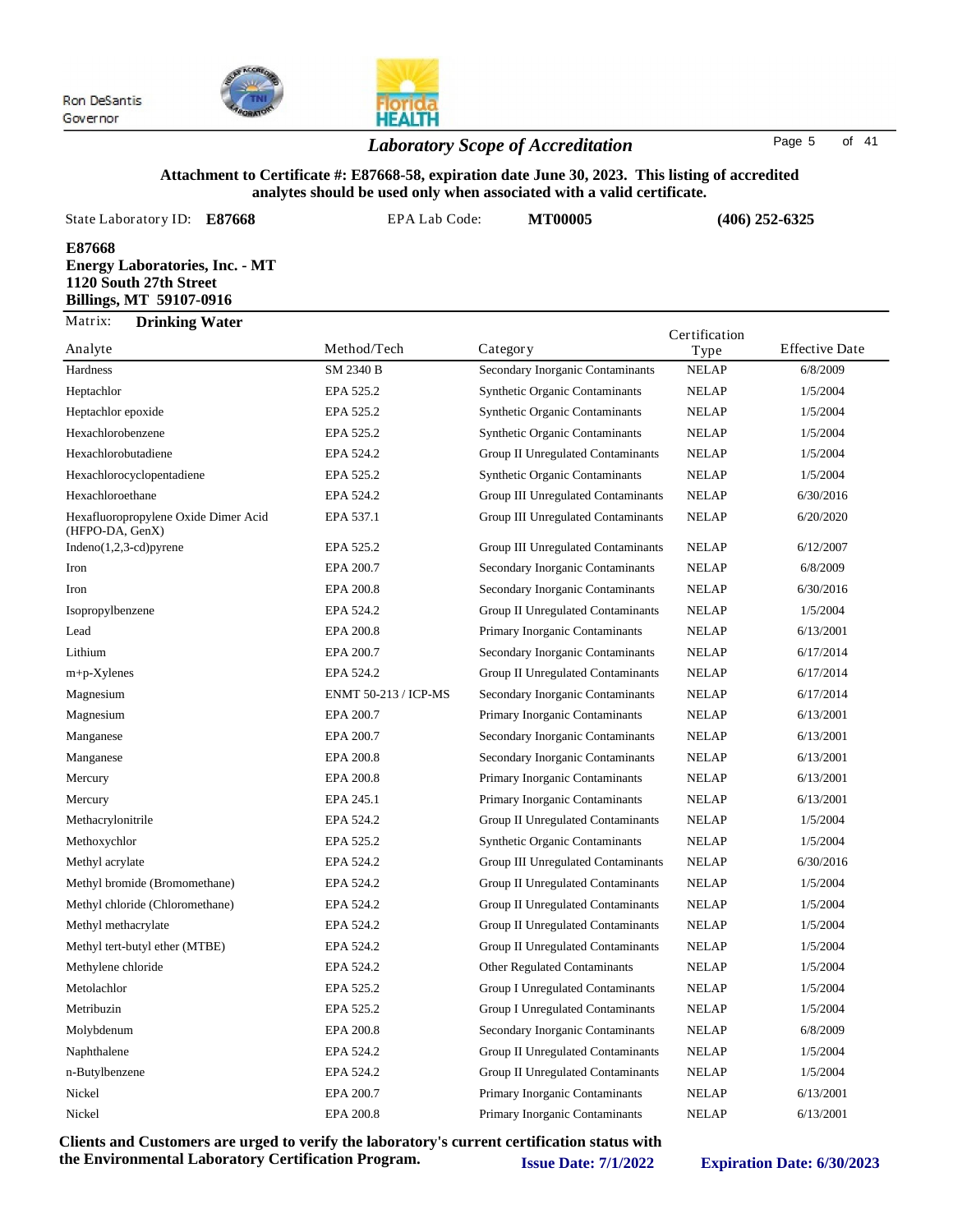



## *Laboratory Scope of Accreditation* Page <sup>6</sup> of <sup>41</sup>

### **Attachment to Certificate #: E87668-58, expiration date June 30, 2023. This listing of accredited analytes should be used only when associated with a valid certificate.**

| State Laboratory ID:<br>E87668                                                                       | EPA Lab Code: | <b>MT00005</b>                 | $(406)$ 252-6325 |                       |
|------------------------------------------------------------------------------------------------------|---------------|--------------------------------|------------------|-----------------------|
| E87668<br><b>Energy Laboratories, Inc. - MT</b><br>1120 South 27th Street<br>Billings, MT 59107-0916 |               |                                |                  |                       |
| Matrix:<br><b>Drinking Water</b>                                                                     |               |                                | Certification    |                       |
| Analyte                                                                                              | Method/Tech   | Category                       | Type             | <b>Effective Date</b> |
| Nitrate as N                                                                                         | EPA 300.0     | Primary Inorganic Contaminants | <b>NELAP</b>     | 1/5/2004              |

| Nitrate as N                                                                 | EPA 300.0    | Primary Inorganic Contaminants                                         | <b>NELAP</b> | 1/5/2004  |
|------------------------------------------------------------------------------|--------------|------------------------------------------------------------------------|--------------|-----------|
| Nitrate as N                                                                 | EPA 353.2    | Primary Inorganic Contaminants                                         | <b>NELAP</b> | 6/13/2001 |
| Nitrite as N                                                                 | EPA 300.0    | Primary Inorganic Contaminants                                         | <b>NELAP</b> | 1/5/2004  |
| Nitrite as N                                                                 | EPA 353.2    | Primary Inorganic Contaminants                                         | <b>NELAP</b> | 6/13/2001 |
| Nitrobenzene                                                                 | EPA 524.2    | Group II Unregulated Contaminants                                      | <b>NELAP</b> | 1/5/2004  |
| Norflurazon                                                                  | EPA 525.2    | Group I Unregulated Contaminants                                       | <b>NELAP</b> | 1/24/2005 |
| n-Propylbenzene                                                              | EPA 524.2    | Group II Unregulated Contaminants                                      | <b>NELAP</b> | 1/5/2004  |
| Odor                                                                         | SM 2150 B    | Secondary Inorganic Contaminants                                       | <b>NELAP</b> | 2/3/2012  |
| Orthophosphate as P                                                          | EPA 365.1    | Primary Inorganic Contaminants                                         | <b>NELAP</b> | 6/8/2009  |
| o-Xylene                                                                     | EPA 524.2    | Group II Unregulated Contaminants                                      | <b>NELAP</b> | 6/17/2014 |
| PCB Screen as AROCLORS                                                       | EPA 525.2    | <b>Synthetic Organic Contaminants</b>                                  | <b>NELAP</b> | 6/12/2007 |
| Pentachloroethane                                                            | EPA 524.2    | Group II Unregulated Contaminants                                      | <b>NELAP</b> | 1/5/2004  |
| Pentachlorophenol                                                            | EPA 515.4    | <b>Synthetic Organic Contaminants</b>                                  | <b>NELAP</b> | 6/17/2014 |
| Pentachlorophenol                                                            | EPA 525.2    | Synthetic Organic Contaminants                                         | <b>NELAP</b> | 1/24/2005 |
| Perfluorobutane Sulfonate (PFBS, Perfluorobutane EPA 537.1<br>Sulfonic Acid) |              | Group III Unregulated Contaminants                                     | <b>NELAP</b> | 6/20/2020 |
| Perfluorodecanoate (PFDA, Perfluorodecanoic<br>Acid)                         | EPA 537.1    | Group III Unregulated Contaminants                                     | <b>NELAP</b> | 6/20/2020 |
| Perfluorododecanoate (PFDoA,<br>Pefluorododecanoic Acid)                     | EPA 537.1    | Group III Unregulated Contaminants                                     | <b>NELAP</b> | 6/20/2020 |
| Perfluoroheptanoate (PFHpA, Perfluoroheptanoic<br>Acid)                      | EPA 537.1    | Group III Unregulated Contaminants                                     | <b>NELAP</b> | 6/20/2020 |
| Perfluorohexane Sulfonic Acid (PFHxS,<br>Perfluorohexane Sulfonate)          | EPA 537.1    | Group III Unregulated Contaminants                                     | <b>NELAP</b> | 6/20/2020 |
| Perfluorohexanoate (PFHxA, Perfluorohexanoic<br>Acid)                        | EPA 537.1    | Group III Unregulated Contaminants                                     | <b>NELAP</b> | 6/20/2020 |
| Perfluorononanoate (PFNA, Perfluorononanoic<br>Acid)                         | EPA 537.1    | Group III Unregulated Contaminants                                     | <b>NELAP</b> | 6/20/2020 |
| Perfluorooctane Sulfonic Acid (PFOS,<br>Perfluoro-octane Sulfonate)          | EPA 537.1    | Group III Unregulated Contaminants                                     | <b>NELAP</b> | 6/20/2020 |
| Perfluoro-octanoate (PFOA, Perfluoro-octanoic<br>Acid)                       | EPA 537.1    | Group III Unregulated Contaminants                                     | <b>NELAP</b> | 6/20/2020 |
| Perfluorotetradecanoate (PFTeDA,<br>perfluorotetradecanoic acid)             | EPA 537.1    | Group III Unregulated Contaminants                                     | <b>NELAP</b> | 6/20/2020 |
| Perfluorotridecanoate (PFTriA,<br>perfluorotridecanoic acid)                 | EPA 537.1    | Group III Unregulated Contaminants                                     | <b>NELAP</b> | 6/20/2020 |
| Perfluoroundecanoate (PFUnA,<br>Perfluoroundecanoic Acid)                    | EPA 537.1    | Group III Unregulated Contaminants                                     | <b>NELAP</b> | 6/20/2020 |
| pH                                                                           | SM 4500-H+-B | Primary Inorganic<br>Contaminants, Secondary Inorganic<br>Contaminants | <b>NELAP</b> | 6/12/2007 |
| Phenanthrene                                                                 | EPA 525.2    | Group III Unregulated Contaminants                                     | <b>NELAP</b> | 1/24/2005 |
| Phosphorus                                                                   | EPA 200.7    | Secondary Inorganic Contaminants                                       | <b>NELAP</b> | 6/17/2014 |
| Picloram                                                                     | EPA 515.4    | <b>Synthetic Organic Contaminants</b>                                  | <b>NELAP</b> | 6/17/2014 |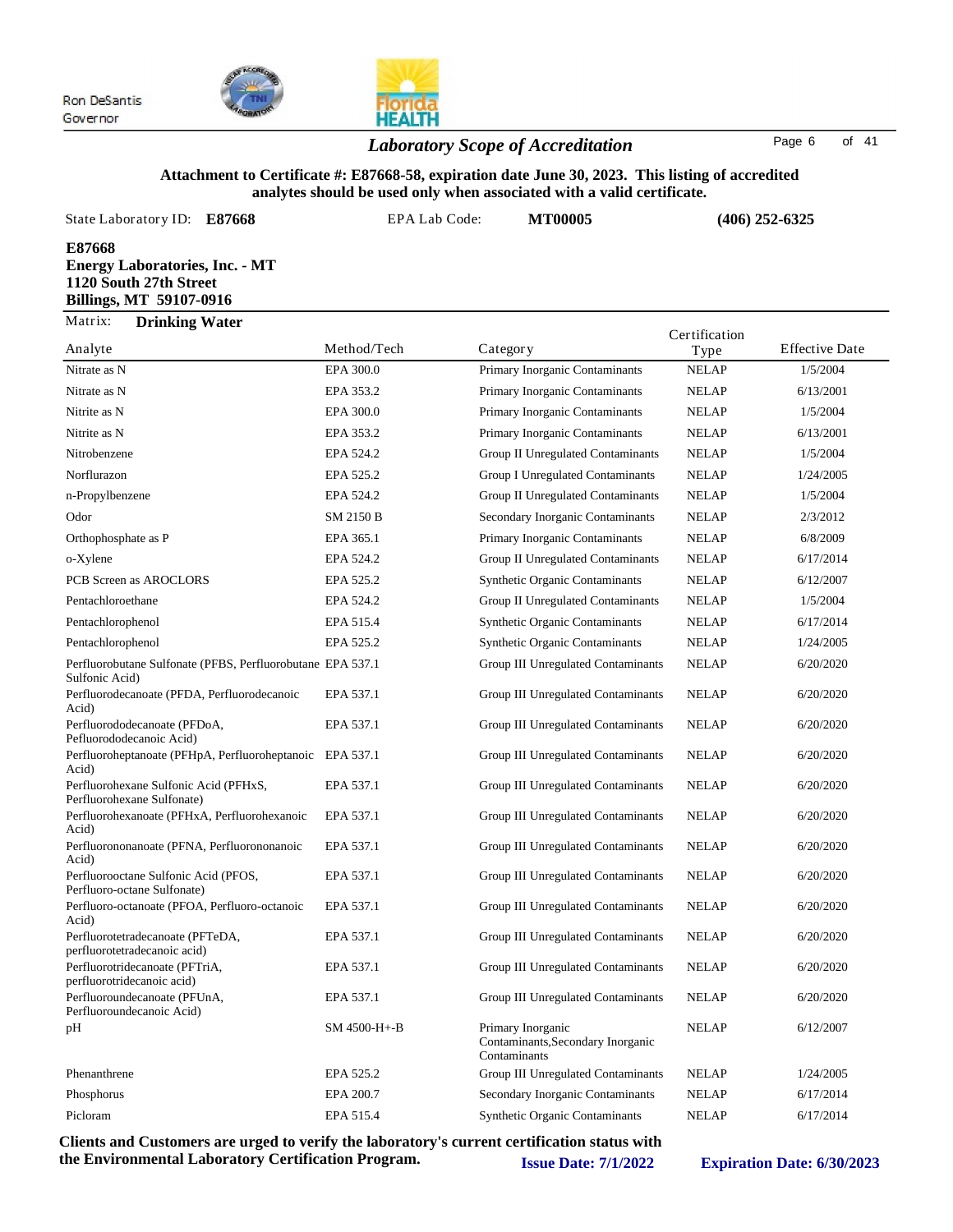

## *Laboratory Scope of Accreditation* Page <sup>7</sup> of <sup>41</sup>

#### **Attachment to Certificate #: E87668-58, expiration date June 30, 2023. This listing of accredited analytes should be used only when associated with a valid certificate.**

| State Laboratory ID:<br>E87668                                                                       | EPA Lab Code:               | <b>MT00005</b>                    | $(406)$ 252-6325      |                       |
|------------------------------------------------------------------------------------------------------|-----------------------------|-----------------------------------|-----------------------|-----------------------|
| E87668<br><b>Energy Laboratories, Inc. - MT</b><br>1120 South 27th Street<br>Billings, MT 59107-0916 |                             |                                   |                       |                       |
| Matrix:<br><b>Drinking Water</b><br>Analyte                                                          | Method/Tech                 | Category                          | Certification<br>Type | <b>Effective Date</b> |
| p-Isopropyltoluene                                                                                   | EPA 524.2                   | Group II Unregulated Contaminants | <b>NELAP</b>          | 1/5/2004              |
| Potassium                                                                                            | <b>ENMT 50-213 / ICP-MS</b> | Secondary Inorganic Contaminants  | <b>NELAP</b>          | 6/17/2014             |
| Potassium                                                                                            | EPA 200.7                   | Secondary Inorganic Contaminants  | <b>NELAP</b>          | 6/8/2009              |
| Propachlor (Ramrod)                                                                                  | EPA 525.2                   | Group I Unregulated Contaminants  | <b>NELAP</b>          | 1/5/2004              |
| Propionitrile (Ethyl cyanide)                                                                        | EPA 524.2                   | Group II Unregulated Contaminants | <b>NELAP</b>          | 1/5/2004              |

| Potassium                               | EPA 200.7                   | Secondary Inorganic Contaminants      | <b>NELAP</b> | 6/8/2009   |
|-----------------------------------------|-----------------------------|---------------------------------------|--------------|------------|
| Propachlor (Ramrod)                     | EPA 525.2                   | Group I Unregulated Contaminants      | <b>NELAP</b> | 1/5/2004   |
| Propionitrile (Ethyl cyanide)           | EPA 524.2                   | Group II Unregulated Contaminants     | <b>NELAP</b> | 1/5/2004   |
| Pyrene                                  | EPA 525.2                   | Group III Unregulated Contaminants    | <b>NELAP</b> | 1/24/2005  |
| Residual free chlorine                  | SM 4500-Cl G                | Primary Inorganic Contaminants        | <b>NELAP</b> | 6/8/2009   |
| Residue-filterable (TDS)                | SM 2540 C                   | Secondary Inorganic Contaminants      | <b>NELAP</b> | 6/13/2001  |
| Residue-nonfilterable (TSS)             | SM 2540 D                   | Secondary Inorganic Contaminants      | <b>NELAP</b> | 6/17/2014  |
| Residue-settleable                      | SM 2540 F                   | Secondary Inorganic Contaminants      | <b>NELAP</b> | 6/17/2014  |
| sec-Butylbenzene                        | EPA 524.2                   | Group II Unregulated Contaminants     | <b>NELAP</b> | 1/5/2004   |
| Selenium                                | EPA 200.8                   | Primary Inorganic Contaminants        | <b>NELAP</b> | 6/13/2001  |
| Silica as SiO <sub>2</sub>              | EPA 200.7                   | Primary Inorganic Contaminants        | <b>NELAP</b> | 12/16/2008 |
| Silver                                  | EPA 200.7                   | Secondary Inorganic Contaminants      | <b>NELAP</b> | 6/13/2001  |
| Silver                                  | EPA 200.8                   | Secondary Inorganic Contaminants      | <b>NELAP</b> | 6/13/2001  |
| Silvex (2,4,5-TP)                       | EPA 515.4                   | <b>Synthetic Organic Contaminants</b> | <b>NELAP</b> | 6/17/2014  |
| Simazine                                | EPA 525.2                   | Synthetic Organic Contaminants        | <b>NELAP</b> | 1/5/2004   |
| Sodium                                  | <b>ENMT 50-213 / ICP-MS</b> | Secondary Inorganic Contaminants      | <b>NELAP</b> | 6/17/2014  |
| Sodium                                  | EPA 200.7                   | Primary Inorganic Contaminants        | <b>NELAP</b> | 6/13/2001  |
| Strontium                               | EPA 200.7                   | Secondary Inorganic Contaminants      | <b>NELAP</b> | 6/17/2014  |
| Styrene                                 | EPA 524.2                   | Other Regulated Contaminants          | <b>NELAP</b> | 1/5/2004   |
| Sulfate                                 | EPA 300.0                   | Primary Inorganic Contaminants        | <b>NELAP</b> | 6/13/2001  |
| tert-Butylbenzene                       | EPA 524.2                   | Group II Unregulated Contaminants     | <b>NELAP</b> | 1/5/2004   |
| Tetrachloroethylene (Perchloroethylene) | EPA 524.2                   | Other Regulated Contaminants          | <b>NELAP</b> | 1/5/2004   |
| Tetrahydrofuran (THF)                   | EPA 524.2                   | Group III Unregulated Contaminants    | <b>NELAP</b> | 6/30/2016  |
| Thallium                                | EPA 200.8                   | Primary Inorganic Contaminants        | <b>NELAP</b> | 6/13/2001  |
| Tin                                     | EPA 200.7                   | Secondary Inorganic Contaminants      | <b>NELAP</b> | 6/17/2014  |
| Titanium                                | EPA 200.7                   | Secondary Inorganic Contaminants      | <b>NELAP</b> | 6/17/2014  |
| Toluene                                 | EPA 524.2                   | Other Regulated Contaminants          | <b>NELAP</b> | 1/5/2004   |
| Total cyanide                           | EPA 335.4                   | Primary Inorganic Contaminants        | <b>NELAP</b> | 6/17/2014  |
| Total cyanide                           | KELADA-01                   | Primary Inorganic Contaminants        | <b>NELAP</b> | 6/8/2009   |
| Total haloacetic acids (HAA5)           | EPA 552.2                   | <b>Synthetic Organic Contaminants</b> | <b>NELAP</b> | 1/5/2004   |
| Total nitrate-nitrite                   | EPA 300.0                   | Primary Inorganic Contaminants        | <b>NELAP</b> | 6/30/2016  |
| Total nitrate-nitrite                   | EPA 353.2                   | Primary Inorganic Contaminants        | <b>NELAP</b> | 6/13/2001  |
| Total trihalomethanes                   | EPA 524.2                   | Other Regulated Contaminants          | <b>NELAP</b> | 1/5/2004   |
| Toxaphene (Chlorinated camphene)        | EPA 525.2                   | <b>Synthetic Organic Contaminants</b> | <b>NELAP</b> | 6/8/2009   |
|                                         |                             |                                       |              |            |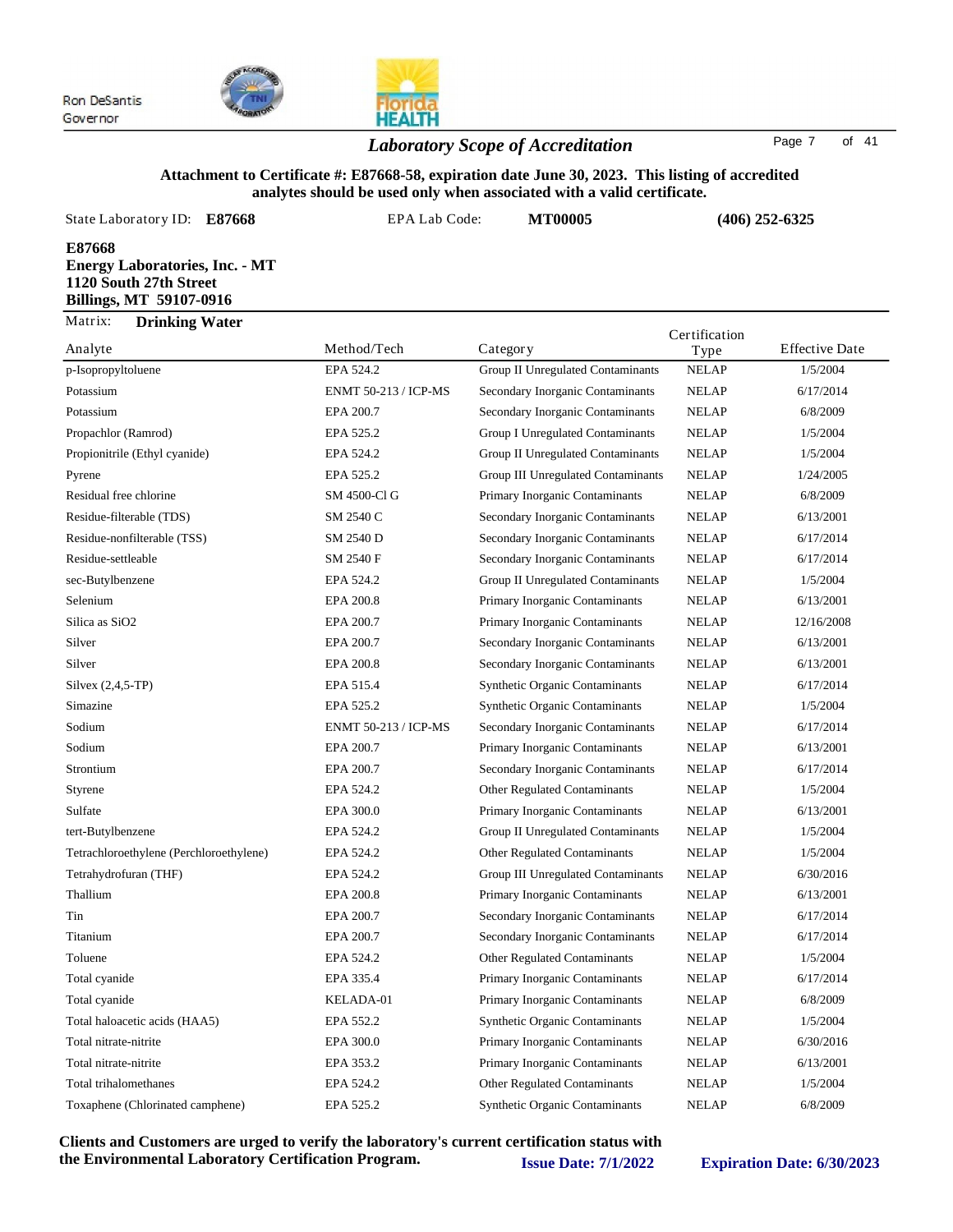

### *Laboratory Scope of Accreditation* Page <sup>8</sup> of <sup>41</sup>

#### **Attachment to Certificate #: E87668-58, expiration date June 30, 2023. This listing of accredited analytes should be used only when associated with a valid certificate.**

|                                                                                                      |               | сэ эноига эс аэса онгу үгнсн азэосласса үгин а үана сегинсате: |               |                       |
|------------------------------------------------------------------------------------------------------|---------------|----------------------------------------------------------------|---------------|-----------------------|
| State Laboratory ID:<br>E87668                                                                       | EPA Lab Code: | <b>MT00005</b>                                                 |               | $(406)$ 252-6325      |
| E87668<br><b>Energy Laboratories, Inc. - MT</b><br>1120 South 27th Street<br>Billings, MT 59107-0916 |               |                                                                |               |                       |
| Matrix:<br><b>Drinking Water</b>                                                                     |               |                                                                | Certification |                       |
| Analyte                                                                                              | Method/Tech   | Category                                                       | Type          | <b>Effective Date</b> |
| trans-1,2-Dichloroethylene                                                                           | EPA 524.2     | <b>Other Regulated Contaminants</b>                            | <b>NELAP</b>  | 1/5/2004              |
| trans-1,3-Dichloropropene                                                                            | EPA 524.2     | Group II Unregulated Contaminants                              | <b>NELAP</b>  | 1/5/2004              |
| trans-1,4-Dichloro-2-butene                                                                          | EPA 524.2     | Group II Unregulated Contaminants                              | <b>NELAP</b>  | 1/5/2004              |
| trans-Nonachlor                                                                                      | EPA 525.2     | <b>Group I Unregulated Contaminants</b>                        | <b>NELAP</b>  | 1/24/2005             |
| Trichloroacetic acid                                                                                 | EPA 552.2     | <b>Group I Unregulated Contaminants</b>                        | <b>NELAP</b>  | 1/5/2004              |
| Trichloroethene (Trichloroethylene)                                                                  | EPA 524.2     | <b>Other Regulated Contaminants</b>                            | <b>NELAP</b>  | 1/5/2004              |
| Trichlorofluoromethane                                                                               | EPA 524.2     | Group II Unregulated Contaminants                              | <b>NELAP</b>  | 1/5/2004              |
| Trifluralin (Treflan)                                                                                | EPA 525.2     | Group I Unregulated Contaminants                               | <b>NELAP</b>  | 1/24/2005             |
| Turbidity                                                                                            | SM 2130 B     | Secondary Inorganic Contaminants                               | <b>NELAP</b>  | 6/17/2014             |
| Uranium (mass)                                                                                       | EPA 200.8     | Radiochemistry                                                 | <b>NELAP</b>  | 6/12/2007             |
| <b>UV 254</b>                                                                                        | SM 5910 B     | Primary Inorganic Contaminants                                 | <b>NELAP</b>  | 6/30/2016             |
| Vanadium                                                                                             | EPA 200.7     | Secondary Inorganic Contaminants                               | <b>NELAP</b>  | 6/8/2009              |
| Vanadium                                                                                             | EPA 200.8     | Secondary Inorganic Contaminants                               | <b>NELAP</b>  | 6/8/2009              |
| Vernolate                                                                                            | EPA 525.2     | Group I Unregulated Contaminants                               | <b>NELAP</b>  | 1/24/2005             |
| Vinyl chloride                                                                                       | EPA 524.2     | <b>Other Regulated Contaminants</b>                            | <b>NELAP</b>  | 1/5/2004              |

Xylene (total) EPA 524.2 Other Regulated Contaminants NELAP 1/5/2004 Zinc EPA 200.7 Secondary Inorganic Contaminants NELAP 6/8/2009 Zinc EPA 200.8 Secondary Inorganic Contaminants NELAP 6/8/2009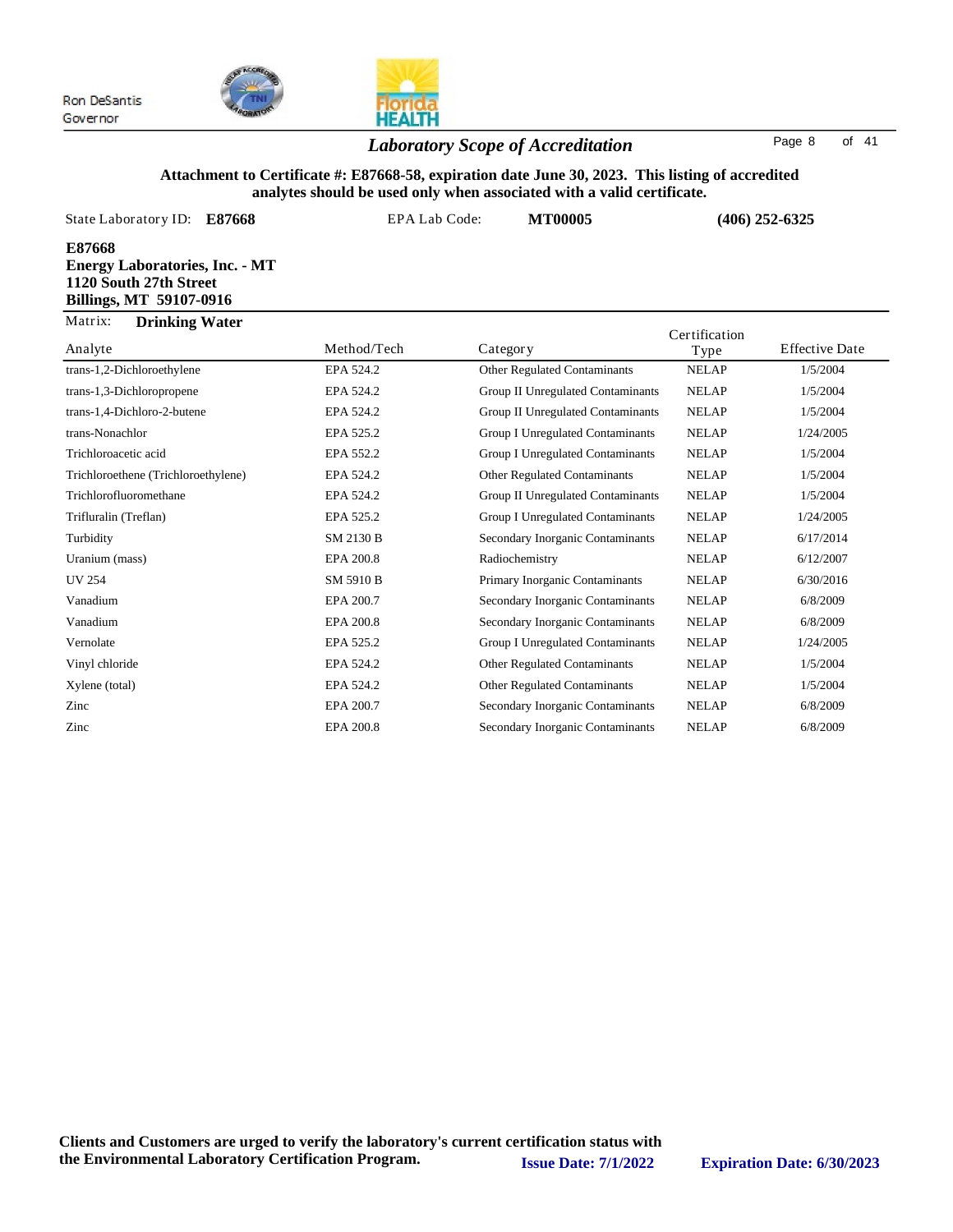

## *Laboratory Scope of Accreditation* Page <sup>9</sup> of <sup>41</sup>

#### **Attachment to Certificate #: E87668-58, expiration date June 30, 2023. This listing of accredited analytes should be used only when associated with a valid certificate.**

| State Laboratory ID: E87668                                                                          | EPA Lab Code: | <b>MT00005</b>                                                                             |               | $(406)$ 252-6325      |
|------------------------------------------------------------------------------------------------------|---------------|--------------------------------------------------------------------------------------------|---------------|-----------------------|
| E87668<br><b>Energy Laboratories, Inc. - MT</b><br>1120 South 27th Street<br>Billings, MT 59107-0916 |               |                                                                                            |               |                       |
| Matrix:<br><b>Non-Potable Water</b>                                                                  |               |                                                                                            | Certification |                       |
| Analyte                                                                                              | Method/Tech   | Category                                                                                   | Type          | <b>Effective Date</b> |
| 1,1,1,2-Tetrachloroethane                                                                            | EPA 624.1     | <b>Volatile Organics</b>                                                                   | <b>NELAP</b>  | 7/1/2018              |
| $11120$ m $1111$                                                                                     | FDA.0200      | $\mathbf{v}$ $\mathbf{v}$ $\mathbf{v}$ $\mathbf{v}$ $\mathbf{v}$ $\mathbf{v}$ $\mathbf{v}$ | AIDI AD       | 710000                |

| 1,1,1,2-Tetrachloroethane                         | EPA 624.1       | <b>Volatile Organics</b>    | <b>NELAP</b> | 7/1/2018 |
|---------------------------------------------------|-----------------|-----------------------------|--------------|----------|
| 1,1,1,2-Tetrachloroethane                         | <b>EPA 8260</b> | <b>Volatile Organics</b>    | <b>NELAP</b> | 7/1/2003 |
| 1,1,1-Trichloroethane                             | EPA 624.1       | Volatile Organics           | <b>NELAP</b> | 2/8/2018 |
| 1,1,1-Trichloroethane                             | <b>EPA 8260</b> | <b>Volatile Organics</b>    | <b>NELAP</b> | 7/1/2003 |
| 1,1,2,2-Tetrachloroethane                         | EPA 624.1       | <b>Volatile Organics</b>    | <b>NELAP</b> | 2/8/2018 |
| 1,1,2,2-Tetrachloroethane                         | <b>EPA 8260</b> | <b>Volatile Organics</b>    | <b>NELAP</b> | 7/1/2003 |
| 1,1,2-Trichloro-1,2,2-trifluoroethane (Freon 113) | <b>EPA 8260</b> | <b>Volatile Organics</b>    | <b>NELAP</b> | 7/1/2018 |
| 1,1,2-Trichloroethane                             | EPA 624.1       | Volatile Organics           | <b>NELAP</b> | 2/8/2018 |
| 1,1,2-Trichloroethane                             | <b>EPA 8260</b> | <b>Volatile Organics</b>    | <b>NELAP</b> | 7/1/2003 |
| 1,1-Dichloroethane                                | EPA 624.1       | <b>Volatile Organics</b>    | <b>NELAP</b> | 2/8/2018 |
| 1,1-Dichloroethane                                | <b>EPA 8260</b> | <b>Volatile Organics</b>    | <b>NELAP</b> | 7/1/2003 |
| 1,1-Dichloroethylene                              | EPA 624.1       | <b>Volatile Organics</b>    | <b>NELAP</b> | 2/8/2018 |
| 1,1-Dichloroethylene                              | <b>EPA 8260</b> | <b>Volatile Organics</b>    | <b>NELAP</b> | 7/1/2003 |
| 1,1-Dichloropropene                               | EPA 624.1       | <b>Volatile Organics</b>    | <b>NELAP</b> | 7/1/2018 |
| 1,1-Dichloropropene                               | <b>EPA 8260</b> | <b>Volatile Organics</b>    | <b>NELAP</b> | 7/1/2003 |
| 1,2,3-Trichlorobenzene                            | EPA 624.1       | <b>Volatile Organics</b>    | <b>NELAP</b> | 7/1/2018 |
| 1,2,3-Trichlorobenzene                            | <b>EPA 8260</b> | <b>Volatile Organics</b>    | <b>NELAP</b> | 7/1/2003 |
| 1,2,3-Trichloropropane                            | EPA 624.1       | <b>Volatile Organics</b>    | <b>NELAP</b> | 7/1/2018 |
| 1,2,3-Trichloropropane                            | EPA 8011        | <b>Volatile Organics</b>    | <b>NELAP</b> | 7/1/2018 |
| 1,2,3-Trichloropropane                            | <b>EPA 8260</b> | Volatile Organics           | <b>NELAP</b> | 7/1/2003 |
| 1,2,3-Trimethylbenzene                            | EPA 624.1       | <b>Volatile Organics</b>    | <b>NELAP</b> | 7/1/2018 |
| 1,2,3-Trimethylbenzene                            | <b>EPA 8260</b> | <b>Volatile Organics</b>    | <b>NELAP</b> | 7/1/2018 |
| 1,2,4,5-Tetrachlorobenzene                        | EPA 625.1       | <b>Extractable Organics</b> | <b>NELAP</b> | 7/1/2018 |
| 1,2,4,5-Tetrachlorobenzene                        | <b>EPA 8270</b> | <b>Extractable Organics</b> | <b>NELAP</b> | 7/1/2003 |
| 1,2,4-Trichlorobenzene                            | EPA 625.1       | <b>Extractable Organics</b> | <b>NELAP</b> | 2/8/2018 |
| 1,2,4-Trichlorobenzene                            | <b>EPA 8270</b> | <b>Extractable Organics</b> | <b>NELAP</b> | 2/3/2012 |
| 1,2,4-Trimethylbenzene                            | EPA 624.1       | <b>Volatile Organics</b>    | <b>NELAP</b> | 7/1/2018 |
| 1,2,4-Trimethylbenzene                            | <b>EPA 8260</b> | <b>Volatile Organics</b>    | <b>NELAP</b> | 7/1/2003 |
| 1,2-Dibromo-3-chloropropane (DBCP)                | EPA 624.1       | <b>Volatile Organics</b>    | <b>NELAP</b> | 7/1/2018 |
| 1,2-Dibromo-3-chloropropane (DBCP)                | EPA 8011        | <b>Volatile Organics</b>    | <b>NELAP</b> | 7/1/2018 |
| 1,2-Dibromo-3-chloropropane (DBCP)                | <b>EPA 8260</b> | <b>Volatile Organics</b>    | <b>NELAP</b> | 7/1/2003 |
| 1,2-Dibromoethane (EDB, Ethylene dibromide)       | EPA 624.1       | Volatile Organics           | <b>NELAP</b> | 2/8/2018 |
| 1,2-Dibromoethane (EDB, Ethylene dibromide)       | EPA 8011        | <b>Volatile Organics</b>    | <b>NELAP</b> | 7/1/2018 |
| 1,2-Dibromoethane (EDB, Ethylene dibromide)       | <b>EPA 8260</b> | <b>Volatile Organics</b>    | <b>NELAP</b> | 7/1/2003 |
| 1,2-Dichlorobenzene                               | EPA 624.1       | Volatile Organics           | <b>NELAP</b> | 2/8/2018 |
| 1,2-Dichlorobenzene                               | <b>EPA 8260</b> | <b>Volatile Organics</b>    | <b>NELAP</b> | 7/1/2003 |
|                                                   |                 |                             |              |          |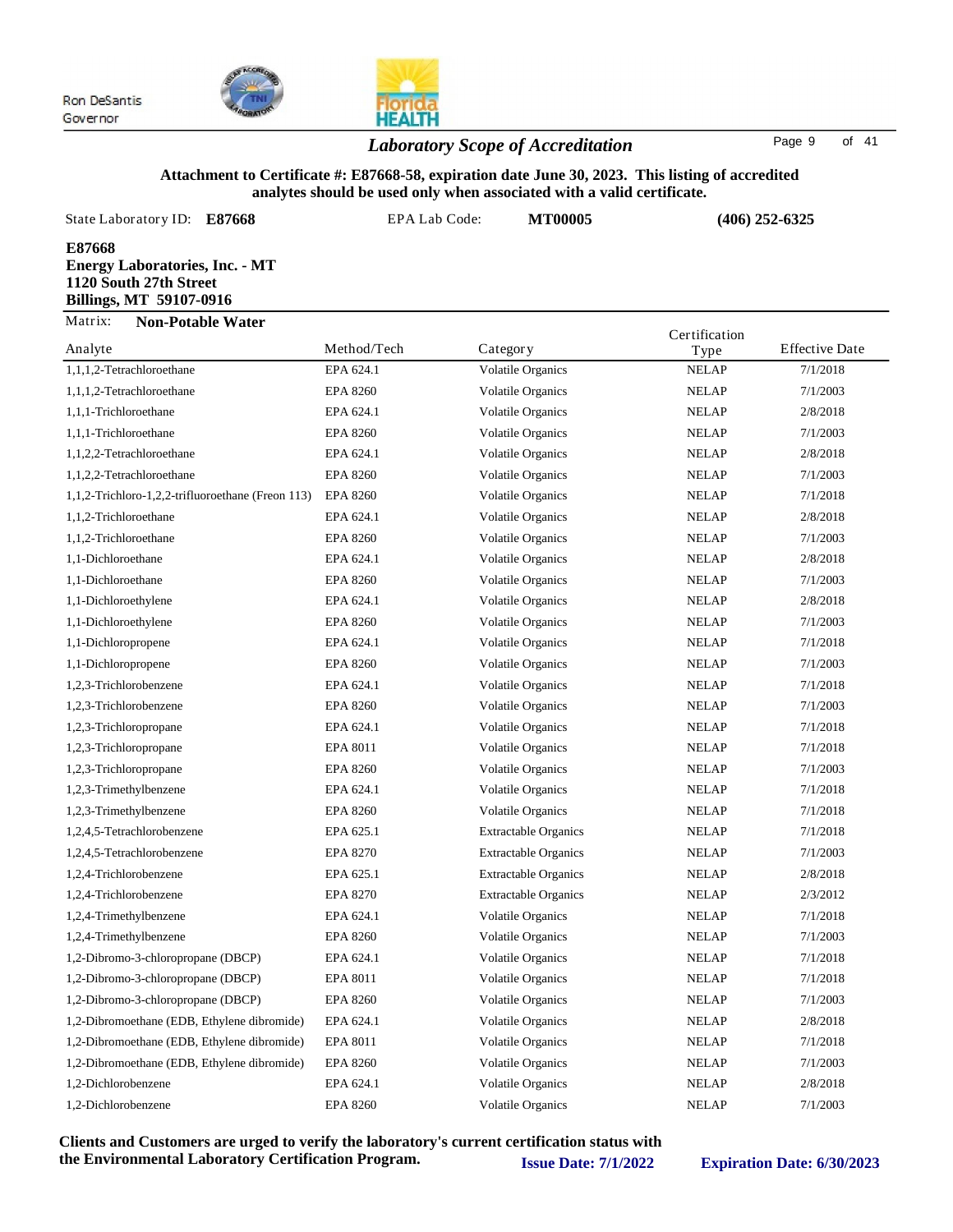

## **HEALTH** *Laboratory Scope of Accreditation* Page <sup>10</sup> of <sup>41</sup>

#### **Attachment to Certificate #: E87668-58, expiration date June 30, 2023. This listing of accredited analytes should be used only when associated with a valid certificate.**

| State Laboratory ID: E87668                                                                                 | EPA Lab Code: | <b>MT00005</b> | $(406)$ 252-6325                                    |
|-------------------------------------------------------------------------------------------------------------|---------------|----------------|-----------------------------------------------------|
| E87668<br><b>Energy Laboratories, Inc. - MT</b><br>1120 South 27th Street<br><b>Billings, MT 59107-0916</b> |               |                |                                                     |
| Matrix:<br><b>Non-Potable Water</b><br>$\Delta$ n a lyte                                                    | Method/Tech   | $C$ ategory    | Certification<br>Effective Date<br>$T_{\text{max}}$ |

| Analyte                                                                               | Method/Tech                  | Category                    | Type         | <b>Effective Date</b> |
|---------------------------------------------------------------------------------------|------------------------------|-----------------------------|--------------|-----------------------|
| 1,2-Dichlorobenzene                                                                   | <b>EPA 8270</b>              | <b>Extractable Organics</b> | <b>NELAP</b> | 7/1/2003              |
| 1,2-Dichloroethane                                                                    | EPA 624.1                    | <b>Volatile Organics</b>    | <b>NELAP</b> | 2/8/2018              |
| 1,2-Dichloroethane                                                                    | <b>EPA 8260</b>              | <b>Volatile Organics</b>    | <b>NELAP</b> | 7/1/2003              |
| 1,2-Dichloropropane                                                                   | EPA 624.1                    | <b>Volatile Organics</b>    | <b>NELAP</b> | 2/8/2018              |
| 1,2-Dichloropropane                                                                   | <b>EPA 8260</b>              | <b>Volatile Organics</b>    | <b>NELAP</b> | 7/1/2003              |
| 1,3,5-Trimethylbenzene                                                                | EPA 624.1                    | <b>Volatile Organics</b>    | <b>NELAP</b> | 7/1/2018              |
| 1,3,5-Trimethylbenzene                                                                | <b>EPA 8260</b>              | <b>Volatile Organics</b>    | <b>NELAP</b> | 7/1/2003              |
| 1,3,5-Trinitrobenzene (1,3,5-TNB)                                                     | EPA 625.1                    | <b>Extractable Organics</b> | <b>NELAP</b> | 7/1/2018              |
| 1,3,5-Trinitrobenzene (1,3,5-TNB)                                                     | <b>EPA 8270</b>              | <b>Extractable Organics</b> | <b>NELAP</b> | 7/1/2003              |
| 1,3-Butadiene                                                                         | EPA 624.1                    | <b>Volatile Organics</b>    | <b>NELAP</b> | 7/1/2018              |
| 1,3-Butadiene                                                                         | <b>EPA 8260</b>              | <b>Volatile Organics</b>    | <b>NELAP</b> | 7/1/2018              |
| 1,3-Dichlorobenzene                                                                   | EPA 624.1                    | <b>Volatile Organics</b>    | <b>NELAP</b> | 2/8/2018              |
| 1,3-Dichlorobenzene                                                                   | <b>EPA 8260</b>              | <b>Volatile Organics</b>    | <b>NELAP</b> | 7/1/2003              |
| 1,3-Dichlorobenzene                                                                   | <b>EPA 8270</b>              | <b>Extractable Organics</b> | <b>NELAP</b> | 7/1/2003              |
| 1,3-Dichloropropane                                                                   | EPA 624.1                    | <b>Volatile Organics</b>    | <b>NELAP</b> | 7/1/2018              |
| 1,3-Dichloropropane                                                                   | <b>EPA 8260</b>              | <b>Volatile Organics</b>    | <b>NELAP</b> | 7/1/2003              |
| 1,3-Dinitrobenzene (1,3-DNB)                                                          | EPA 625.1                    | <b>Extractable Organics</b> | <b>NELAP</b> | 7/1/2018              |
| 1,3-Dinitrobenzene (1,3-DNB)                                                          | <b>EPA 8270</b>              | <b>Extractable Organics</b> | <b>NELAP</b> | 1/5/2004              |
| 1,4-Dichlorobenzene                                                                   | EPA 624.1                    | <b>Volatile Organics</b>    | <b>NELAP</b> | 2/8/2018              |
| 1,4-Dichlorobenzene                                                                   | <b>EPA 8260</b>              | <b>Volatile Organics</b>    | <b>NELAP</b> | 7/1/2003              |
| 1,4-Dichlorobenzene                                                                   | EPA 8270                     | <b>Extractable Organics</b> | <b>NELAP</b> | 7/1/2003              |
| 1,4-Dioxane (1,4-Diethyleneoxide)                                                     | EPA 624.1                    | <b>Volatile Organics</b>    | <b>NELAP</b> | 7/1/2018              |
| 1,4-Dioxane (1,4-Diethyleneoxide)                                                     | <b>EPA 8260</b>              | <b>Volatile Organics</b>    | <b>NELAP</b> | 7/1/2003              |
| 1,4-Dioxane (1,4-Diethyleneoxide)                                                     | <b>EPA 8260</b>              | <b>Volatile Organics</b>    | <b>NELAP</b> | 7/1/2018              |
| 1,4-Naphthoquinone                                                                    | EPA 625.1                    | <b>Extractable Organics</b> | <b>NELAP</b> | 7/1/2018              |
| 1,4-Naphthoquinone                                                                    | <b>EPA 8270</b>              | <b>Extractable Organics</b> | <b>NELAP</b> | 7/1/2003              |
| 11-Chloroeicosafluoro-3-oxaundecane-1-sulfonic<br>Acid (11-ClPF3OUdS)                 | ELI SOP 50-334 /<br>LC-MS-MS | <b>Extractable Organics</b> | <b>NELAP</b> | 6/20/2020             |
| 1-Butene                                                                              | <b>RSK-175</b>               | <b>Volatile Organics</b>    | <b>NELAP</b> | 7/1/2018              |
| 1H, 1H, 2H, 2H-Perfluorodecanesulfonic Acid (8:2)<br>Fluorotelomersulfonate, 8:2 FTS) | ELI SOP 50-334 /<br>LC-MS-MS | <b>Extractable Organics</b> | <b>NELAP</b> | 6/20/2020             |
| 1H, 1H, 2H, 2H-Perfluorohexanesulfonic acid (4:2)<br>Fluorotelomersulfonate, 4:2 FTS) | ELI SOP 50-334 /<br>LC-MS-MS | <b>Extractable Organics</b> | <b>NELAP</b> | 6/20/2020             |
| 1H, 1H, 2H, 2H-Perfluoro-octanesulfonic Acid (6:2<br>Fluorotelomersulfonate, 6:2 FTS) | ELI SOP 50-334 /<br>LC-MS-MS | <b>Extractable Organics</b> | <b>NELAP</b> | 6/20/2020             |
| 1-Methylnaphthalene                                                                   | <b>EPA 8270</b>              | <b>Extractable Organics</b> | <b>NELAP</b> | 6/12/2007             |
| 1-Naphthylamine                                                                       | <b>EPA 8270</b>              | <b>Extractable Organics</b> | <b>NELAP</b> | 7/1/2003              |
| 2-(N-Ethyl-perfluorooctane sulfonamido) acetic<br>acid                                | ELI SOP 50-334 /<br>LC-MS-MS | <b>Extractable Organics</b> | <b>NELAP</b> | 6/20/2020             |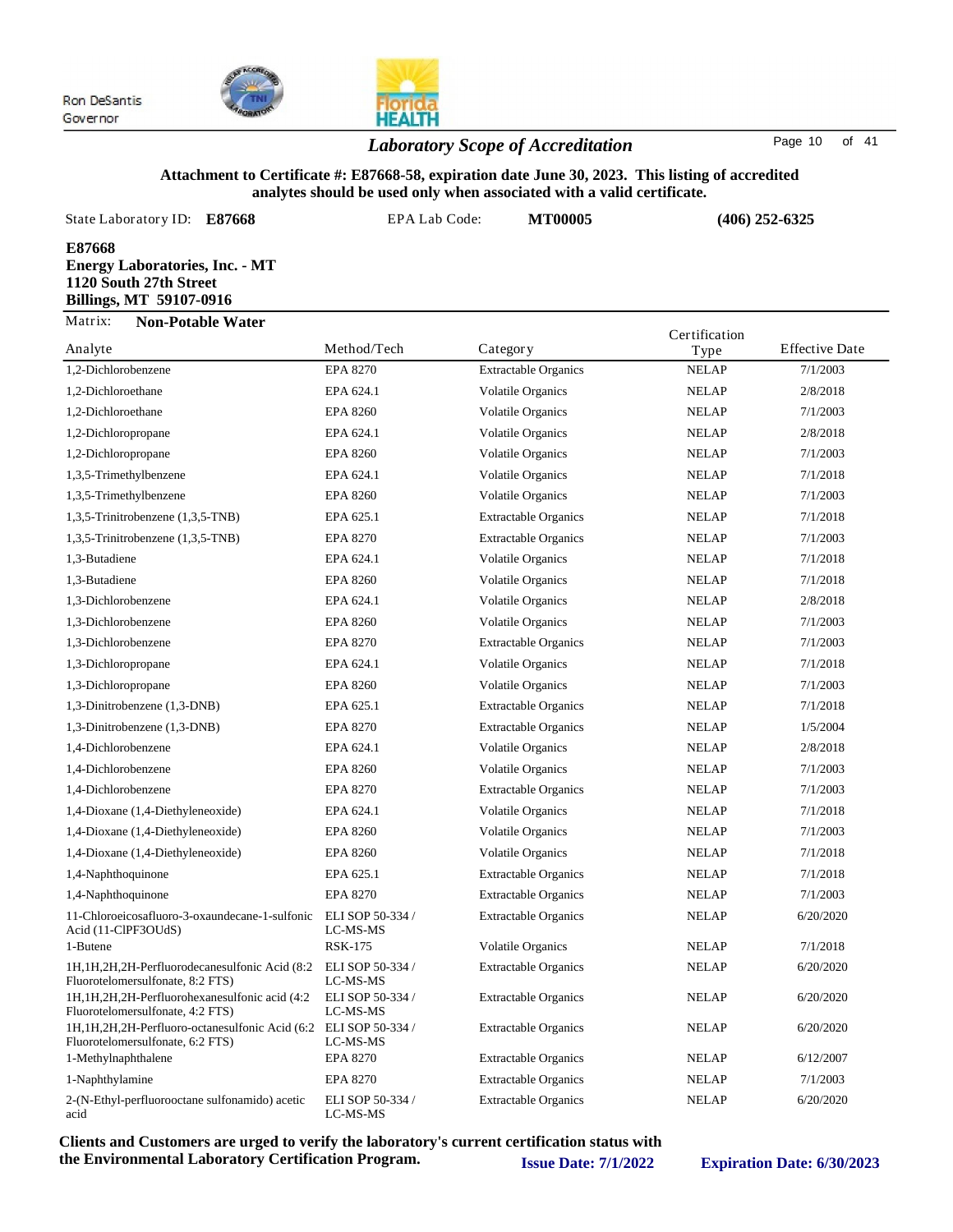

## *Laboratory Scope of Accreditation* Page <sup>11</sup> of <sup>41</sup>

#### **Attachment to Certificate #: E87668-58, expiration date June 30, 2023. This listing of accredited analytes should be used only when associated with a valid certificate.**

| State Laboratory ID:<br>E87668                                                                       | EPA Lab Code: | <b>MT00005</b> | $(406)$ 252-6325      |                       |
|------------------------------------------------------------------------------------------------------|---------------|----------------|-----------------------|-----------------------|
| E87668<br><b>Energy Laboratories, Inc. - MT</b><br>1120 South 27th Street<br>Billings, MT 59107-0916 |               |                |                       |                       |
| Matrix:<br><b>Non-Potable Water</b><br>Analyte                                                       | Method/Tech   | Category       | Certification<br>Type | <b>Effective Date</b> |

| 1 Mary W                                                                                                      |                 | Calegor y                   | 1 ype        | Liittelle Date |
|---------------------------------------------------------------------------------------------------------------|-----------------|-----------------------------|--------------|----------------|
| 2-(N-Methyl-perfluorooctane sulfonamido) acetic ELI SOP 50-334 /<br>acid                                      | LC-MS-MS        | <b>Extractable Organics</b> | <b>NELAP</b> | 6/20/2020      |
| 2,2-Dichloropropane                                                                                           | EPA 624.1       | <b>Volatile Organics</b>    | <b>NELAP</b> | 7/1/2018       |
| 2,2-Dichloropropane                                                                                           | <b>EPA 8260</b> | <b>Volatile Organics</b>    | <b>NELAP</b> | 7/1/2003       |
| 2,2'-Oxybis(1-chloropropane),bis(2-Chloro-1-meth EPA 625.1<br>ylethyl)ether (fka bis(2-Chloroisopropyl) ether |                 | <b>Extractable Organics</b> | <b>NELAP</b> | 2/8/2018       |
| 2,2'-Oxybis(1-chloropropane),bis(2-Chloro-1-meth EPA 8270<br>ylethyl)ether (fka bis(2-Chloroisopropyl) ether  |                 | <b>Extractable Organics</b> | <b>NELAP</b> | 2/3/2012       |
| 2,3,4,6-Tetrachlorophenol                                                                                     | EPA 625.1       | <b>Extractable Organics</b> | <b>NELAP</b> | 7/1/2018       |
| 2,3,4,6-Tetrachlorophenol                                                                                     | <b>EPA 8270</b> | <b>Extractable Organics</b> | <b>NELAP</b> | 7/1/2003       |
| 2,3-Dichloroaniline                                                                                           | EPA 625.1       | <b>Extractable Organics</b> | <b>NELAP</b> | 7/1/2018       |
| $2,4,5-T$                                                                                                     | EPA 8151        | Pesticides-Herbicides-PCB's | <b>NELAP</b> | 7/1/2003       |
| 2,4,5-Trichlorophenol                                                                                         | EPA 625.1       | <b>Extractable Organics</b> | <b>NELAP</b> | 2/8/2018       |
| 2,4,5-Trichlorophenol                                                                                         | <b>EPA 8270</b> | <b>Extractable Organics</b> | <b>NELAP</b> | 7/1/2003       |
| 2,4,6-Trichlorophenol                                                                                         | EPA 625.1       | <b>Extractable Organics</b> | <b>NELAP</b> | 2/8/2018       |
| 2,4,6-Trichlorophenol                                                                                         | <b>EPA 8270</b> | <b>Extractable Organics</b> | <b>NELAP</b> | 7/1/2003       |
| $2,4-D$                                                                                                       | EPA 8151        | Pesticides-Herbicides-PCB's | <b>NELAP</b> | 7/1/2003       |
| $2,4$ -DB                                                                                                     | EPA 8151        | Pesticides-Herbicides-PCB's | <b>NELAP</b> | 7/1/2003       |
| 2,4-Dichlorophenol                                                                                            | EPA 625.1       | <b>Extractable Organics</b> | <b>NELAP</b> | 2/8/2018       |
| 2,4-Dichlorophenol                                                                                            | <b>EPA 8270</b> | <b>Extractable Organics</b> | <b>NELAP</b> | 7/1/2003       |
| 2,4-Dimethylphenol                                                                                            | EPA 625.1       | <b>Extractable Organics</b> | <b>NELAP</b> | 2/8/2018       |
| 2,4-Dimethylphenol                                                                                            | <b>EPA 8270</b> | <b>Extractable Organics</b> | <b>NELAP</b> | 7/1/2003       |
| 2,4-Dinitrophenol                                                                                             | EPA 625.1       | <b>Extractable Organics</b> | <b>NELAP</b> | 2/8/2018       |
| 2,4-Dinitrophenol                                                                                             | <b>EPA 8270</b> | <b>Extractable Organics</b> | <b>NELAP</b> | 7/1/2003       |
| 2,4-Dinitrotoluene (2,4-DNT)                                                                                  | EPA 625.1       | <b>Extractable Organics</b> | <b>NELAP</b> | 2/8/2018       |
| 2,4-Dinitrotoluene (2,4-DNT)                                                                                  | <b>EPA 8270</b> | <b>Extractable Organics</b> | <b>NELAP</b> | 7/1/2003       |
| 2,6-Dichlorophenol                                                                                            | EPA 625.1       | <b>Extractable Organics</b> | <b>NELAP</b> | 7/1/2018       |
| 2,6-Dichlorophenol                                                                                            | <b>EPA 8270</b> | <b>Extractable Organics</b> | <b>NELAP</b> | 7/1/2003       |
| 2,6-Dinitrotoluene (2,6-DNT)                                                                                  | EPA 625.1       | <b>Extractable Organics</b> | <b>NELAP</b> | 2/8/2018       |
| 2,6-Dinitrotoluene (2,6-DNT)                                                                                  | <b>EPA 8270</b> | <b>Extractable Organics</b> | <b>NELAP</b> | 2/3/2012       |
| 2-Acetylaminofluorene                                                                                         | EPA 625.1       | <b>Extractable Organics</b> | <b>NELAP</b> | 7/1/2018       |
| 2-Acetylaminofluorene                                                                                         | <b>EPA 8270</b> | <b>Extractable Organics</b> | <b>NELAP</b> | 7/1/2003       |
| 2-Butanone (Methyl ethyl ketone, MEK)                                                                         | EPA 624.1       | <b>Volatile Organics</b>    | <b>NELAP</b> | 2/8/2018       |
| 2-Butanone (Methyl ethyl ketone, MEK)                                                                         | <b>EPA 8260</b> | <b>Volatile Organics</b>    | <b>NELAP</b> | 7/1/2003       |
| 2-Chloroethyl vinyl ether                                                                                     | EPA 624.1       | <b>Volatile Organics</b>    | <b>NELAP</b> | 2/8/2018       |
| 2-Chloroethyl vinyl ether                                                                                     | <b>EPA 8260</b> | <b>Volatile Organics</b>    | <b>NELAP</b> | 7/1/2003       |
| 2-Chloronaphthalene                                                                                           | EPA 625.1       | <b>Extractable Organics</b> | <b>NELAP</b> | 2/8/2018       |
| 2-Chloronaphthalene                                                                                           | <b>EPA 8270</b> | <b>Extractable Organics</b> | <b>NELAP</b> | 2/3/2012       |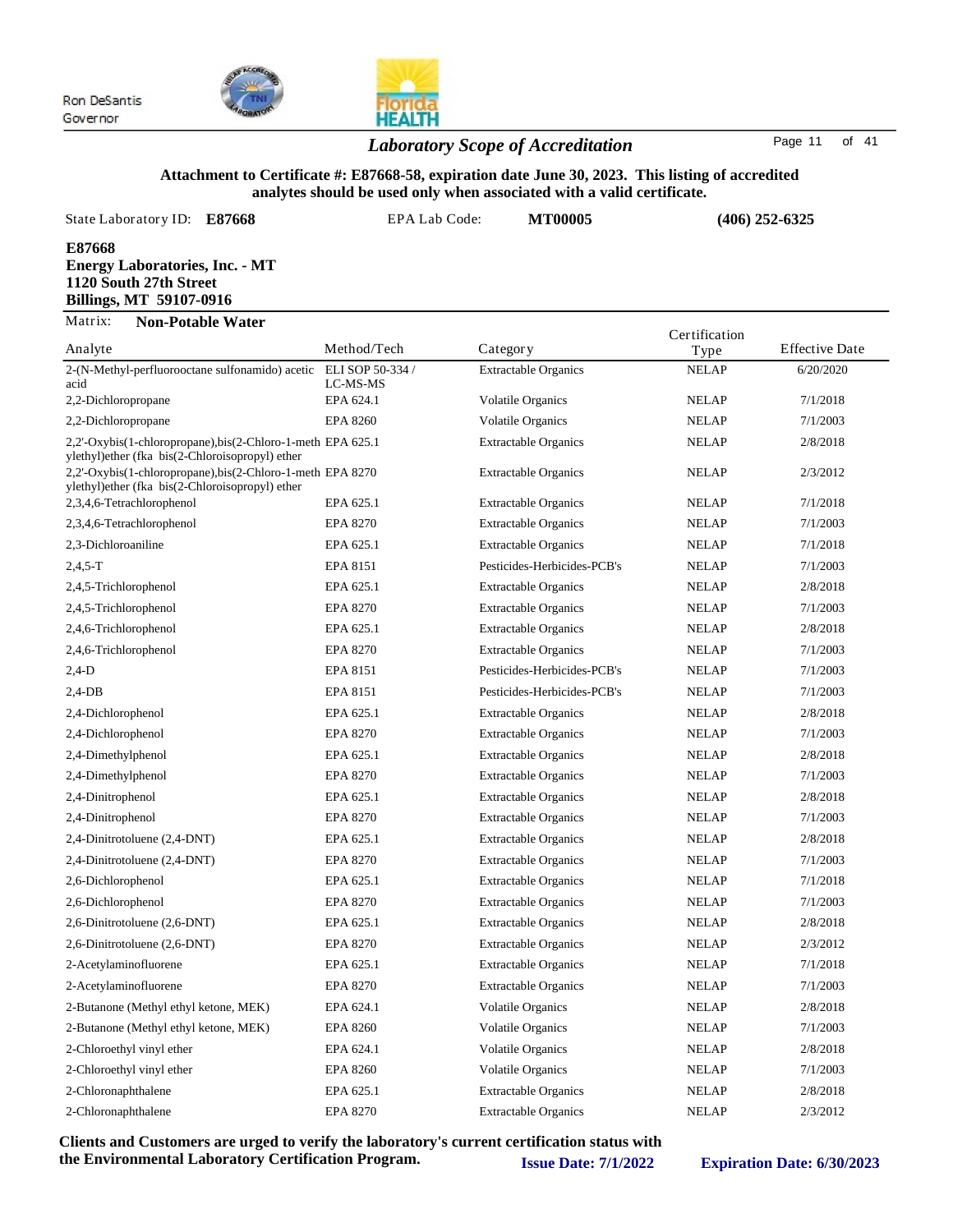

## **HEALTH** *Laboratory Scope of Accreditation* Page <sup>12</sup> of <sup>41</sup>

#### **Attachment to Certificate #: E87668-58, expiration date June 30, 2023. This listing of accredited analytes should be used only when associated with a valid certificate.**

| State Laboratory ID: E87668                                                                          | EPA Lab Code: | <b>MT00005</b> | $(406)$ 252-6325                               |
|------------------------------------------------------------------------------------------------------|---------------|----------------|------------------------------------------------|
| E87668<br><b>Energy Laboratories, Inc. - MT</b><br>1120 South 27th Street<br>Billings, MT 59107-0916 |               |                |                                                |
| Matrix:<br><b>Non-Potable Water</b><br>Analyte                                                       | Method/Tech   | Category       | Certification<br><b>Effective Date</b><br>Type |

| Analyte                         | Method/Tech         | Category                    | Type         | Effective Date |
|---------------------------------|---------------------|-----------------------------|--------------|----------------|
| 2-Chlorophenol                  | EPA 625.1           | <b>Extractable Organics</b> | <b>NELAP</b> | 2/8/2018       |
| 2-Chlorophenol                  | <b>EPA 8270</b>     | <b>Extractable Organics</b> | <b>NELAP</b> | 7/1/2003       |
| 2-Chlorotoluene                 | EPA 624.1           | <b>Volatile Organics</b>    | <b>NELAP</b> | 7/1/2018       |
| 2-Chlorotoluene                 | <b>EPA 8260</b>     | <b>Volatile Organics</b>    | <b>NELAP</b> | 7/1/2003       |
| 2-Hexanone                      | EPA 624.1           | <b>Volatile Organics</b>    | <b>NELAP</b> | 7/1/2018       |
| 2-Hexanone                      | <b>EPA 8260</b>     | <b>Volatile Organics</b>    | <b>NELAP</b> | 7/1/2003       |
| 2-Methyl-4,6-dinitrophenol      | EPA 625.1           | <b>Extractable Organics</b> | <b>NELAP</b> | 2/8/2018       |
| 2-Methyl-4,6-dinitrophenol      | EPA 625.1           | <b>Extractable Organics</b> | <b>NELAP</b> | 7/1/2018       |
| 2-Methyl-4,6-dinitrophenol      | <b>EPA 8270</b>     | <b>Extractable Organics</b> | <b>NELAP</b> | 7/1/2003       |
| 2-Methylnaphthalene             | EPA 625.1           | <b>Extractable Organics</b> | <b>NELAP</b> | 2/8/2018       |
| 2-Methylnaphthalene             | <b>EPA 8270</b>     | <b>Extractable Organics</b> | <b>NELAP</b> | 2/3/2012       |
| 2-Methylphenol (o-Cresol)       | EPA 625.1           | <b>Extractable Organics</b> | <b>NELAP</b> | 2/8/2018       |
| 2-Methylphenol (o-Cresol)       | <b>EPA 8270</b>     | <b>Extractable Organics</b> | <b>NELAP</b> | 7/1/2003       |
| 2-Naphthylamine                 | EPA 625.1           | <b>Extractable Organics</b> | <b>NELAP</b> | 7/1/2018       |
| 2-Naphthylamine                 | EPA 8270            | <b>Extractable Organics</b> | <b>NELAP</b> | 6/8/2009       |
| 2-Nitroaniline                  | EPA 625.1           | <b>Extractable Organics</b> | <b>NELAP</b> | 7/1/2018       |
| 2-Nitroaniline                  | <b>EPA 8270</b>     | <b>Extractable Organics</b> | <b>NELAP</b> | 7/1/2003       |
| 2-Nitrophenol                   | EPA 625.1           | <b>Extractable Organics</b> | <b>NELAP</b> | 2/8/2018       |
| 2-Nitrophenol                   | <b>EPA 8270</b>     | <b>Extractable Organics</b> | <b>NELAP</b> | 7/1/2003       |
| 2-Nitropropane                  | ENMT 50-006 / GC-MS | Volatile Organics           | <b>NELAP</b> | 6/12/2007      |
| 2-Nitropropane                  | EPA 624.1           | <b>Volatile Organics</b>    | <b>NELAP</b> | 7/1/2018       |
| 2-Pentanone                     | EPA 624.1           | <b>Volatile Organics</b>    | <b>NELAP</b> | 7/1/2018       |
| 2-Picoline (2-Methylpyridine)   | EPA 625.1           | <b>Extractable Organics</b> | <b>NELAP</b> | 7/1/2018       |
| 2-Picoline (2-Methylpyridine)   | <b>EPA 8270</b>     | <b>Extractable Organics</b> | <b>NELAP</b> | 7/1/2003       |
| 3,3'-Dichlorobenzidine          | EPA 625.1           | <b>Extractable Organics</b> | <b>NELAP</b> | 2/8/2018       |
| 3,3'-Dichlorobenzidine          | <b>EPA 8270</b>     | <b>Extractable Organics</b> | <b>NELAP</b> | 2/3/2012       |
| 3,3'-Dimethylbenzidine          | <b>EPA 8270</b>     | <b>Extractable Organics</b> | <b>NELAP</b> | 7/1/2003       |
| 3.5-Dichlorobenzoic acid        | EPA 8151            | Pesticides-Herbicides-PCB's | <b>NELAP</b> | 7/1/2003       |
| 3/4-Methylphenols (m/p-Cresols) | EPA 625.1           | <b>Extractable Organics</b> | <b>NELAP</b> | 2/8/2018       |
| 3/4-Methylphenols (m/p-Cresols) | <b>EPA 8270</b>     | <b>Extractable Organics</b> | <b>NELAP</b> | 2/3/2012       |
| 3-Methylcholanthrene            | EPA 625.1           | <b>Extractable Organics</b> | <b>NELAP</b> | 7/1/2018       |
| 3-Methylcholanthrene            | <b>EPA 8270</b>     | <b>Extractable Organics</b> | <b>NELAP</b> | 7/1/2003       |
| 3-Nitroaniline                  | EPA 625.1           | <b>Extractable Organics</b> | <b>NELAP</b> | 7/1/2018       |
| 3-Nitroaniline                  | <b>EPA 8270</b>     | <b>Extractable Organics</b> | <b>NELAP</b> | 7/1/2003       |
| 4,4'-DDD                        | EPA 608.3           | Pesticides-Herbicides-PCB's | <b>NELAP</b> | 2/8/2018       |
| $4,4'-DDD$                      | <b>EPA 8081</b>     | Pesticides-Herbicides-PCB's | <b>NELAP</b> | 7/1/2003       |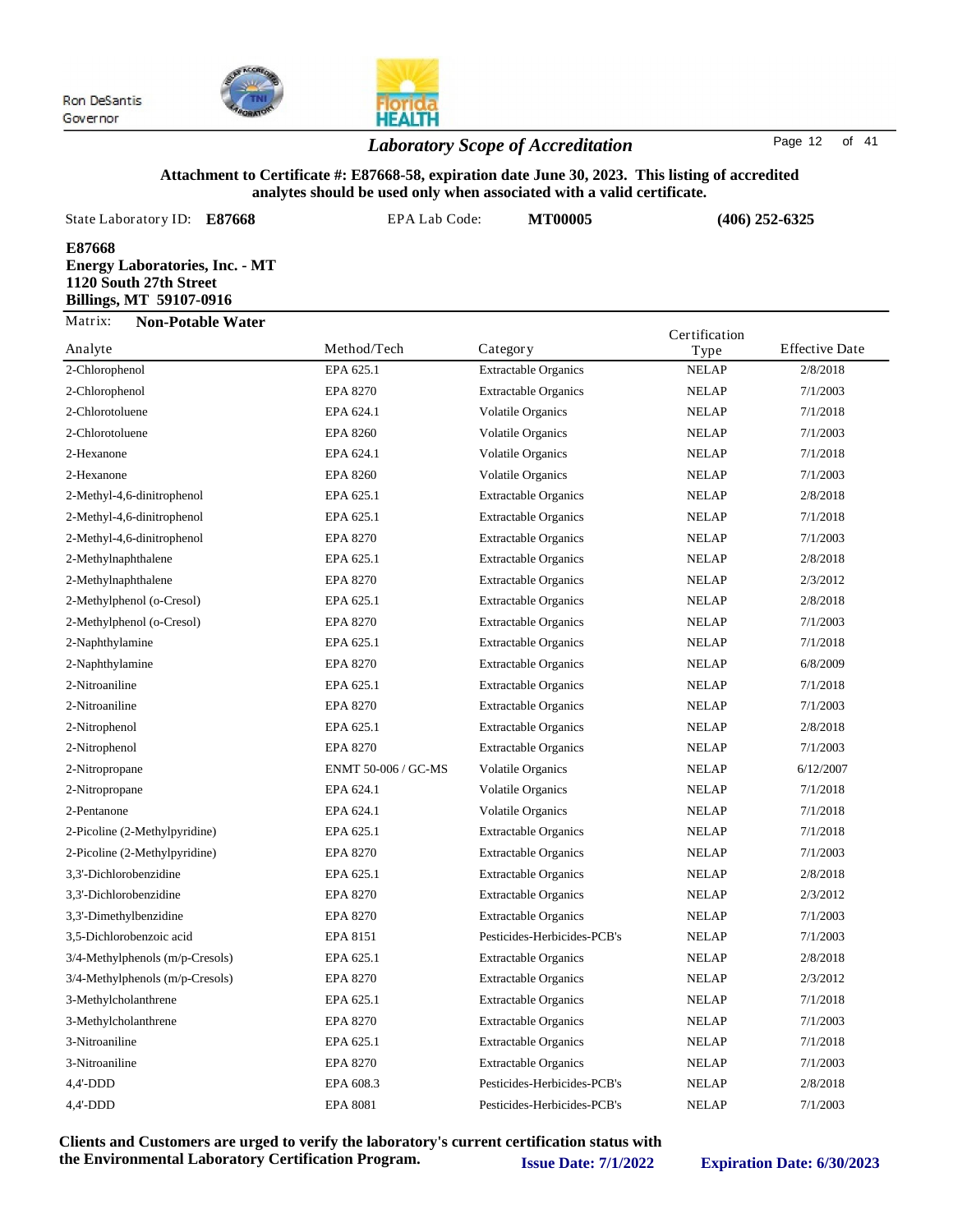



## *Laboratory Scope of Accreditation* Page <sup>13</sup> of <sup>41</sup>

#### **Attachment to Certificate #: E87668-58, expiration date June 30, 2023. This listing of accredited analytes should be used only when associated with a valid certificate.**

| State Laboratory ID:<br>E87668                                                                       | <b>EPA Lab Code:</b>         | <b>MT00005</b>              | $(406)$ 252-6325 |                       |
|------------------------------------------------------------------------------------------------------|------------------------------|-----------------------------|------------------|-----------------------|
| E87668<br><b>Energy Laboratories, Inc. - MT</b><br>1120 South 27th Street<br>Billings, MT 59107-0916 |                              |                             |                  |                       |
| Matrix:<br><b>Non-Potable Water</b>                                                                  |                              |                             | Certification    |                       |
| Analyte                                                                                              | Method/Tech                  | Category                    | Type             | <b>Effective Date</b> |
| 4,4'-DDE                                                                                             | EPA 608.3                    | Pesticides-Herbicides-PCB's | <b>NELAP</b>     | 2/8/2018              |
| 4,4'-DDE                                                                                             | <b>EPA 8081</b>              | Pesticides-Herbicides-PCB's | <b>NELAP</b>     | 7/1/2003              |
| $4,4'$ -DDT                                                                                          | EPA 608.3                    | Pesticides-Herbicides-PCB's | <b>NELAP</b>     | 2/8/2018              |
| $4,4'-DDT$                                                                                           | <b>EPA 8081</b>              | Pesticides-Herbicides-PCB's | <b>NELAP</b>     | 7/1/2003              |
| 4,8-Dioxa-3H-perfluorononanoic Acid (ADONA)                                                          | ELI SOP 50-334 /<br>LC-MS-MS | <b>Extractable Organics</b> | <b>NELAP</b>     | 6/20/2020             |
| 4-Aminobiphenyl                                                                                      | EPA 625.1                    | <b>Extractable Organics</b> | <b>NELAP</b>     | 7/1/2018              |
| 4-Aminobiphenyl                                                                                      | EPA 8270                     | <b>Extractable Organics</b> | <b>NELAP</b>     | 7/1/2003              |
|                                                                                                      | ---                          | .                           |                  | -------               |

| 4,4'-DDE                                                           | EPA 608.3                    | Pesticides-Herbicides-PCB's | <b>NELAP</b> | 2/8/2018  |
|--------------------------------------------------------------------|------------------------------|-----------------------------|--------------|-----------|
| 4,4'-DDE                                                           | <b>EPA 8081</b>              | Pesticides-Herbicides-PCB's | <b>NELAP</b> | 7/1/2003  |
| 4,4'-DDT                                                           | EPA 608.3                    | Pesticides-Herbicides-PCB's | <b>NELAP</b> | 2/8/2018  |
| $4,4'-DDT$                                                         | <b>EPA 8081</b>              | Pesticides-Herbicides-PCB's | <b>NELAP</b> | 7/1/2003  |
| 4,8-Dioxa-3H-perfluorononanoic Acid (ADONA)                        | ELI SOP 50-334 /<br>LC-MS-MS | <b>Extractable Organics</b> | <b>NELAP</b> | 6/20/2020 |
| 4-Aminobiphenyl                                                    | EPA 625.1                    | <b>Extractable Organics</b> | <b>NELAP</b> | 7/1/2018  |
| 4-Aminobiphenyl                                                    | <b>EPA 8270</b>              | <b>Extractable Organics</b> | <b>NELAP</b> | 7/1/2003  |
| 4-Bromophenyl phenyl ether                                         | EPA 625.1                    | <b>Extractable Organics</b> | <b>NELAP</b> | 2/8/2018  |
| 4-Bromophenyl phenyl ether                                         | <b>EPA 8270</b>              | <b>Extractable Organics</b> | <b>NELAP</b> | 7/1/2003  |
| 4-Chloro-2-methylphenol                                            | ENMT 50-009 / GC-MS          | <b>Extractable Organics</b> | <b>NELAP</b> | 6/12/2007 |
| 4-Chloro-2-methylphenol                                            | <b>EPA 8270</b>              | <b>Extractable Organics</b> | <b>NELAP</b> | 7/1/2018  |
| 4-Chloro-3-methylphenol                                            | EPA 625.1                    | <b>Extractable Organics</b> | <b>NELAP</b> | 2/8/2018  |
| 4-Chloro-3-methylphenol                                            | <b>EPA 8270</b>              | <b>Extractable Organics</b> | <b>NELAP</b> | 7/1/2003  |
| 4-Chloroaniline                                                    | EPA 625.1                    | <b>Extractable Organics</b> | <b>NELAP</b> | 7/1/2018  |
| 4-Chloroaniline                                                    | <b>EPA 8270</b>              | <b>Extractable Organics</b> | <b>NELAP</b> | 6/12/2007 |
| 4-Chlorophenol                                                     | ENMT 50-009 / GC-MS          | <b>Extractable Organics</b> | <b>NELAP</b> | 6/8/2009  |
| 4-Chlorophenol                                                     | EPA 625.1                    | <b>Extractable Organics</b> | <b>NELAP</b> | 7/1/2018  |
| 4-Chlorophenyl phenylether                                         | EPA 625.1                    | <b>Extractable Organics</b> | <b>NELAP</b> | 2/8/2018  |
| 4-Chlorophenyl phenylether                                         | <b>EPA 8270</b>              | <b>Extractable Organics</b> | <b>NELAP</b> | 2/3/2012  |
| 4-Chlorotoluene                                                    | EPA 624.1                    | <b>Volatile Organics</b>    | <b>NELAP</b> | 7/1/2018  |
| 4-Chlorotoluene                                                    | <b>EPA 8260</b>              | <b>Volatile Organics</b>    | <b>NELAP</b> | 6/8/2009  |
| 4-Methyl-2-pentanone (MIBK)                                        | EPA 624.1                    | <b>Volatile Organics</b>    | <b>NELAP</b> | 7/1/2018  |
| 4-Methyl-2-pentanone (MIBK)                                        | <b>EPA 8260</b>              | <b>Volatile Organics</b>    | <b>NELAP</b> | 7/1/2003  |
| 4-Nitroaniline                                                     | EPA 625.1                    | <b>Extractable Organics</b> | <b>NELAP</b> | 7/1/2018  |
| 4-Nitroaniline                                                     | <b>EPA 8270</b>              | <b>Extractable Organics</b> | <b>NELAP</b> | 7/1/2003  |
| 4-Nitrophenol                                                      | EPA 625.1                    | <b>Extractable Organics</b> | <b>NELAP</b> | 2/8/2018  |
| 4-Nitrophenol                                                      | EPA 8151                     | Pesticides-Herbicides-PCB's | <b>NELAP</b> | 7/1/2003  |
| 4-Nitrophenol                                                      | <b>EPA 8270</b>              | <b>Extractable Organics</b> | <b>NELAP</b> | 7/1/2003  |
| 4-Nitroquinoline 1-oxide                                           | <b>EPA 8270</b>              | <b>Extractable Organics</b> | <b>NELAP</b> | 7/1/2018  |
| 5-Nitro-o-toluidine                                                | EPA 625.1                    | <b>Extractable Organics</b> | <b>NELAP</b> | 7/1/2018  |
| 5-Nitro-o-toluidine                                                | <b>EPA 8270</b>              | <b>Extractable Organics</b> | <b>NELAP</b> | 7/1/2003  |
| 6-Methylchrysene                                                   | ENMT 50-009 / GC-MS          | <b>Extractable Organics</b> | <b>NELAP</b> | 6/12/2007 |
| 7,12-Dimethylbenz(a) anthracene                                    | EPA 625.1                    | <b>Extractable Organics</b> | <b>NELAP</b> | 7/1/2018  |
| $7,12$ -Dimethylbenz(a) anthracene                                 | <b>EPA 8270</b>              | <b>Extractable Organics</b> | <b>NELAP</b> | 7/1/2003  |
| 9-Chlorohexadecafluoro-3-oxanonane-1-sulfonic<br>Acid (9-ClPF3ONS) | ELI SOP 50-334 /<br>LC-MS-MS | <b>Extractable Organics</b> | <b>NELAP</b> | 6/20/2020 |
|                                                                    |                              |                             |              |           |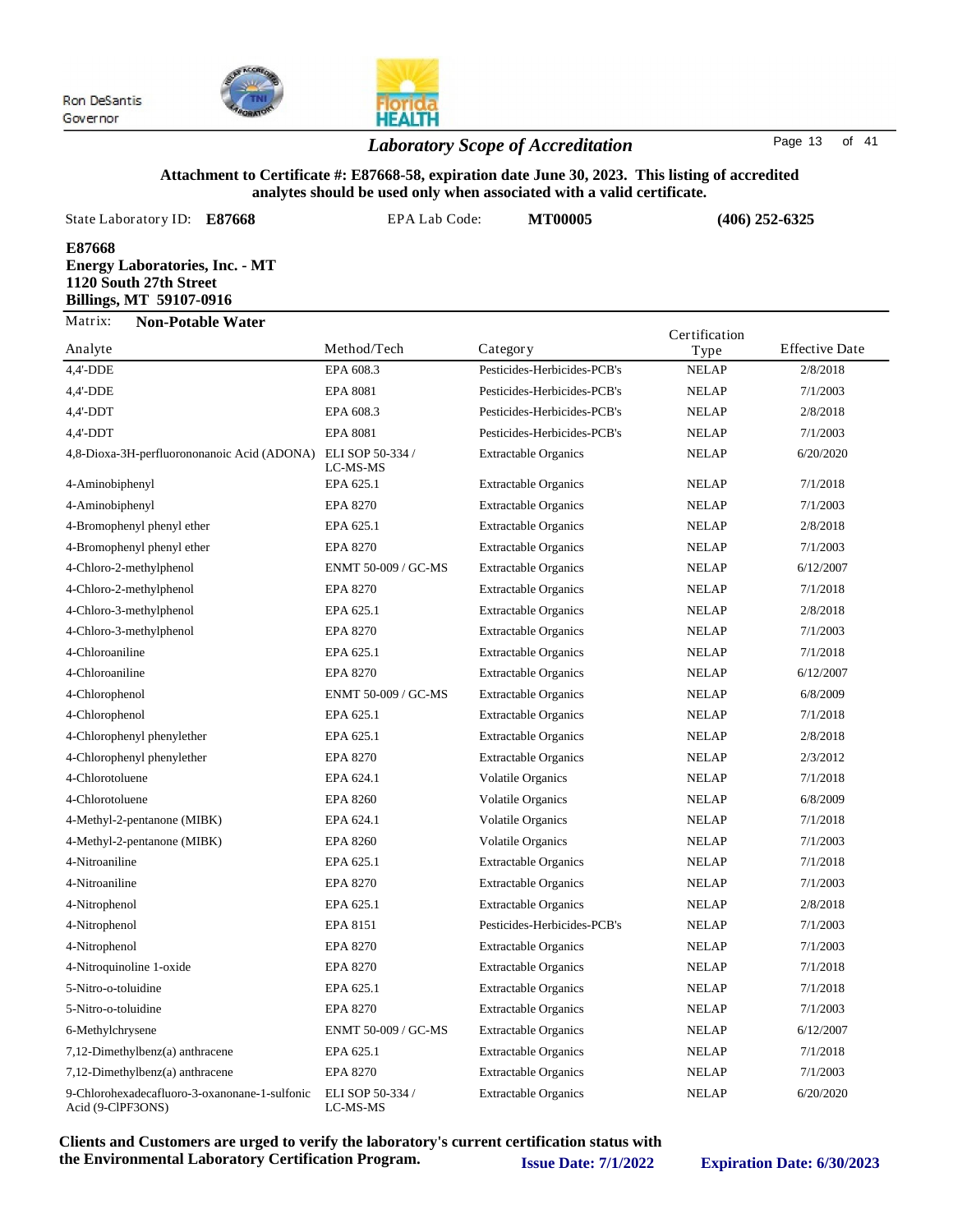

*Laboratory Scope of Accreditation* Page <sup>14</sup> of <sup>41</sup>

#### **Attachment to Certificate #: E87668-58, expiration date June 30, 2023. This listing of accredited analytes should be used only when associated with a valid certificate.**

| State Laboratory ID: E87668                                                                          | EPA Lab Code: | <b>MT00005</b> | $(406)$ 252-6325      |                       |
|------------------------------------------------------------------------------------------------------|---------------|----------------|-----------------------|-----------------------|
| E87668<br><b>Energy Laboratories, Inc. - MT</b><br>1120 South 27th Street<br>Billings, MT 59107-0916 |               |                |                       |                       |
| Matrix:<br><b>Non-Potable Water</b><br>Analyte                                                       | Method/Tech   | Category       | Certification<br>Type | <b>Effective Date</b> |

| Analyte                                 | Method/Tech      | Category                    | Type         | Effective Date |
|-----------------------------------------|------------------|-----------------------------|--------------|----------------|
| Acenaphthene                            | EPA 625.1        | <b>Extractable Organics</b> | <b>NELAP</b> | 2/8/2018       |
| Acenaphthene                            | <b>EPA 8270</b>  | <b>Extractable Organics</b> | <b>NELAP</b> | 7/1/2003       |
| Acenaphthylene                          | EPA 625.1        | <b>Extractable Organics</b> | <b>NELAP</b> | 2/8/2018       |
| Acenaphthylene                          | <b>EPA 8270</b>  | <b>Extractable Organics</b> | <b>NELAP</b> | 7/1/2003       |
| Acetone                                 | EPA 624.1        | <b>Volatile Organics</b>    | <b>NELAP</b> | 2/8/2018       |
| Acetone                                 | <b>EPA 8260</b>  | <b>Volatile Organics</b>    | <b>NELAP</b> | 7/1/2003       |
| Acetonitrile                            | EPA 624.1        | <b>Volatile Organics</b>    | <b>NELAP</b> | 7/1/2018       |
| Acetonitrile                            | <b>EPA 8260</b>  | <b>Volatile Organics</b>    | <b>NELAP</b> | 7/1/2003       |
| Acetophenone                            | <b>EPA 8270</b>  | <b>Extractable Organics</b> | <b>NELAP</b> | 7/1/2003       |
| Acidity, as CaCO3                       | <b>SM 2310 B</b> | General Chemistry           | <b>NELAP</b> | 1/5/2004       |
| Acifluorfen                             | <b>EPA 8151</b>  | Pesticides-Herbicides-PCB's | <b>NELAP</b> | 7/1/2003       |
| Acrolein (Propenal)                     | EPA 624.1        | <b>Volatile Organics</b>    | <b>NELAP</b> | 2/8/2018       |
| Acrolein (Propenal)                     | <b>EPA 8260</b>  | <b>Volatile Organics</b>    | <b>NELAP</b> | 7/1/2003       |
| Acrylonitrile                           | EPA 624.1        | <b>Volatile Organics</b>    | <b>NELAP</b> | 2/8/2018       |
| Acrylonitrile                           | <b>EPA 8260</b>  | <b>Volatile Organics</b>    | <b>NELAP</b> | 7/1/2003       |
| Aldrin                                  | EPA 608.3        | Pesticides-Herbicides-PCB's | <b>NELAP</b> | 2/8/2018       |
| Aldrin                                  | <b>EPA 8081</b>  | Pesticides-Herbicides-PCB's | <b>NELAP</b> | 7/1/2003       |
| Alkalinity as CaCO3                     | <b>SM 2320 B</b> | General Chemistry           | <b>NELAP</b> | 6/13/2001      |
| Allyl chloride (3-Chloropropene)        | EPA 624.1        | <b>Volatile Organics</b>    | <b>NELAP</b> | 7/1/2018       |
| Allyl chloride (3-Chloropropene)        | <b>EPA 8260</b>  | <b>Volatile Organics</b>    | <b>NELAP</b> | 7/1/2003       |
| alpha-BHC (alpha-Hexachlorocyclohexane) | EPA 608.3        | Pesticides-Herbicides-PCB's | <b>NELAP</b> | 2/8/2018       |
| alpha-BHC (alpha-Hexachlorocyclohexane) | <b>EPA 8081</b>  | Pesticides-Herbicides-PCB's | <b>NELAP</b> | 7/1/2003       |
| alpha-Chlordane                         | EPA 608.3        | Pesticides-Herbicides-PCB's | <b>NELAP</b> | 2/8/2018       |
| alpha-Chlordane                         | <b>EPA 8081</b>  | Pesticides-Herbicides-PCB's | <b>NELAP</b> | 1/5/2004       |
| alpha-Terpineol                         | EPA 625.1        | <b>Extractable Organics</b> | <b>NELAP</b> | 7/1/2018       |
| Aluminum                                | EPA 200.7        | Metals                      | <b>NELAP</b> | 6/13/2001      |
| Aluminum                                | EPA 200.8        | Metals                      | <b>NELAP</b> | 6/13/2001      |
| Aluminum                                | EPA 6010         | Metals                      | <b>NELAP</b> | 7/1/2003       |
| Aluminum                                | EPA 6020         | Metals                      | <b>NELAP</b> | 7/1/2003       |
| Amenable cyanide                        | SM 4500-CN-G     | General Chemistry           | <b>NELAP</b> | 2/3/2012       |
| Ammonia as N                            | EPA 350.1        | General Chemistry           | <b>NELAP</b> | 6/13/2001      |
| Aniline                                 | EPA 625.1        | <b>Extractable Organics</b> | <b>NELAP</b> | 2/8/2018       |
| Aniline                                 | <b>EPA 8270</b>  | <b>Extractable Organics</b> | <b>NELAP</b> | 7/1/2003       |
| Anthracene                              | EPA 625.1        | <b>Extractable Organics</b> | <b>NELAP</b> | 2/8/2018       |
| Anthracene                              | <b>EPA 8270</b>  | <b>Extractable Organics</b> | <b>NELAP</b> | 7/1/2003       |
| Antimony                                | EPA 200.7        | Metals                      | <b>NELAP</b> | 6/13/2001      |
|                                         |                  |                             |              |                |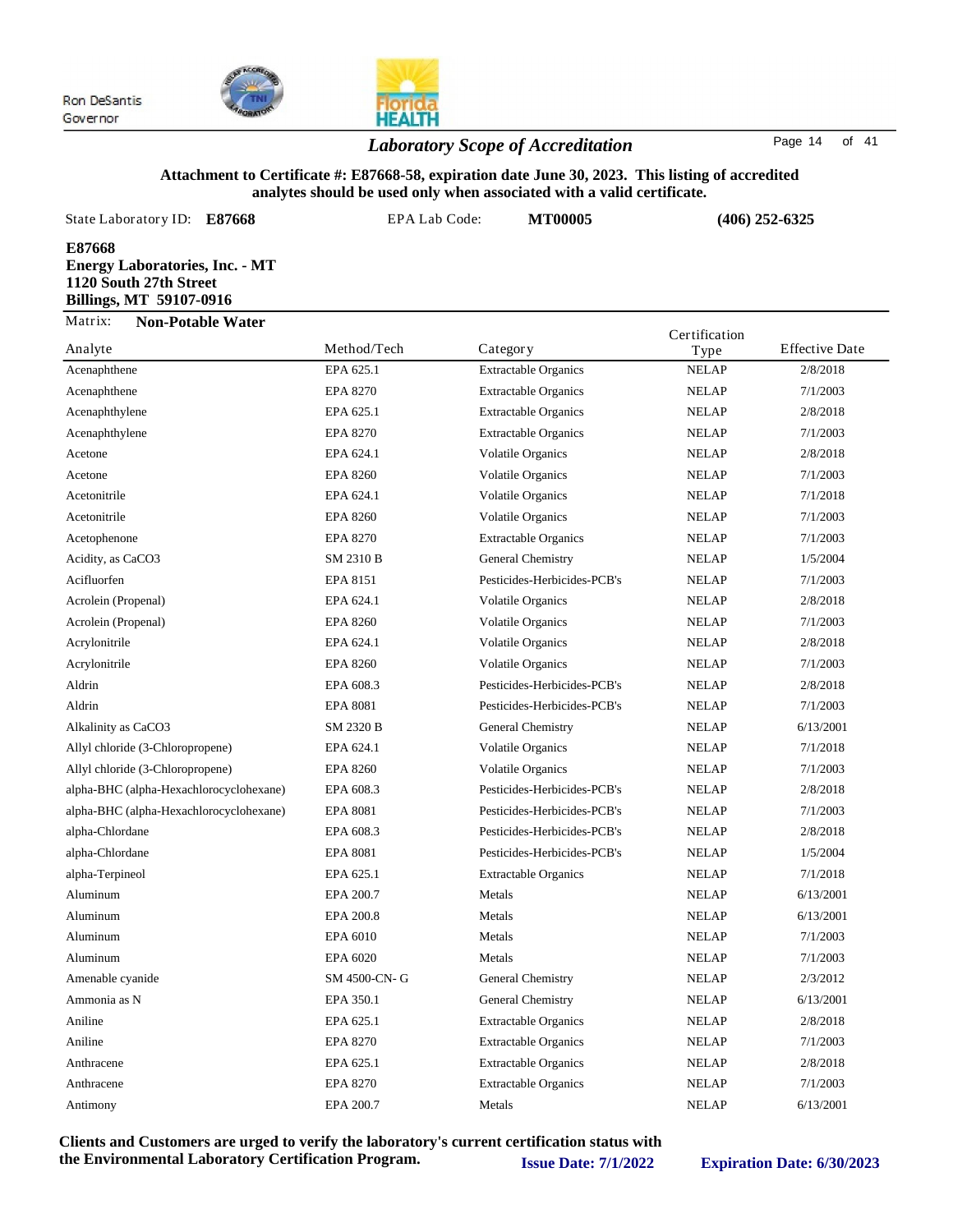

## *Laboratory Scope of Accreditation* Page <sup>15</sup> of <sup>41</sup>

**HEALTH** 

#### **Attachment to Certificate #: E87668-58, expiration date June 30, 2023. This listing of accredited analytes should be used only when associated with a valid certificate.**

| State Laboratory ID: E87668                                                                          | EPA Lab Code: | <b>MT00005</b> | $(406)$ 252-6325              |
|------------------------------------------------------------------------------------------------------|---------------|----------------|-------------------------------|
| E87668<br><b>Energy Laboratories, Inc. - MT</b><br>1120 South 27th Street<br>Billings, MT 59107-0916 |               |                |                               |
| Matrix:<br><b>Non-Potable Water</b>                                                                  |               |                | Certification                 |
| Analyte                                                                                              | Method/Tech   | Category       | <b>Effective Date</b><br>Type |

| Analyte                 | Method/Tech     | Category                    | Type         | <b>Effective Date</b> |
|-------------------------|-----------------|-----------------------------|--------------|-----------------------|
| Antimony                | EPA 200.8       | Metals                      | <b>NELAP</b> | 6/13/2001             |
| Antimony                | EPA 6010        | Metals                      | <b>NELAP</b> | 7/1/2003              |
| Antimony                | EPA 6020        | Metals                      | <b>NELAP</b> | 7/1/2003              |
| Aramite                 | EPA 625.1       | <b>Extractable Organics</b> | <b>NELAP</b> | 7/1/2018              |
| Aramite                 | <b>EPA 8270</b> | <b>Extractable Organics</b> | <b>NELAP</b> | 7/1/2003              |
| Aroclor-1016 (PCB-1016) | EPA 608.3       | Pesticides-Herbicides-PCB's | <b>NELAP</b> | 2/8/2018              |
| Aroclor-1016 (PCB-1016) | <b>EPA 8082</b> | Pesticides-Herbicides-PCB's | <b>NELAP</b> | 7/1/2003              |
| Aroclor-1221 (PCB-1221) | EPA 608.3       | Pesticides-Herbicides-PCB's | <b>NELAP</b> | 2/8/2018              |
| Aroclor-1221 (PCB-1221) | <b>EPA 8082</b> | Pesticides-Herbicides-PCB's | <b>NELAP</b> | 7/1/2003              |
| Aroclor-1232 (PCB-1232) | EPA 608.3       | Pesticides-Herbicides-PCB's | <b>NELAP</b> | 2/8/2018              |
| Aroclor-1232 (PCB-1232) | <b>EPA 8082</b> | Pesticides-Herbicides-PCB's | <b>NELAP</b> | 7/1/2003              |
| Aroclor-1242 (PCB-1242) | EPA 608.3       | Pesticides-Herbicides-PCB's | <b>NELAP</b> | 2/8/2018              |
| Aroclor-1242 (PCB-1242) | <b>EPA 8082</b> | Pesticides-Herbicides-PCB's | <b>NELAP</b> | 7/1/2003              |
| Aroclor-1248 (PCB-1248) | EPA 608.3       | Pesticides-Herbicides-PCB's | <b>NELAP</b> | 2/8/2018              |
| Aroclor-1248 (PCB-1248) | <b>EPA 8082</b> | Pesticides-Herbicides-PCB's | <b>NELAP</b> | 7/1/2003              |
| Aroclor-1254 (PCB-1254) | EPA 608.3       | Pesticides-Herbicides-PCB's | <b>NELAP</b> | 2/8/2018              |
| Aroclor-1254 (PCB-1254) | <b>EPA 8082</b> | Pesticides-Herbicides-PCB's | <b>NELAP</b> | 7/1/2003              |
| Aroclor-1260 (PCB-1260) | EPA 608.3       | Pesticides-Herbicides-PCB's | <b>NELAP</b> | 2/8/2018              |
| Aroclor-1260 (PCB-1260) | <b>EPA 8082</b> | Pesticides-Herbicides-PCB's | <b>NELAP</b> | 7/1/2003              |
| Aroclor-1262 (PCB-1262) | EPA 608.3       | Pesticides-Herbicides-PCB's | <b>NELAP</b> | 7/1/2018              |
| Aroclor-1262 (PCB-1262) | <b>EPA 8082</b> | Pesticides-Herbicides-PCB's | <b>NELAP</b> | 6/17/2014             |
| Aroclor-1268 (PCB-1268) | EPA 608.3       | Pesticides-Herbicides-PCB's | <b>NELAP</b> | 7/1/2018              |
| Aroclor-1268 (PCB-1268) | <b>EPA 8082</b> | Pesticides-Herbicides-PCB's | <b>NELAP</b> | 6/17/2014             |
| Arsenic                 | EPA 200.7       | Metals                      | <b>NELAP</b> | 6/13/2001             |
| Arsenic                 | EPA 200.8       | Metals                      | <b>NELAP</b> | 6/13/2001             |
| Arsenic                 | EPA 6010        | Metals                      | <b>NELAP</b> | 7/1/2003              |
| Arsenic                 | EPA 6020        | Metals                      | <b>NELAP</b> | 7/1/2003              |
| Atrazine                | EPA 625.1       | <b>Extractable Organics</b> | <b>NELAP</b> | 7/1/2018              |
| Atrazine                | <b>EPA 8270</b> | <b>Extractable Organics</b> | <b>NELAP</b> | 7/1/2018              |
| Azobenzene              | EPA 625.1       | <b>Extractable Organics</b> | <b>NELAP</b> | 7/1/2018              |
| Azobenzene              | <b>EPA 8270</b> | <b>Extractable Organics</b> | <b>NELAP</b> | 7/1/2018              |
| Barium                  | EPA 200.7       | Metals                      | <b>NELAP</b> | 6/13/2001             |
| Barium                  | EPA 200.8       | Metals                      | <b>NELAP</b> | 6/13/2001             |
| Barium                  | EPA 6010        | Metals                      | <b>NELAP</b> | 7/1/2003              |
| Barium                  | EPA 6020        | Metals                      | <b>NELAP</b> | 7/1/2003              |
| Bentazon                | EPA 8151        | Pesticides-Herbicides-PCB's | <b>NELAP</b> | 7/1/2003              |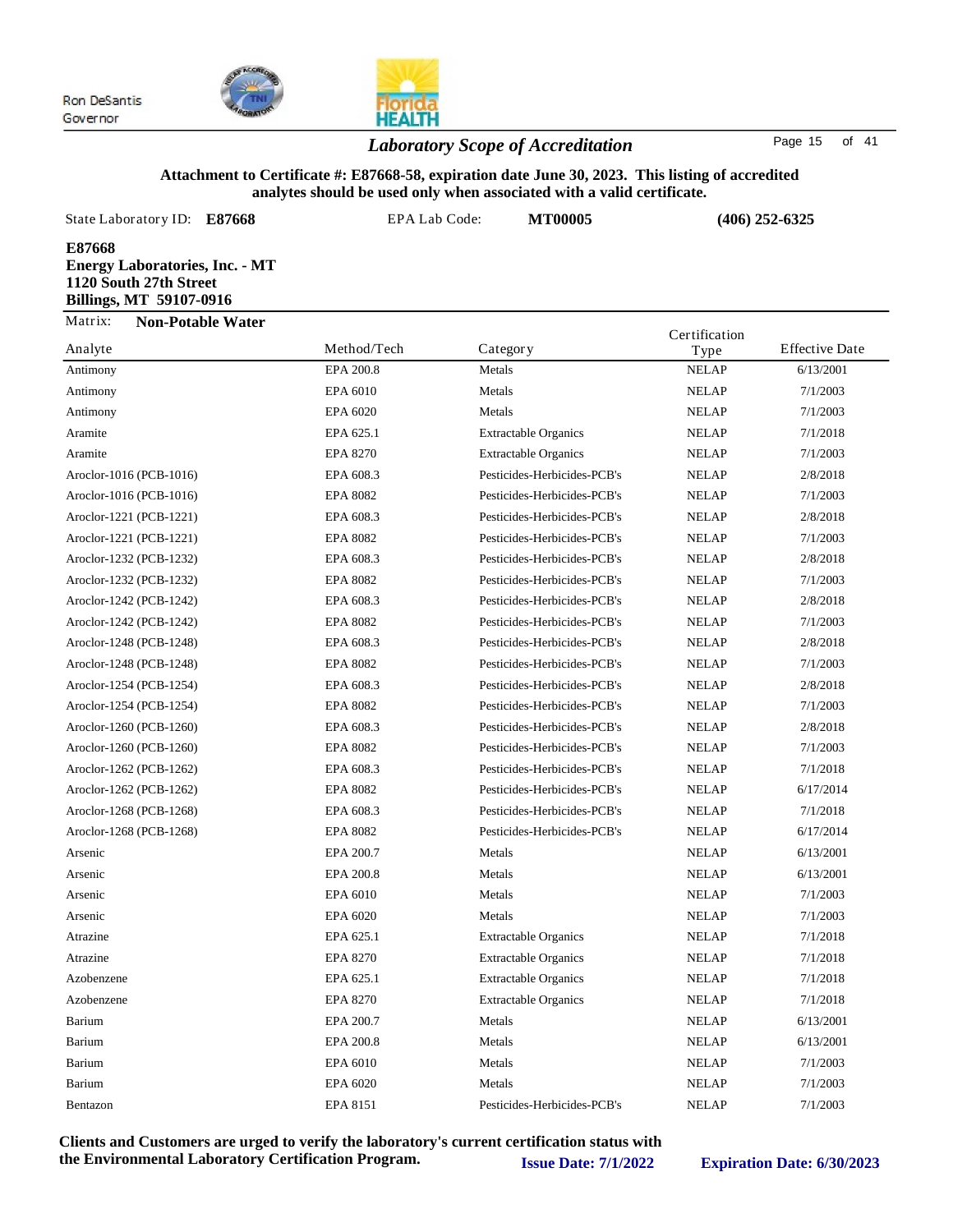

## **HEALTH** *Laboratory Scope of Accreditation* Page <sup>16</sup> of <sup>41</sup>

#### **Attachment to Certificate #: E87668-58, expiration date June 30, 2023. This listing of accredited analytes should be used only when associated with a valid certificate.**

| State Laboratory ID: E87668                                                                          | EPA Lab Code: | <b>MT00005</b> | $(406)$ 252-6325      |                       |
|------------------------------------------------------------------------------------------------------|---------------|----------------|-----------------------|-----------------------|
| E87668<br><b>Energy Laboratories, Inc. - MT</b><br>1120 South 27th Street<br>Billings, MT 59107-0916 |               |                |                       |                       |
| Matrix:<br><b>Non-Potable Water</b><br>Analyte                                                       | Method/Tech   | Category       | Certification<br>Type | <b>Effective Date</b> |

| Analyte                               | Method/Tech          | Category                    | Type         | <b>Effective Date</b> |
|---------------------------------------|----------------------|-----------------------------|--------------|-----------------------|
| Benzaldehyde                          | EPA 625.1            | <b>Extractable Organics</b> | <b>NELAP</b> | 7/1/2018              |
| Benzaldehyde                          | <b>EPA 8270</b>      | <b>Extractable Organics</b> | <b>NELAP</b> | 7/1/2018              |
| Benzene                               | EPA 624.1            | <b>Volatile Organics</b>    | <b>NELAP</b> | 2/8/2018              |
| Benzene                               | EPA 8021             | <b>Volatile Organics</b>    | <b>NELAP</b> | 7/1/2003              |
| Benzene                               | <b>EPA 8260</b>      | <b>Volatile Organics</b>    | <b>NELAP</b> | 7/1/2003              |
| Benzenethiol (Thiophenol)             | EPA 625.1            | <b>Extractable Organics</b> | <b>NELAP</b> | 7/1/2018              |
| Benzenethiol (Thiophenol)             | <b>EPA 8270</b>      | <b>Extractable Organics</b> | <b>NELAP</b> | 6/12/2007             |
| Benzidine                             | EPA 625.1            | <b>Extractable Organics</b> | <b>NELAP</b> | 2/8/2018              |
| Benzidine                             | <b>EPA 8270</b>      | <b>Extractable Organics</b> | <b>NELAP</b> | 2/3/2012              |
| Benzo(a)anthracene                    | EPA 625.1            | <b>Extractable Organics</b> | <b>NELAP</b> | 2/8/2018              |
| Benzo(a)anthracene                    | <b>EPA 8270</b>      | <b>Extractable Organics</b> | <b>NELAP</b> | 7/1/2003              |
| Benzo(a)pyrene                        | EPA 625.1            | <b>Extractable Organics</b> | <b>NELAP</b> | 2/8/2018              |
| Benzo(a)pyrene                        | <b>EPA 8270</b>      | <b>Extractable Organics</b> | <b>NELAP</b> | 7/1/2003              |
| Benzo(b)fluoranthene                  | EPA 625.1            | <b>Extractable Organics</b> | <b>NELAP</b> | 2/8/2018              |
| Benzo(b)fluoranthene                  | <b>EPA 8270</b>      | <b>Extractable Organics</b> | <b>NELAP</b> | 7/1/2003              |
| $Benzo(g,h,i)$ perylene               | EPA 625.1            | <b>Extractable Organics</b> | <b>NELAP</b> | 2/8/2018              |
| $Benzo(g,h,i)$ perylene               | <b>EPA 8270</b>      | <b>Extractable Organics</b> | <b>NELAP</b> | 7/1/2003              |
| Benzo(k)fluoranthene                  | EPA 625.1            | <b>Extractable Organics</b> | <b>NELAP</b> | 2/8/2018              |
| Benzo(k)fluoranthene                  | <b>EPA 8270</b>      | <b>Extractable Organics</b> | <b>NELAP</b> | 7/1/2003              |
| Benzoic acid                          | EPA 625.1            | <b>Extractable Organics</b> | <b>NELAP</b> | 7/1/2018              |
| Benzoic acid                          | <b>EPA 8270</b>      | <b>Extractable Organics</b> | <b>NELAP</b> | 7/1/2003              |
| Benzyl alcohol                        | <b>EPA 8270</b>      | <b>Extractable Organics</b> | <b>NELAP</b> | 7/1/2003              |
| Beryllium                             | EPA 200.7            | Metals                      | <b>NELAP</b> | 6/13/2001             |
| Beryllium                             | EPA 200.8            | Metals                      | <b>NELAP</b> | 6/13/2001             |
| Beryllium                             | EPA 6010             | Metals                      | <b>NELAP</b> | 7/1/2003              |
| Beryllium                             | EPA 6020             | Metals                      | <b>NELAP</b> | 7/1/2003              |
| beta-BHC (beta-Hexachlorocyclohexane) | EPA 608.3            | Pesticides-Herbicides-PCB's | <b>NELAP</b> | 2/8/2018              |
| beta-BHC (beta-Hexachlorocyclohexane) | <b>EPA 8081</b>      | Pesticides-Herbicides-PCB's | <b>NELAP</b> | 7/1/2003              |
| Biochemical oxygen demand             | SM 5210 B            | General Chemistry           | <b>NELAP</b> | 2/7/2005              |
| Biphenyl (1,1-Biphenyl, BZ 0)         | <b>EPA 8270</b>      | <b>Extractable Organics</b> | <b>NELAP</b> | 7/1/2018              |
| bis(2-Chloroethoxy) methane           | EPA 625.1            | <b>Extractable Organics</b> | <b>NELAP</b> | 2/8/2018              |
| bis(2-Chloroethoxy)methane            | <b>EPA 8270</b>      | <b>Extractable Organics</b> | <b>NELAP</b> | 2/3/2012              |
| bis(2-Chloroethyl) ether              | EPA 625.1            | <b>Extractable Organics</b> | <b>NELAP</b> | 2/8/2018              |
| bis(2-Chloroethyl) ether              | <b>EPA 8270</b>      | <b>Extractable Organics</b> | <b>NELAP</b> | 2/3/2012              |
| <b>Bismuth</b>                        | ENMT 50-213 / ICP-MS | Metals                      | <b>NELAP</b> | 2/3/2012              |
| Boron                                 | EPA 200.7            | Metals                      | <b>NELAP</b> | 6/13/2001             |
|                                       |                      |                             |              |                       |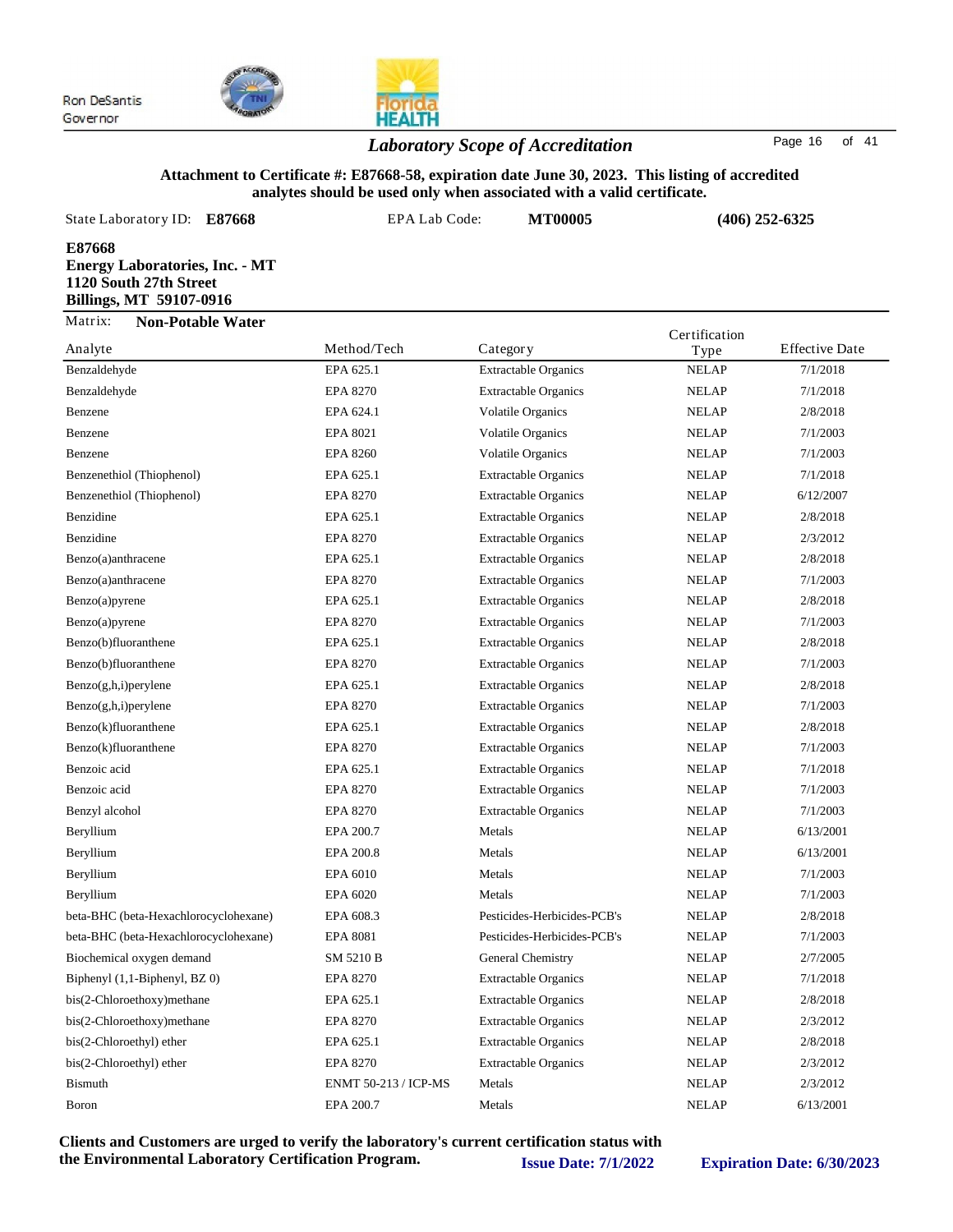

## *Laboratory Scope of Accreditation* Page <sup>17</sup> of <sup>41</sup>

**HEALTH** 

#### **Attachment to Certificate #: E87668-58, expiration date June 30, 2023. This listing of accredited analytes should be used only when associated with a valid certificate.**

| State Laboratory ID: <b>E87668</b>                                                                          | EPA Lab Code: |          | <b>MT00005</b> | $(406)$ 252-6325 |                       |
|-------------------------------------------------------------------------------------------------------------|---------------|----------|----------------|------------------|-----------------------|
| E87668<br><b>Energy Laboratories, Inc. - MT</b><br>1120 South 27th Street<br><b>Billings, MT 59107-0916</b> |               |          |                |                  |                       |
| Matrix:<br><b>Non-Potable Water</b>                                                                         |               |          |                | Certification    |                       |
| Analyte                                                                                                     | Method/Tech   | Category |                | Type             | <b>Effective Date</b> |

| Anaiyte                 | Method/I ech                              | Category                    | Type         | Effective Date |
|-------------------------|-------------------------------------------|-----------------------------|--------------|----------------|
| Boron                   | EPA 200.8                                 | General Chemistry           | <b>NELAP</b> | 2/3/2012       |
| Boron                   | EPA 6010                                  | Metals                      | <b>NELAP</b> | 7/1/2003       |
| Boron                   | EPA 6020                                  | Metals                      | <b>NELAP</b> | 6/8/2009       |
| <b>Bromide</b>          | EPA 300.0                                 | General Chemistry           | <b>NELAP</b> | 6/13/2001      |
| <b>Bromide</b>          | EPA 9056                                  | General Chemistry           | <b>NELAP</b> | 7/1/2018       |
| Bromobenzene            | EPA 624.1                                 | <b>Volatile Organics</b>    | <b>NELAP</b> | 7/1/2018       |
| Bromobenzene            | <b>EPA 8260</b>                           | <b>Volatile Organics</b>    | <b>NELAP</b> | 7/1/2003       |
| Bromochloromethane      | EPA 624.1                                 | <b>Volatile Organics</b>    | <b>NELAP</b> | 7/1/2018       |
| Bromochloromethane      | <b>EPA 8260</b>                           | <b>Volatile Organics</b>    | <b>NELAP</b> | 7/1/2003       |
| Bromodichloromethane    | EPA 624.1                                 | <b>Volatile Organics</b>    | <b>NELAP</b> | 2/8/2018       |
| Bromodichloromethane    | <b>EPA 8260</b>                           | <b>Volatile Organics</b>    | <b>NELAP</b> | 7/1/2003       |
| Bromoform               | EPA 624.1                                 | <b>Volatile Organics</b>    | <b>NELAP</b> | 2/8/2018       |
| <b>Bromoform</b>        | <b>EPA 8260</b>                           | <b>Volatile Organics</b>    | <b>NELAP</b> | 7/1/2003       |
| Butyl benzyl phthalate  | EPA 625.1                                 | <b>Extractable Organics</b> | <b>NELAP</b> | 2/8/2018       |
| Butyl benzyl phthalate  | <b>EPA 8270</b>                           | <b>Extractable Organics</b> | <b>NELAP</b> | 2/3/2012       |
| Cadmium                 | EPA 200.7                                 | Metals                      | <b>NELAP</b> | 6/13/2001      |
| Cadmium                 | EPA 200.8                                 | Metals                      | <b>NELAP</b> | 6/13/2001      |
| Cadmium                 | EPA 6010                                  | Metals                      | <b>NELAP</b> | 7/1/2003       |
| Cadmium                 | EPA 6020                                  | Metals                      | <b>NELAP</b> | 7/1/2003       |
| Calcium                 | EPA 200.7                                 | Metals                      | <b>NELAP</b> | 6/13/2001      |
| Calcium                 | EPA 200.8                                 | Metals                      | <b>NELAP</b> | 6/17/2014      |
| Calcium                 | EPA 6010                                  | Metals                      | <b>NELAP</b> | 7/1/2003       |
| Calcium                 | EPA 6020                                  | Metals                      | <b>NELAP</b> | 6/8/2009       |
| Caprolactam             | <b>EPA 8270</b>                           | Extractable Organics        | <b>NELAP</b> | 7/1/2018       |
| Carbazole               | EPA 8270                                  | <b>Extractable Organics</b> | <b>NELAP</b> | 7/1/2003       |
| Carbon disulfide        | EPA 624.1                                 | <b>Volatile Organics</b>    | <b>NELAP</b> | 7/1/2018       |
| Carbon disulfide        | <b>EPA 8260</b>                           | <b>Volatile Organics</b>    | <b>NELAP</b> | 7/1/2003       |
| Carbon tetrachloride    | EPA 624.1                                 | <b>Volatile Organics</b>    | <b>NELAP</b> | 2/8/2018       |
| Carbon tetrachloride    | <b>EPA 8260</b>                           | <b>Volatile Organics</b>    | <b>NELAP</b> | 7/1/2003       |
| Carbonaceous BOD (CBOD) | SM 5210 B                                 | General Chemistry           | <b>NELAP</b> | 2/7/2005       |
| Ceriodaphnia dubia      | EPA 821-R-02-012 (FW<br>acute)(2002.0)    | Toxicity                    | <b>NELAP</b> | 6/12/2007      |
| Ceriodaphnia dubia      | EPA 821-R-02-013 (FW<br>chronic) (1002.0) | Toxicity                    | <b>NELAP</b> | 6/12/2007      |
| Chemical oxygen demand  | EPA 410.4                                 | General Chemistry           | <b>NELAP</b> | 6/13/2001      |
| Chlordane (tech.)       | EPA 608.3                                 | Pesticides-Herbicides-PCB's | <b>NELAP</b> | 2/8/2018       |
| Chlordane (tech.)       | <b>EPA 8081</b>                           | Pesticides-Herbicides-PCB's | <b>NELAP</b> | 7/1/2003       |
|                         |                                           |                             |              |                |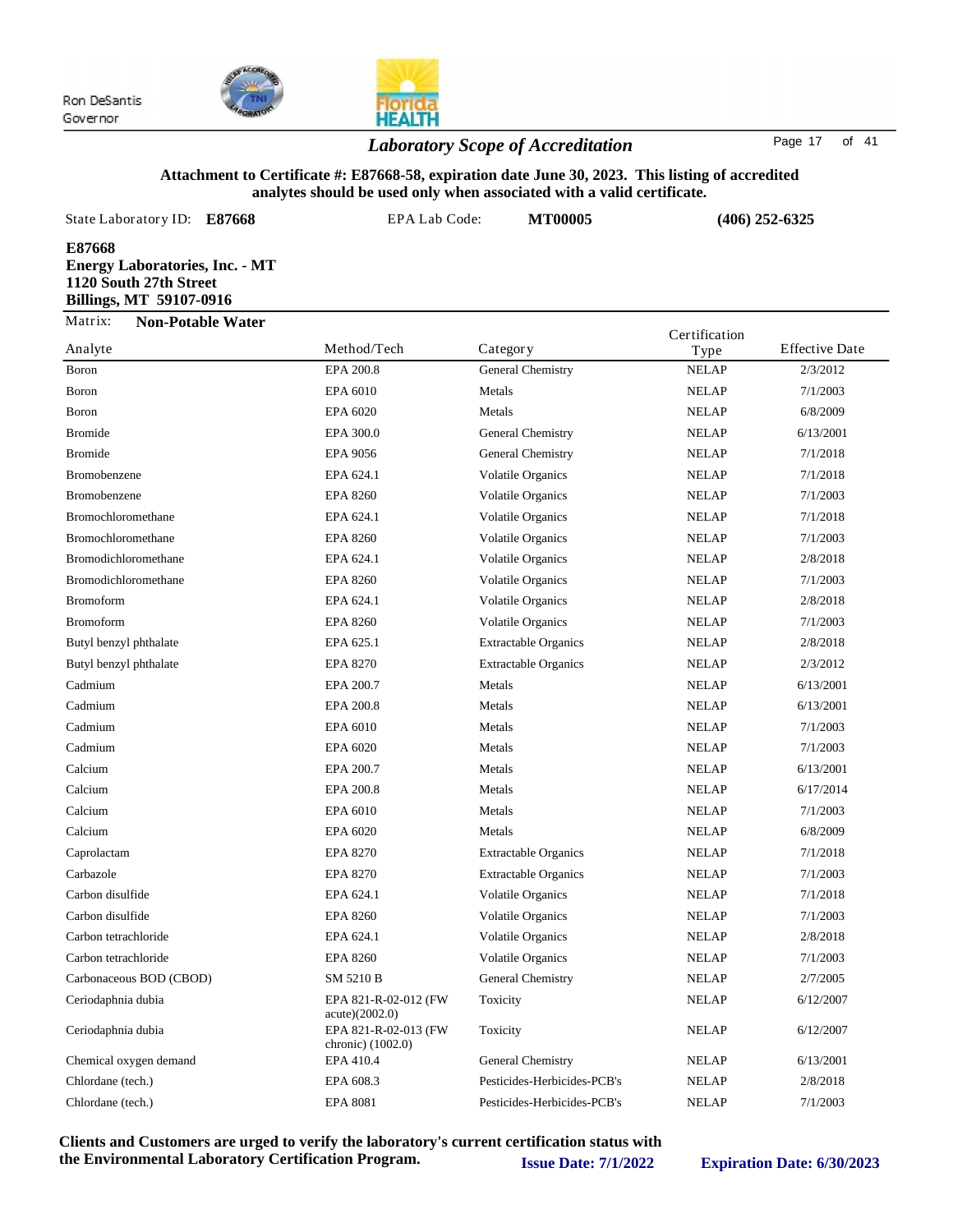

## *Laboratory Scope of Accreditation* Page <sup>18</sup> of <sup>41</sup>

**HEALTH** 

#### **Attachment to Certificate #: E87668-58, expiration date June 30, 2023. This listing of accredited analytes should be used only when associated with a valid certificate.**

| State Laboratory ID:                                                                                 | E87668 | EPA Lab Code: | <b>MT00005</b>    | $(406)$ 252-6325 |                       |
|------------------------------------------------------------------------------------------------------|--------|---------------|-------------------|------------------|-----------------------|
| E87668<br><b>Energy Laboratories, Inc. - MT</b><br>1120 South 27th Street<br>Billings, MT 59107-0916 |        |               |                   |                  |                       |
| Matrix:<br><b>Non-Potable Water</b>                                                                  |        |               |                   | Certification    |                       |
| Analyte                                                                                              |        | Method/Tech   | Category          | Type             | <b>Effective Date</b> |
| Chloride                                                                                             |        | EPA 300.0     | General Chemistry | <b>NELAP</b>     | 6/13/2001             |

|                              |                                                | ັ                           | - <i>;</i> r = |           |
|------------------------------|------------------------------------------------|-----------------------------|----------------|-----------|
| Chloride                     | EPA 300.0                                      | General Chemistry           | <b>NELAP</b>   | 6/13/2001 |
| Chloride                     | <b>EPA 9056</b>                                | General Chemistry           | <b>NELAP</b>   | 7/1/2018  |
| Chlorobenzene                | EPA 624.1                                      | <b>Volatile Organics</b>    | <b>NELAP</b>   | 2/8/2018  |
| Chlorobenzene                | <b>EPA 8260</b>                                | <b>Volatile Organics</b>    | <b>NELAP</b>   | 7/1/2003  |
| Chlorobenzilate              | EPA 625.1                                      | <b>Extractable Organics</b> | <b>NELAP</b>   | 7/1/2018  |
| Chlorobenzilate              | EPA 8270                                       | <b>Extractable Organics</b> | <b>NELAP</b>   | 7/1/2003  |
| Chloroethane                 | EPA 624.1                                      | <b>Volatile Organics</b>    | <b>NELAP</b>   | 2/8/2018  |
| Chloroethane                 | <b>EPA 8260</b>                                | <b>Volatile Organics</b>    | <b>NELAP</b>   | 7/1/2003  |
| Chloroform                   | EPA 624.1                                      | <b>Volatile Organics</b>    | <b>NELAP</b>   | 2/8/2018  |
| Chloroform                   | <b>EPA 8260</b>                                | <b>Volatile Organics</b>    | <b>NELAP</b>   | 7/1/2003  |
| Chloroprene                  | EPA 624.1                                      | <b>Volatile Organics</b>    | <b>NELAP</b>   | 7/1/2018  |
| Chloroprene                  | <b>EPA 8260</b>                                | <b>Volatile Organics</b>    | <b>NELAP</b>   | 7/1/2003  |
| Chromium                     | EPA 200.7                                      | Metals                      | <b>NELAP</b>   | 6/13/2001 |
| Chromium                     | EPA 200.8                                      | Metals                      | <b>NELAP</b>   | 6/17/2014 |
| Chromium                     | EPA 6010                                       | Metals                      | <b>NELAP</b>   | 7/1/2003  |
| Chromium                     | EPA 6020                                       | Metals                      | <b>NELAP</b>   | 6/17/2014 |
| Chromium VI                  | <b>EPA 7196</b>                                | Metals                      | <b>NELAP</b>   | 7/1/2018  |
| Chromium VI                  | SM 3500-Cr B<br>(20th/21st/22nd<br>Ed.)/UV-VIS | General Chemistry           | <b>NELAP</b>   | 6/8/2009  |
| Chrysene                     | EPA 625.1                                      | <b>Extractable Organics</b> | <b>NELAP</b>   | 2/8/2018  |
| Chrysene                     | <b>EPA 8270</b>                                | <b>Extractable Organics</b> | <b>NELAP</b>   | 9/17/2014 |
| cis-1,2-Dichloroethylene     | EPA 624.1                                      | <b>Volatile Organics</b>    | <b>NELAP</b>   | 2/8/2018  |
| cis-1,2-Dichloroethylene     | <b>EPA 8260</b>                                | <b>Volatile Organics</b>    | <b>NELAP</b>   | 7/1/2003  |
| cis-1,3-Dichloropropene      | EPA 624.1                                      | <b>Volatile Organics</b>    | <b>NELAP</b>   | 2/8/2018  |
| cis-1,3-Dichloropropene      | <b>EPA 8260</b>                                | <b>Volatile Organics</b>    | <b>NELAP</b>   | 7/1/2003  |
| Cobalt                       | EPA 200.7                                      | Metals                      | <b>NELAP</b>   | 6/13/2001 |
| Cobalt                       | EPA 200.8                                      | Metals                      | <b>NELAP</b>   | 6/13/2001 |
| Cobalt                       | EPA 6010                                       | Metals                      | <b>NELAP</b>   | 7/1/2003  |
| Cobalt                       | EPA 6020                                       | Metals                      | <b>NELAP</b>   | 7/1/2003  |
| Color                        | <b>SM 2120 B</b>                               | General Chemistry           | <b>NELAP</b>   | 2/3/2012  |
| Conductivity                 | SM 2510 B                                      | General Chemistry           | <b>NELAP</b>   | 6/13/2001 |
| Copper                       | EPA 200.7                                      | Metals                      | <b>NELAP</b>   | 6/13/2001 |
| Copper                       | EPA 200.8                                      | Metals                      | <b>NELAP</b>   | 6/13/2001 |
| Copper                       | EPA 6010                                       | Metals                      | <b>NELAP</b>   | 7/1/2003  |
| Copper                       | EPA 6020                                       | Metals                      | <b>NELAP</b>   | 7/1/2003  |
| Corrosivity (langlier index) | SM 2330 B                                      | General Chemistry           | <b>NELAP</b>   | 6/30/2016 |
|                              |                                                |                             |                |           |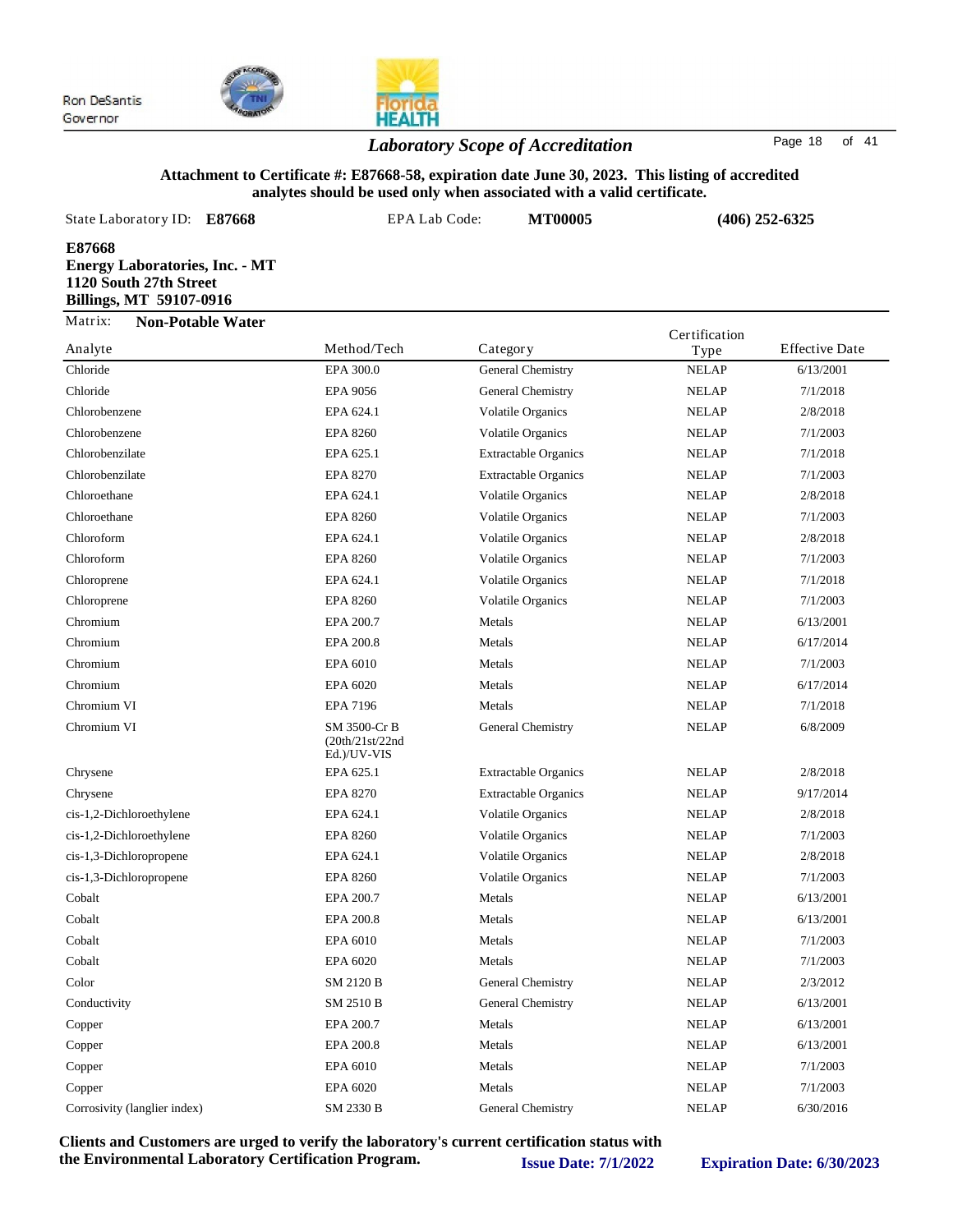

## *Laboratory Scope of Accreditation* Page <sup>19</sup> of <sup>41</sup>

#### **Attachment to Certificate #: E87668-58, expiration date June 30, 2023. This listing of accredited analytes should be used only when associated with a valid certificate.**

State Laboratory ID:  $E87668$  EPA Lab Code: **MT00005 E87668 Energy Laboratories, Inc. - MT 1120 South 27th Street Billings, MT 59107-0916 (406) 252-6325** Analyte Method/Tech Matrix: **Non-Potable Water** Communism<br>Category Type Effective Date Certification

| Analyte                           | Method/Tech                            | Category                    | Type         | <b>Effective Date</b> |
|-----------------------------------|----------------------------------------|-----------------------------|--------------|-----------------------|
| Cyclohexane                       | <b>EPA 8260</b>                        | <b>Volatile Organics</b>    | <b>NELAP</b> | 7/1/2018              |
| Cyclohexanone                     | ENMT 50-006 / GC-MS                    | <b>Volatile Organics</b>    | <b>NELAP</b> | 6/12/2007             |
| Cyclohexanone                     | EPA 624.1                              | <b>Volatile Organics</b>    | <b>NELAP</b> | 7/1/2018              |
| Dacthal (DCPA)                    | <b>EPA 8151</b>                        | Pesticides-Herbicides-PCB's | <b>NELAP</b> | 7/1/2003              |
| Dalapon                           | EPA 8151                               | Pesticides-Herbicides-PCB's | <b>NELAP</b> | 7/1/2003              |
| Daphnia magna                     | EPA 821-R-02-012 (FW<br>acute)(2021.0) | Toxicity                    | <b>NELAP</b> | 6/12/2007             |
| delta-BHC                         | EPA 608.3                              | Pesticides-Herbicides-PCB's | <b>NELAP</b> | 2/8/2018              |
| delta-BHC                         | <b>EPA 8081</b>                        | Pesticides-Herbicides-PCB's | <b>NELAP</b> | 7/1/2003              |
| Di(2-ethylhexyl) phthalate (DEHP) | EPA 625.1                              | <b>Extractable Organics</b> | <b>NELAP</b> | 2/8/2018              |
| Di(2-ethylhexyl) phthalate (DEHP) | <b>EPA 8270</b>                        | <b>Extractable Organics</b> | <b>NELAP</b> | 2/3/2012              |
| Diallate                          | EPA 625.1                              | <b>Extractable Organics</b> | <b>NELAP</b> | 7/1/2018              |
| Diallate                          | <b>EPA 8270</b>                        | <b>Extractable Organics</b> | <b>NELAP</b> | 7/1/2003              |
| Dibenz(a,h) acridine              | ENMT 50-009 / GC-MS                    | <b>Extractable Organics</b> | <b>NELAP</b> | 6/12/2007             |
| Dibenz(a,h)anthracene             | EPA 625.1                              | <b>Extractable Organics</b> | <b>NELAP</b> | 2/8/2018              |
| Dibenz(a,h)anthracene             | <b>EPA 8270</b>                        | <b>Extractable Organics</b> | <b>NELAP</b> | 7/1/2003              |
| Dibenzofuran                      | EPA 625.1                              | <b>Extractable Organics</b> | <b>NELAP</b> | 7/1/2018              |
| Dibenzofuran                      | <b>EPA 8270</b>                        | <b>Extractable Organics</b> | <b>NELAP</b> | 2/3/2012              |
| Dibromochloromethane              | EPA 624.1                              | <b>Volatile Organics</b>    | <b>NELAP</b> | 2/8/2018              |
| Dibromochloromethane              | <b>EPA 8260</b>                        | <b>Volatile Organics</b>    | <b>NELAP</b> | 7/1/2003              |
| Dibromomethane                    | EPA 624.1                              | <b>Volatile Organics</b>    | <b>NELAP</b> | 7/1/2018              |
| Dibromomethane                    | <b>EPA 8260</b>                        | <b>Volatile Organics</b>    | <b>NELAP</b> | 7/1/2003              |
| Dicamba                           | EPA 8151                               | Pesticides-Herbicides-PCB's | <b>NELAP</b> | 7/1/2003              |
| Dichlorodifluoromethane           | EPA 624.1                              | <b>Volatile Organics</b>    | <b>NELAP</b> | 7/1/2018              |
| Dichlorodifluoromethane           | <b>EPA 8260</b>                        | <b>Volatile Organics</b>    | <b>NELAP</b> | 7/1/2003              |
| Dichlorofluoromethane             | <b>EPA 8260</b>                        | <b>Volatile Organics</b>    | <b>NELAP</b> | 7/1/2018              |
| Dichloroprop (Dichlorprop)        | EPA 8151                               | Pesticides-Herbicides-PCB's | <b>NELAP</b> | 7/1/2003              |
| Dieldrin                          | EPA 608.3                              | Pesticides-Herbicides-PCB's | <b>NELAP</b> | 2/8/2018              |
| Dieldrin                          | <b>EPA 8081</b>                        | Pesticides-Herbicides-PCB's | <b>NELAP</b> | 7/1/2003              |
| Diesel range organics (DRO)       | EPA 8015                               | <b>Extractable Organics</b> | <b>NELAP</b> | 2/7/2005              |
| Diesel range organics (DRO)       | MADEP-EPH (MA-EPH)                     | <b>Extractable Organics</b> | <b>NELAP</b> | 7/1/2003              |
| Diesel range organics (DRO)       | MT-DRO                                 | <b>Extractable Organics</b> | <b>NELAP</b> | 1/5/2004              |
| Diethyl ether                     | EPA 624.1                              | <b>Volatile Organics</b>    | <b>NELAP</b> | 7/1/2018              |
| Diethyl ether                     | <b>EPA 8260</b>                        | <b>Volatile Organics</b>    | <b>NELAP</b> | 7/1/2003              |
| Diethyl phthalate                 | EPA 625.1                              | <b>Extractable Organics</b> | <b>NELAP</b> | 2/8/2018              |
| Diethyl phthalate                 | <b>EPA 8270</b>                        | <b>Extractable Organics</b> | <b>NELAP</b> | 2/3/2012              |
| Di-isopropylether (DIPE)          | EPA 624.1                              | Volatile Organics           | <b>NELAP</b> | 7/1/2018              |
|                                   |                                        |                             |              |                       |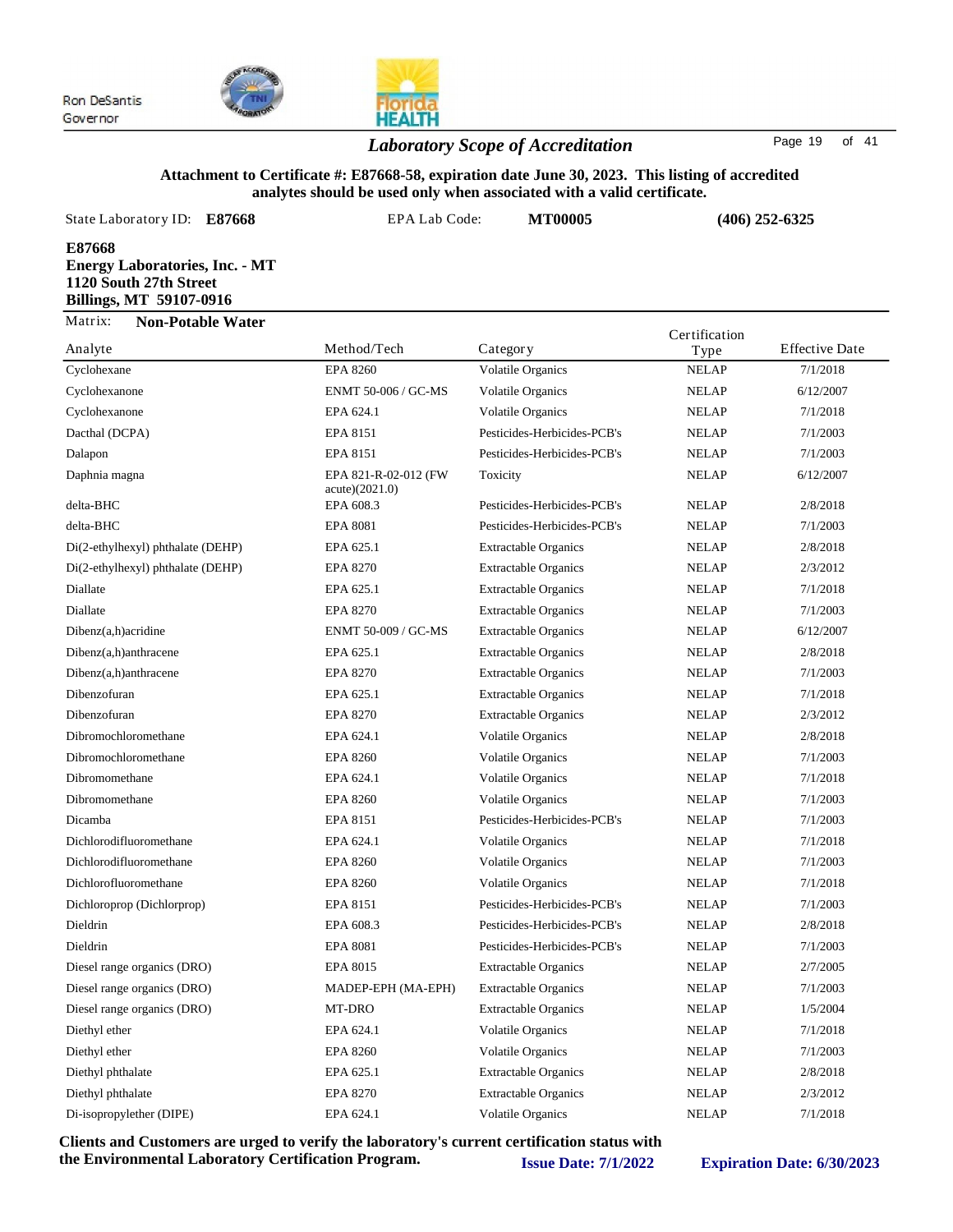

## **HEALTH** *Laboratory Scope of Accreditation* Page <sup>20</sup> of <sup>41</sup>

### **Attachment to Certificate #: E87668-58, expiration date June 30, 2023. This listing of accredited analytes should be used only when associated with a valid certificate.**

| E87668                                                                                                                                                                                                               |  |
|----------------------------------------------------------------------------------------------------------------------------------------------------------------------------------------------------------------------|--|
| <b>Energy Laboratories, Inc. - MT</b><br>1120 South 27th Street<br><b>Billings, MT 59107-0916</b>                                                                                                                    |  |
| Matrix:<br><b>Non-Potable Water</b><br>Certification                                                                                                                                                                 |  |
| Analyte<br><b>Effective Date</b><br>Method/Tech<br>Category<br>Type<br>$D: \mathcal{L}_{\text{in}} \rightarrow \mathcal{L}_{\text{out}}$<br>7/1/2010<br>EDA.0200<br>$\mathbf{V}$ -1-41- $\mathbf{O}$ -----<br>MEL AD |  |

|                                               |                 |                             | $\mathbf{1}$ y p $\sim$ |          |
|-----------------------------------------------|-----------------|-----------------------------|-------------------------|----------|
| Di-isopropylether (DIPE)                      | <b>EPA 8260</b> | Volatile Organics           | <b>NELAP</b>            | 7/1/2018 |
| Dimethoate                                    | EPA 625.1       | <b>Extractable Organics</b> | <b>NELAP</b>            | 7/1/2018 |
| Dimethoate                                    | <b>EPA 8270</b> | <b>Extractable Organics</b> | <b>NELAP</b>            | 7/1/2003 |
| Dimethyl phthalate                            | EPA 625.1       | <b>Extractable Organics</b> | <b>NELAP</b>            | 2/8/2018 |
| Dimethyl phthalate                            | <b>EPA 8270</b> | <b>Extractable Organics</b> | <b>NELAP</b>            | 2/3/2012 |
| Di-n-butyl phthalate                          | EPA 625.1       | <b>Extractable Organics</b> | <b>NELAP</b>            | 2/8/2018 |
| Di-n-butyl phthalate                          | <b>EPA 8270</b> | <b>Extractable Organics</b> | <b>NELAP</b>            | 2/3/2012 |
| Di-n-octyl phthalate                          | EPA 625.1       | <b>Extractable Organics</b> | <b>NELAP</b>            | 2/8/2018 |
| Di-n-octyl phthalate                          | <b>EPA 8270</b> | <b>Extractable Organics</b> | <b>NELAP</b>            | 2/3/2012 |
| Dinoseb (2-sec-butyl-4,6-dinitrophenol, DNBP) | EPA 8151        | Pesticides-Herbicides-PCB's | <b>NELAP</b>            | 7/1/2003 |
| Diphenylamine                                 | EPA 625.1       | <b>Extractable Organics</b> | <b>NELAP</b>            | 7/1/2018 |
| Diphenylamine                                 | <b>EPA 8270</b> | <b>Extractable Organics</b> | <b>NELAP</b>            | 7/1/2018 |
| Disulfoton                                    | EPA 625.1       | <b>Extractable Organics</b> | <b>NELAP</b>            | 7/1/2018 |
| Disulfoton                                    | <b>EPA 8270</b> | Pesticides-Herbicides-PCB's | <b>NELAP</b>            | 7/1/2003 |
| Endosulfan I                                  | EPA 608.3       | Pesticides-Herbicides-PCB's | <b>NELAP</b>            | 2/8/2018 |
| Endosulfan I                                  | <b>EPA 8081</b> | Pesticides-Herbicides-PCB's | <b>NELAP</b>            | 7/1/2003 |
| Endosulfan II                                 | EPA 608.3       | Pesticides-Herbicides-PCB's | <b>NELAP</b>            | 2/8/2018 |
| Endosulfan II                                 | <b>EPA 8081</b> | Pesticides-Herbicides-PCB's | <b>NELAP</b>            | 7/1/2003 |
| Endosulfan sulfate                            | EPA 608.3       | Pesticides-Herbicides-PCB's | <b>NELAP</b>            | 2/8/2018 |
| Endosulfan sulfate                            | <b>EPA 8081</b> | Pesticides-Herbicides-PCB's | <b>NELAP</b>            | 7/1/2003 |
| Endrin                                        | EPA 608.3       | Pesticides-Herbicides-PCB's | <b>NELAP</b>            | 2/8/2018 |
| Endrin                                        | <b>EPA 8081</b> | Pesticides-Herbicides-PCB's | <b>NELAP</b>            | 7/1/2003 |
| Endrin aldehyde                               | EPA 608.3       | Pesticides-Herbicides-PCB's | <b>NELAP</b>            | 2/8/2018 |
| Endrin aldehyde                               | <b>EPA 8081</b> | Pesticides-Herbicides-PCB's | <b>NELAP</b>            | 7/1/2003 |
| Endrin ketone                                 | EPA 608.3       | Pesticides-Herbicides-PCB's | <b>NELAP</b>            | 2/8/2018 |
| Endrin ketone                                 | <b>EPA 8081</b> | Pesticides-Herbicides-PCB's | <b>NELAP</b>            | 1/5/2004 |
| Ethane                                        | <b>RSK-175</b>  | Volatile Organics           | <b>NELAP</b>            | 7/1/2018 |
| Ethyl acetate                                 | EPA 624.1       | Volatile Organics           | <b>NELAP</b>            | 7/1/2018 |
| Ethyl acetate                                 | <b>EPA 8260</b> | <b>Volatile Organics</b>    | <b>NELAP</b>            | 7/1/2003 |
| Ethyl methacrylate                            | EPA 624.1       | <b>Volatile Organics</b>    | <b>NELAP</b>            | 7/1/2018 |
| Ethyl methacrylate                            | <b>EPA 8260</b> | <b>Volatile Organics</b>    | <b>NELAP</b>            | 7/1/2003 |
| Ethyl methanesulfonate                        | EPA 625.1       | <b>Extractable Organics</b> | <b>NELAP</b>            | 7/1/2018 |
| Ethyl methanesulfonate                        | <b>EPA 8270</b> | <b>Extractable Organics</b> | <b>NELAP</b>            | 7/1/2003 |
| Ethylbenzene                                  | EPA 624.1       | <b>Volatile Organics</b>    | <b>NELAP</b>            | 2/8/2018 |
| Ethylbenzene                                  | EPA 8021        | Volatile Organics           | <b>NELAP</b>            | 7/1/2003 |
| Ethylbenzene                                  | <b>EPA 8260</b> | <b>Volatile Organics</b>    | <b>NELAP</b>            | 7/1/2003 |
|                                               |                 |                             |                         |          |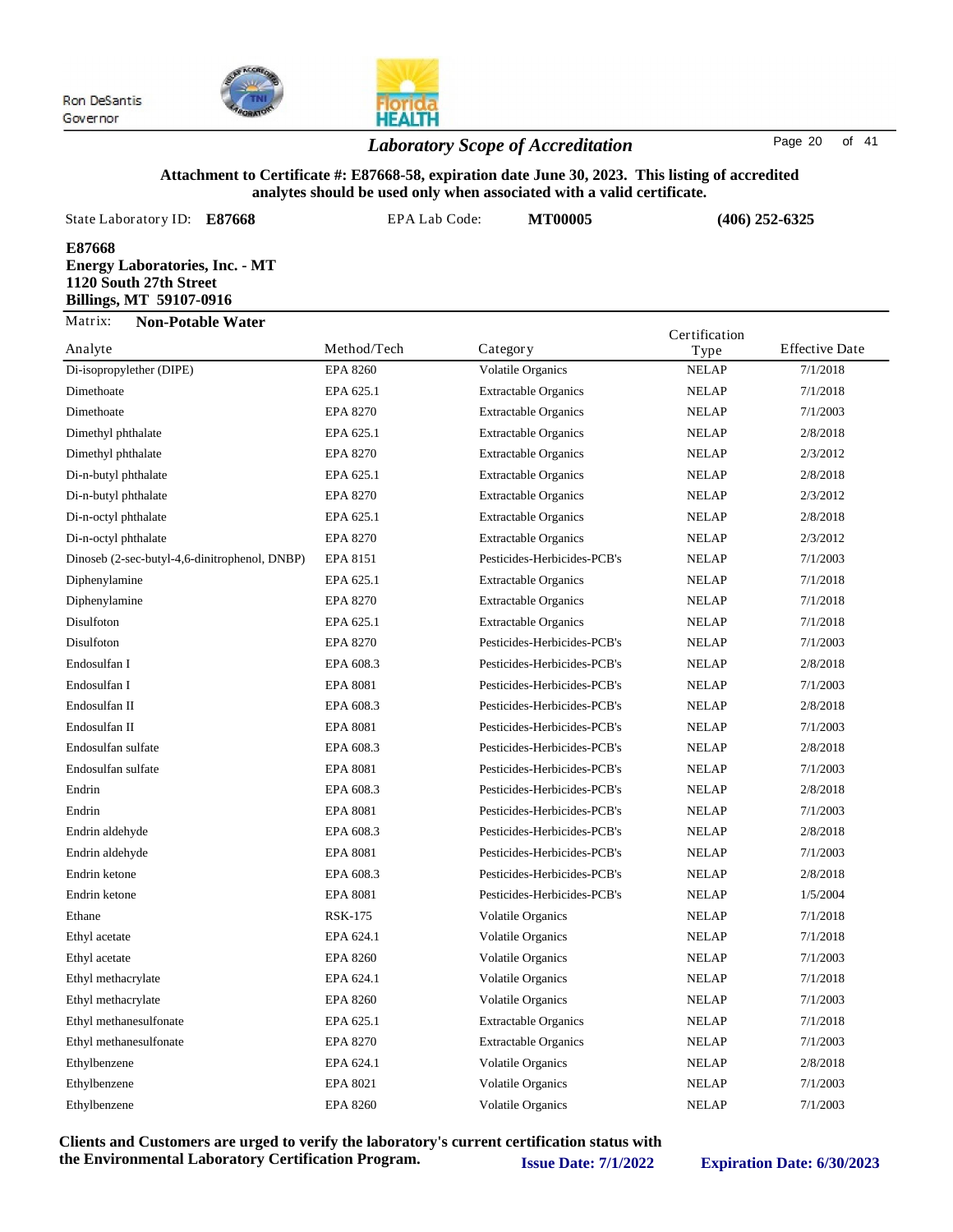

## *Laboratory Scope of Accreditation* Page <sup>21</sup> of <sup>41</sup>

**HEALTH** 

#### **Attachment to Certificate #: E87668-58, expiration date June 30, 2023. This listing of accredited analytes should be used only when associated with a valid certificate.**

| State Laboratory ID: E87668                                                                                 | EPA Lab Code:   | <b>MT00005</b>    |                    | $(406)$ 252-6325      |
|-------------------------------------------------------------------------------------------------------------|-----------------|-------------------|--------------------|-----------------------|
| E87668<br><b>Energy Laboratories, Inc. - MT</b><br>1120 South 27th Street<br><b>Billings, MT 59107-0916</b> |                 |                   |                    |                       |
| Matrix:<br><b>Non-Potable Water</b>                                                                         |                 |                   | Certification      |                       |
| Analyte                                                                                                     | Method/Tech     | Category          | Type               | <b>Effective Date</b> |
| $-1$                                                                                                        | <b>DOTT 100</b> | $\cdots$ $\cdots$ | <b>ATTACK 1.75</b> | $-1$ $-1$             |

| Analyte                                             | <u>ivictiiou/I celi</u> | Caicgoi y                   | 1 ype        | Liittiivt Datt |
|-----------------------------------------------------|-------------------------|-----------------------------|--------------|----------------|
| Ethylene                                            | <b>RSK-175</b>          | <b>Volatile Organics</b>    | <b>NELAP</b> | 7/1/2018       |
| Famphur                                             | EPA 625.1               | <b>Extractable Organics</b> | <b>NELAP</b> | 7/1/2018       |
| Famphur                                             | <b>EPA 8270</b>         | <b>Extractable Organics</b> | <b>NELAP</b> | 7/1/2003       |
| Fluoranthene                                        | EPA 625.1               | <b>Extractable Organics</b> | <b>NELAP</b> | 2/8/2018       |
| Fluoranthene                                        | <b>EPA 8270</b>         | <b>Extractable Organics</b> | <b>NELAP</b> | 7/1/2003       |
| Fluorene                                            | EPA 625.1               | <b>Extractable Organics</b> | <b>NELAP</b> | 2/8/2018       |
| Fluorene                                            | <b>EPA 8270</b>         | <b>Extractable Organics</b> | <b>NELAP</b> | 7/1/2003       |
| Fluoride                                            | EPA 300.0               | General Chemistry           | <b>NELAP</b> | 1/5/2004       |
| Fluoride                                            | EPA 9056                | General Chemistry           | <b>NELAP</b> | 7/1/2018       |
| Fluoride                                            | SM 4500 F-C             | General Chemistry           | <b>NELAP</b> | 6/8/2009       |
| Free cyanide                                        | KELADA-01               | General Chemistry           | <b>NELAP</b> | 6/17/2014      |
| Gallium                                             | ENMT 50-213 / ICP-MS    | Metals                      | <b>NELAP</b> | 2/3/2012       |
| gamma-BHC (Lindane,<br>gamma-Hexachlorocyclohexane) | EPA 608.3               | Pesticides-Herbicides-PCB's | <b>NELAP</b> | 2/8/2018       |
| gamma-BHC (Lindane,<br>gamma-Hexachlorocyclohexane) | <b>EPA 8081</b>         | Pesticides-Herbicides-PCB's | <b>NELAP</b> | 7/1/2003       |
| gamma-Chlordane                                     | EPA 608.3               | Pesticides-Herbicides-PCB's | <b>NELAP</b> | 2/8/2018       |
| gamma-Chlordane                                     | <b>EPA 8081</b>         | Pesticides-Herbicides-PCB's | <b>NELAP</b> | 1/5/2004       |
| Gasoline range organics (GRO)                       | EPA 8015                | <b>Extractable Organics</b> | <b>NELAP</b> | 2/7/2005       |
| Gasoline range organics (GRO)                       | MADEP-VPH (MA-VPH)      | <b>Extractable Organics</b> | <b>NELAP</b> | 7/1/2003       |
| Hardness                                            | SM 2340 B               | General Chemistry           | <b>NELAP</b> | 6/17/2014      |
| Heptachlor                                          | EPA 608.3               | Pesticides-Herbicides-PCB's | <b>NELAP</b> | 2/8/2018       |
| Heptachlor                                          | <b>EPA 8081</b>         | Pesticides-Herbicides-PCB's | <b>NELAP</b> | 7/1/2003       |
| Heptachlor epoxide                                  | EPA 608.3               | Pesticides-Herbicides-PCB's | <b>NELAP</b> | 2/8/2018       |
| Heptachlor epoxide                                  | <b>EPA 8081</b>         | Pesticides-Herbicides-PCB's | <b>NELAP</b> | 7/1/2003       |
| Hexachlorobenzene                                   | EPA 625.1               | <b>Extractable Organics</b> | <b>NELAP</b> | 2/8/2018       |
| Hexachlorobenzene                                   | <b>EPA 8270</b>         | <b>Extractable Organics</b> | <b>NELAP</b> | 2/3/2012       |
| Hexachlorobutadiene                                 | EPA 624.1               | <b>Volatile Organics</b>    | <b>NELAP</b> | 7/1/2018       |
| Hexachlorobutadiene                                 | EPA 625.1               | <b>Extractable Organics</b> | <b>NELAP</b> | 2/8/2018       |
| Hexachlorobutadiene                                 | <b>EPA 8260</b>         | <b>Volatile Organics</b>    | <b>NELAP</b> | 7/1/2003       |
| Hexachlorobutadiene                                 | <b>EPA 8270</b>         | <b>Extractable Organics</b> | <b>NELAP</b> | 2/3/2012       |
| Hexachlorocyclopentadiene                           | EPA 625.1               | <b>Extractable Organics</b> | <b>NELAP</b> | 2/8/2018       |
| Hexachlorocyclopentadiene                           | <b>EPA 8270</b>         | <b>Extractable Organics</b> | <b>NELAP</b> | 2/3/2012       |
| Hexachloroethane                                    | EPA 625.1               | <b>Extractable Organics</b> | <b>NELAP</b> | 2/8/2018       |
| Hexachloroethane                                    | <b>EPA 8270</b>         | <b>Extractable Organics</b> | <b>NELAP</b> | 2/3/2012       |
| Hexachloropropene                                   | EPA 625.1               | <b>Extractable Organics</b> | <b>NELAP</b> | 7/1/2018       |
| Hexachloropropene                                   | <b>EPA 8270</b>         | <b>Extractable Organics</b> | <b>NELAP</b> | 7/1/2003       |
|                                                     |                         |                             |              |                |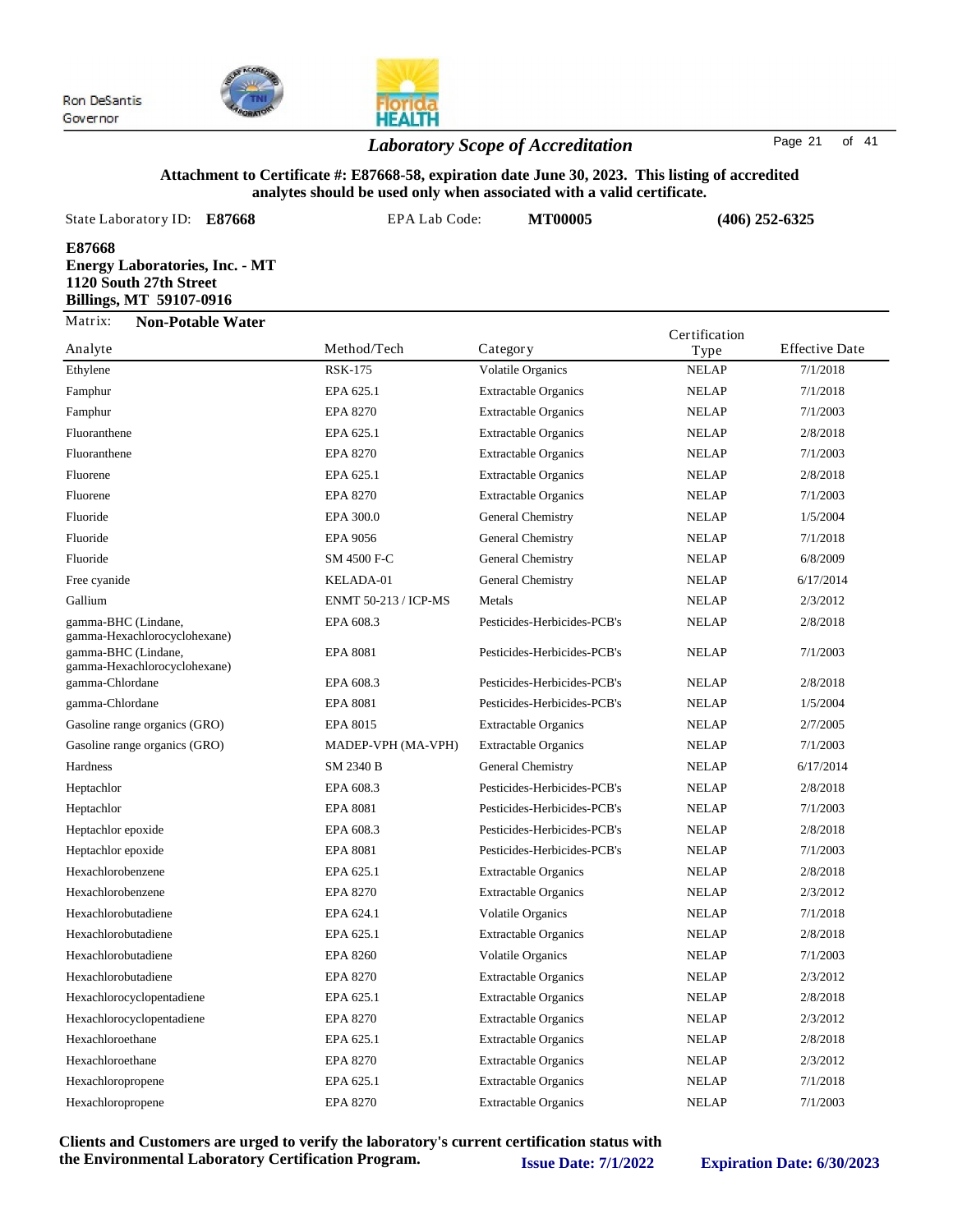



## *Laboratory Scope of Accreditation* Page <sup>22</sup> of <sup>41</sup>

### **Attachment to Certificate #: E87668-58, expiration date June 30, 2023. This listing of accredited analytes should be used only when associated with a valid certificate.**

| State Laboratory ID:<br>E87668                                                                       | EPA Lab Code:                | <b>MT00005</b>              | $(406)$ 252-6325      |                       |
|------------------------------------------------------------------------------------------------------|------------------------------|-----------------------------|-----------------------|-----------------------|
| E87668<br><b>Energy Laboratories, Inc. - MT</b><br>1120 South 27th Street<br>Billings, MT 59107-0916 |                              |                             |                       |                       |
| Matrix:<br><b>Non-Potable Water</b><br>Analyte                                                       | Method/Tech                  | Category                    | Certification<br>Type | <b>Effective Date</b> |
| Hexafluoropropylene Oxide Dimer Acid<br>(HFPO-DA, GenX)                                              | ELI SOP 50-334 /<br>LC-MS-MS | <b>Extractable Organics</b> | <b>NELAP</b>          | 6/20/2020             |

| Hexafluoropropylene Oxide Dimer Acid<br>(HFPO-DA, GenX) | ELI SOP 50-334 /<br>LC-MS-MS | <b>Extractable Organics</b> | <b>NELAP</b> | 6/20/2020 |
|---------------------------------------------------------|------------------------------|-----------------------------|--------------|-----------|
| Ignitability                                            | <b>EPA 1010</b>              | General Chemistry           | <b>NELAP</b> | 7/1/2003  |
| Indene                                                  | ENMT 50-009 / GC-MS          | <b>Extractable Organics</b> | <b>NELAP</b> | 6/8/2009  |
| $Indeno(1,2,3-cd)pyrene$                                | EPA 625.1                    | <b>Extractable Organics</b> | <b>NELAP</b> | 2/8/2018  |
| Indeno $(1,2,3$ -cd) pyrene                             | <b>EPA 8270</b>              | <b>Extractable Organics</b> | <b>NELAP</b> | 7/1/2003  |
| Iodomethane (Methyl iodide)                             | EPA 624.1                    | <b>Volatile Organics</b>    | <b>NELAP</b> | 7/1/2018  |
| Iodomethane (Methyl iodide)                             | <b>EPA 8260</b>              | <b>Volatile Organics</b>    | <b>NELAP</b> | 7/1/2003  |
| Iron                                                    | EPA 200.7                    | Metals                      | <b>NELAP</b> | 6/13/2001 |
| Iron                                                    | EPA 200.8                    | Metals                      | <b>NELAP</b> | 6/17/2014 |
| Iron                                                    | EPA 6010                     | Metals                      | <b>NELAP</b> | 7/1/2003  |
| Iron                                                    | EPA 6020                     | Metals                      | <b>NELAP</b> | 6/8/2009  |
| Isobutyl alcohol (2-Methyl-1-propanol)                  | EPA 624.1                    | <b>Volatile Organics</b>    | <b>NELAP</b> | 7/1/2018  |
| Isobutyl alcohol (2-Methyl-1-propanol)                  | <b>EPA 8260</b>              | <b>Volatile Organics</b>    | <b>NELAP</b> | 7/1/2003  |
| Isodrin                                                 | EPA 608.3                    | Pesticides-Herbicides-PCB's | <b>NELAP</b> | 7/1/2018  |
| Isodrin                                                 | <b>EPA 8081</b>              | Pesticides-Herbicides-PCB's | <b>NELAP</b> | 7/1/2003  |
| Isophorone                                              | EPA 625.1                    | <b>Extractable Organics</b> | <b>NELAP</b> | 2/8/2018  |
| Isophorone                                              | <b>EPA 8270</b>              | <b>Extractable Organics</b> | <b>NELAP</b> | 2/3/2012  |
| Isopropyl acetate                                       | EPA 624.1                    | <b>Volatile Organics</b>    | <b>NELAP</b> | 7/1/2018  |
| Isopropyl acetate                                       | <b>EPA 8260</b>              | <b>Volatile Organics</b>    | <b>NELAP</b> | 7/1/2018  |
| Isopropyl alcohol (2-Propanol)                          | EPA 624.1                    | <b>Volatile Organics</b>    | <b>NELAP</b> | 7/1/2018  |
| Isopropyl alcohol (2-Propanol)                          | <b>EPA 8260</b>              | <b>Volatile Organics</b>    | <b>NELAP</b> | 7/1/2018  |
| Isopropylbenzene                                        | EPA 624.1                    | <b>Volatile Organics</b>    | <b>NELAP</b> | 7/1/2018  |
| Isopropylbenzene                                        | <b>EPA 8260</b>              | <b>Volatile Organics</b>    | <b>NELAP</b> | 7/1/2003  |
| Isosafrole                                              | EPA 625.1                    | <b>Extractable Organics</b> | <b>NELAP</b> | 7/1/2018  |
| Isosafrole                                              | <b>EPA 8270</b>              | <b>Extractable Organics</b> | <b>NELAP</b> | 7/1/2003  |
| Kepone                                                  | <b>EPA 8081</b>              | Pesticides-Herbicides-PCB's | <b>NELAP</b> | 7/1/2003  |
| Kjeldahl nitrogen - total                               | EPA 351.2                    | General Chemistry           | <b>NELAP</b> | 6/13/2001 |
| Lead                                                    | EPA 200.7                    | Metals                      | <b>NELAP</b> | 6/13/2001 |
| Lead                                                    | EPA 200.8                    | Metals                      | <b>NELAP</b> | 6/13/2001 |
| Lead                                                    | EPA 6010                     | Metals                      | <b>NELAP</b> | 7/1/2003  |
| Lead                                                    | EPA 6020                     | Metals                      | <b>NELAP</b> | 7/1/2003  |
| Lithium                                                 | EPA 200.7                    | Metals                      | <b>NELAP</b> | 1/5/2004  |
| Lithium                                                 | EPA 6010                     | Metals                      | <b>NELAP</b> | 7/1/2003  |
| $m+p$ -Xylenes                                          | EPA 624.1                    | <b>Volatile Organics</b>    | <b>NELAP</b> | 2/8/2018  |
| $m+p-X$ ylenes                                          | <b>EPA 8021</b>              | <b>Volatile Organics</b>    | <b>NELAP</b> | 2/3/2012  |
| $m+p$ -Xylenes                                          | <b>EPA 8260</b>              | <b>Volatile Organics</b>    | <b>NELAP</b> | 2/3/2012  |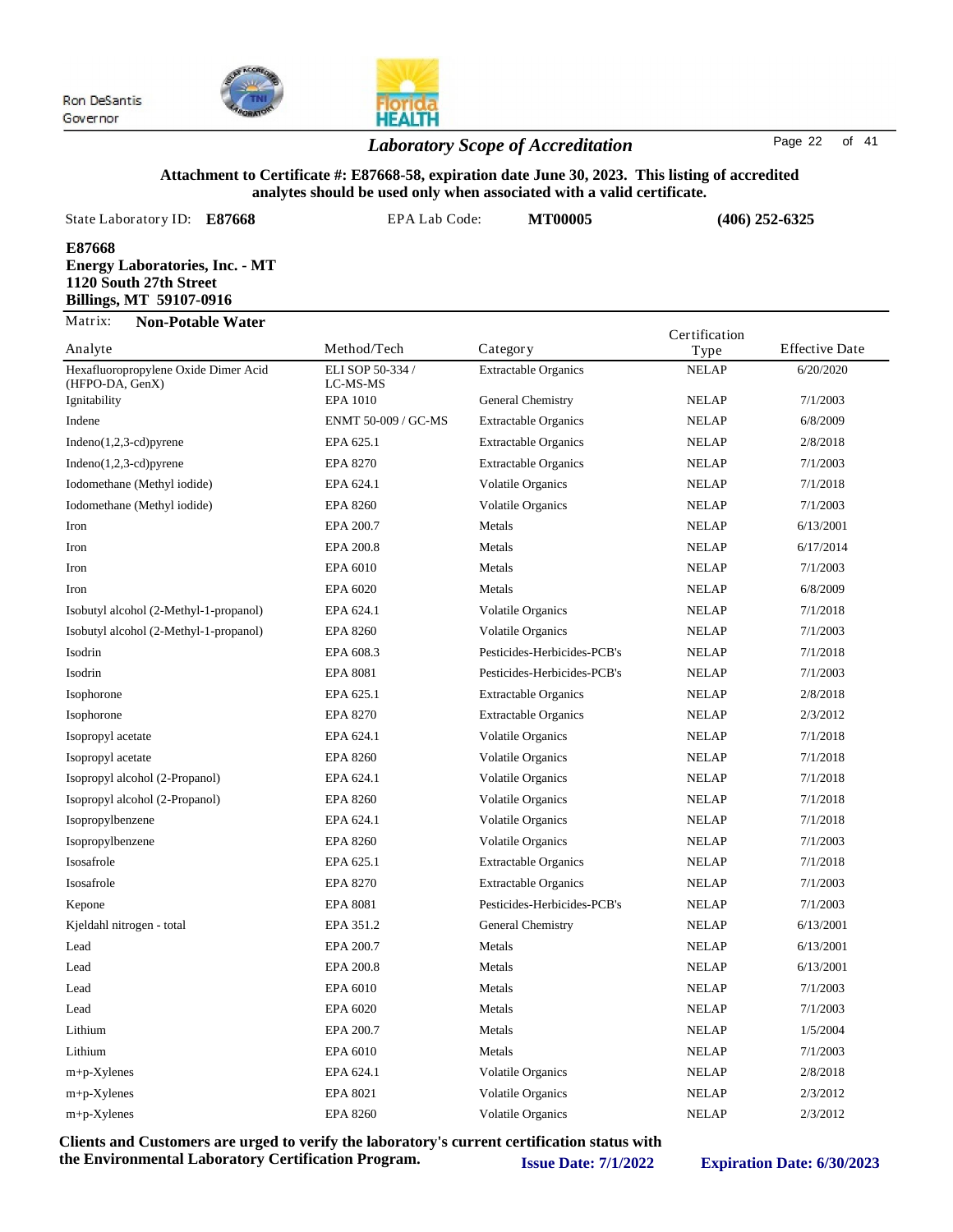

## *Laboratory Scope of Accreditation* Page <sup>23</sup> of <sup>41</sup>

**HEALTH** 

#### **Attachment to Certificate #: E87668-58, expiration date June 30, 2023. This listing of accredited analytes should be used only when associated with a valid certificate.**

| State Laboratory ID:<br>E87668                                                                       | EPA Lab Code: | <b>MT00005</b> |               | $(406)$ 252-6325      |
|------------------------------------------------------------------------------------------------------|---------------|----------------|---------------|-----------------------|
| E87668<br><b>Energy Laboratories, Inc. - MT</b><br>1120 South 27th Street<br>Billings, MT 59107-0916 |               |                |               |                       |
| Matrix:<br><b>Non-Potable Water</b>                                                                  |               |                | Certification |                       |
| Analyte                                                                                              | Method/Tech   | Category       | Type          | <b>Effective Date</b> |
| $M = 1.1$                                                                                            | $EDA$ 300.7   | $M - 1 -$      | MEL AD        | (120001               |

| Magnesium                            | EPA 200.7       | Metals                      | <b>NELAP</b> | 6/13/2001 |
|--------------------------------------|-----------------|-----------------------------|--------------|-----------|
| Magnesium                            | EPA 200.8       | Metals                      | <b>NELAP</b> | 6/17/2014 |
| Magnesium                            | EPA 6010        | Metals                      | <b>NELAP</b> | 7/1/2003  |
| Magnesium                            | EPA 6020        | Metals                      | <b>NELAP</b> | 6/8/2009  |
| Manganese                            | EPA 200.7       | Metals                      | <b>NELAP</b> | 6/13/2001 |
| Manganese                            | EPA 200.8       | Metals                      | <b>NELAP</b> | 6/17/2014 |
| Manganese                            | EPA 6010        | Metals                      | <b>NELAP</b> | 7/1/2003  |
| Manganese                            | EPA 6020        | Metals                      | <b>NELAP</b> | 6/17/2014 |
| <b>MCPA</b>                          | EPA 8151        | Pesticides-Herbicides-PCB's | <b>NELAP</b> | 7/1/2003  |
| <b>MCPP</b>                          | EPA 8151        | Pesticides-Herbicides-PCB's | <b>NELAP</b> | 7/1/2003  |
| Mercury                              | EPA 200.8       | Metals                      | <b>NELAP</b> | 6/13/2001 |
| Mercury                              | EPA 245.1       | Metals                      | <b>NELAP</b> | 6/13/2001 |
| Mercury                              | EPA 245.7       | Metals                      | <b>NELAP</b> | 6/30/2016 |
| Mercury                              | EPA 6020        | Metals                      | <b>NELAP</b> | 1/5/2004  |
| Mercury                              | <b>EPA 7470</b> | Metals                      | <b>NELAP</b> | 7/1/2003  |
| Mercury                              | SM 3112 B       | General Chemistry           | <b>NELAP</b> | 7/1/2018  |
| Methacrylonitrile                    | EPA 624.1       | <b>Volatile Organics</b>    | <b>NELAP</b> | 7/1/2018  |
| Methacrylonitrile                    | <b>EPA 8260</b> | Volatile Organics           | <b>NELAP</b> | 7/1/2003  |
| Methane                              | <b>RSK-175</b>  | Volatile Organics           | <b>NELAP</b> | 7/1/2018  |
| Methapyrilene                        | EPA 625.1       | <b>Extractable Organics</b> | <b>NELAP</b> | 7/1/2018  |
| Methapyrilene                        | <b>EPA 8270</b> | <b>Extractable Organics</b> | <b>NELAP</b> | 1/5/2004  |
| Methoxychlor                         | EPA 608.3       | Pesticides-Herbicides-PCB's | <b>NELAP</b> | 2/8/2018  |
| Methoxychlor                         | <b>EPA 8081</b> | Pesticides-Herbicides-PCB's | <b>NELAP</b> | 7/1/2003  |
| Methyl bromide (Bromomethane)        | EPA 624.1       | <b>Volatile Organics</b>    | <b>NELAP</b> | 2/8/2018  |
| Methyl bromide (Bromomethane)        | <b>EPA 8260</b> | <b>Volatile Organics</b>    | <b>NELAP</b> | 7/1/2003  |
| Methyl chloride (Chloromethane)      | EPA 624.1       | <b>Volatile Organics</b>    | <b>NELAP</b> | 2/8/2018  |
| Methyl chloride (Chloromethane)      | <b>EPA 8260</b> | <b>Volatile Organics</b>    | <b>NELAP</b> | 7/1/2003  |
| Methyl methacrylate                  | EPA 624.1       | <b>Volatile Organics</b>    | <b>NELAP</b> | 7/1/2018  |
| Methyl methacrylate                  | <b>EPA 8260</b> | Volatile Organics           | <b>NELAP</b> | 7/1/2003  |
| Methyl methanesulfonate              | EPA 625.1       | <b>Extractable Organics</b> | <b>NELAP</b> | 7/1/2018  |
| Methyl methanesulfonate              | <b>EPA 8270</b> | <b>Extractable Organics</b> | <b>NELAP</b> | 1/5/2004  |
| Methyl parathion (Parathion, methyl) | EPA 625.1       | <b>Extractable Organics</b> | <b>NELAP</b> | 7/1/2018  |
| Methyl parathion (Parathion, methyl) | <b>EPA 8270</b> | Pesticides-Herbicides-PCB's | <b>NELAP</b> | 7/1/2003  |
| Methyl tert-butyl ether (MTBE)       | EPA 624.1       | Volatile Organics           | <b>NELAP</b> | 2/8/2018  |
| Methyl tert-butyl ether (MTBE)       | <b>EPA 8021</b> | <b>Volatile Organics</b>    | <b>NELAP</b> | 9/17/2014 |
| Methyl tert-butyl ether (MTBE)       | <b>EPA 8260</b> | <b>Volatile Organics</b>    | <b>NELAP</b> | 7/1/2003  |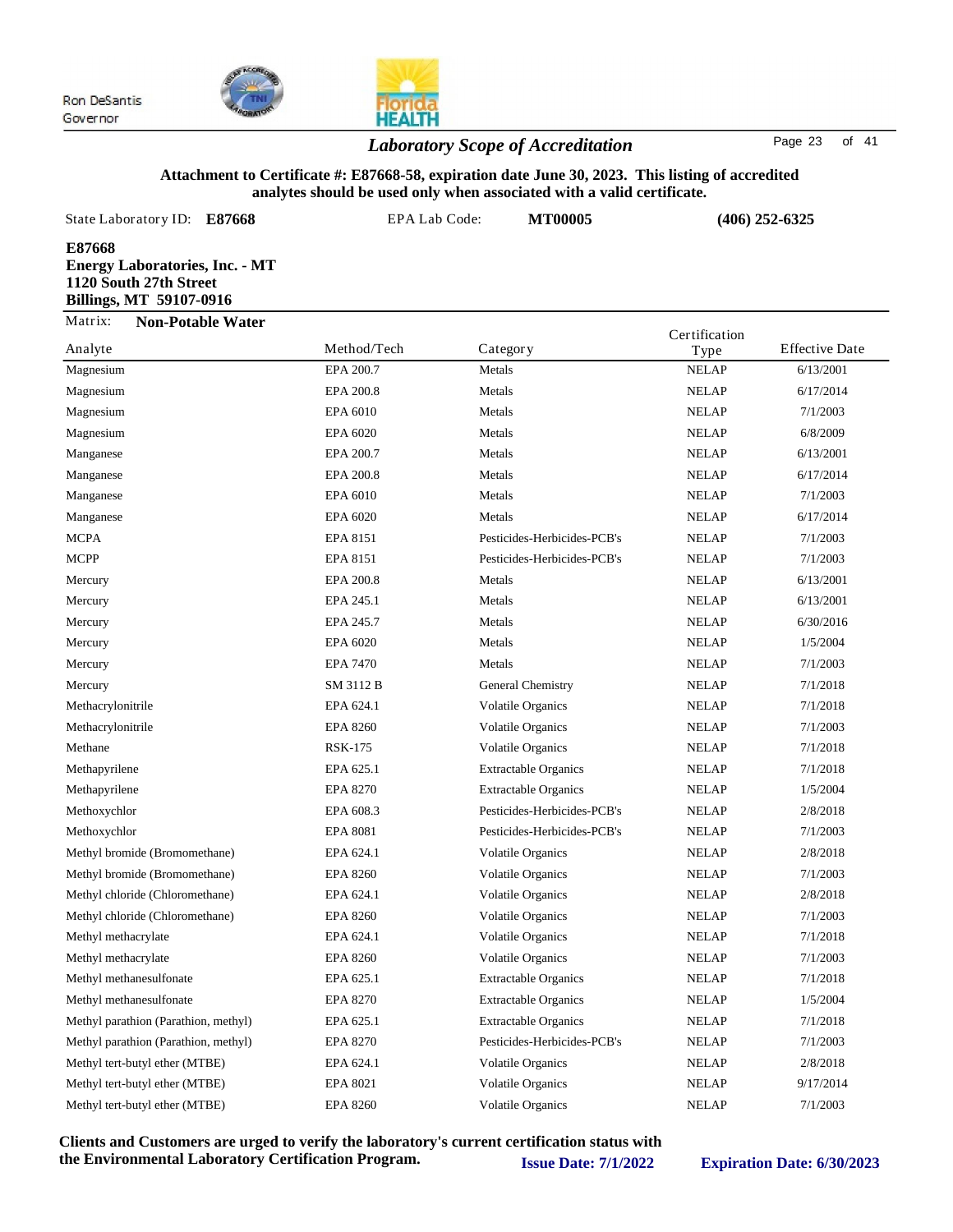

## *Laboratory Scope of Accreditation* Page <sup>24</sup> of <sup>41</sup>

#### **Attachment to Certificate #: E87668-58, expiration date June 30, 2023. This listing of accredited analytes should be used only when associated with a valid certificate.**

| State Laboratory ID: E87668                                                                          | EPA Lab Code: | <b>MT00005</b> | $(406)$ 252-6325                               |
|------------------------------------------------------------------------------------------------------|---------------|----------------|------------------------------------------------|
| E87668<br><b>Energy Laboratories, Inc. - MT</b><br>1120 South 27th Street<br>Billings, MT 59107-0916 |               |                |                                                |
| Matrix:<br><b>Non-Potable Water</b><br>Analyte                                                       | Method/Tech   | Category       | Certification<br><b>Effective Date</b><br>Type |

| Analyte                | Method/Tech     | Category                    | Type         | <b>Effective Date</b> |
|------------------------|-----------------|-----------------------------|--------------|-----------------------|
| Methylcyclohexane      | EPA 624.1       | <b>Volatile Organics</b>    | <b>NELAP</b> | 7/1/2018              |
| Methylcyclohexane      | <b>EPA 8260</b> | Volatile Organics           | <b>NELAP</b> | 7/1/2018              |
| Methylene chloride     | EPA 624.1       | <b>Volatile Organics</b>    | <b>NELAP</b> | 2/8/2018              |
| Methylene chloride     | <b>EPA 8260</b> | Volatile Organics           | <b>NELAP</b> | 7/1/2003              |
| Mirex                  | <b>EPA 8081</b> | Pesticides-Herbicides-PCB's | <b>NELAP</b> | 7/1/2003              |
| Molybdenum             | EPA 200.7       | Metals                      | <b>NELAP</b> | 6/13/2001             |
| Molybdenum             | EPA 200.8       | Metals                      | <b>NELAP</b> | 6/13/2001             |
| Molybdenum             | EPA 6010        | Metals                      | <b>NELAP</b> | 7/1/2003              |
| Molybdenum             | EPA 6020        | Metals                      | <b>NELAP</b> | 6/8/2009              |
| Naphthalene            | EPA 624.1       | <b>Volatile Organics</b>    | <b>NELAP</b> | 2/8/2018              |
| Naphthalene            | EPA 625.1       | <b>Extractable Organics</b> | <b>NELAP</b> | 2/8/2018              |
| Naphthalene            | <b>EPA 8021</b> | <b>Volatile Organics</b>    | <b>NELAP</b> | 1/24/2005             |
| Naphthalene            | <b>EPA 8260</b> | <b>Volatile Organics</b>    | <b>NELAP</b> | 7/1/2003              |
| Naphthalene            | <b>EPA 8270</b> | <b>Extractable Organics</b> | <b>NELAP</b> | 7/1/2003              |
| n-Butyl alcohol        | EPA 624.1       | <b>Volatile Organics</b>    | <b>NELAP</b> | 7/1/2018              |
| n-Butyl alcohol        | <b>EPA 8260</b> | <b>Volatile Organics</b>    | <b>NELAP</b> | 7/1/2003              |
| n-Butylbenzene         | EPA 624.1       | Volatile Organics           | <b>NELAP</b> | 7/1/2018              |
| n-Butylbenzene         | <b>EPA 8260</b> | <b>Volatile Organics</b>    | <b>NELAP</b> | 7/1/2003              |
| n-Decane               | EPA 625.1       | <b>Extractable Organics</b> | <b>NELAP</b> | 7/1/2018              |
| n-Decane               | <b>EPA 8270</b> | <b>Extractable Organics</b> | <b>NELAP</b> | 7/1/2018              |
| n-Hexane               | <b>EPA 8260</b> | <b>Volatile Organics</b>    | <b>NELAP</b> | 7/1/2018              |
| Nickel                 | EPA 200.7       | Metals                      | <b>NELAP</b> | 6/13/2001             |
| Nickel                 | EPA 200.8       | Metals                      | <b>NELAP</b> | 6/13/2001             |
| Nickel                 | EPA 6010        | Metals                      | <b>NELAP</b> | 7/1/2003              |
| Nickel                 | EPA 6020        | Metals                      | <b>NELAP</b> | 7/1/2003              |
| Nitrate                | <b>EPA 9056</b> | General Chemistry           | <b>NELAP</b> | 7/1/2018              |
| Nitrate as N           | EPA 300.0       | General Chemistry           | <b>NELAP</b> | 1/5/2004              |
| Nitrate as N           | EPA 353.2       | General Chemistry           | <b>NELAP</b> | 1/5/2004              |
| Nitrite                | <b>EPA 9056</b> | General Chemistry           | <b>NELAP</b> | 7/1/2018              |
| Nitrite as N           | EPA 300.0       | General Chemistry           | <b>NELAP</b> | 9/17/2014             |
| Nitrite as N           | EPA 353.2       | General Chemistry           | <b>NELAP</b> | 1/5/2004              |
| Nitrobenzene           | EPA 625.1       | <b>Extractable Organics</b> | <b>NELAP</b> | 2/8/2018              |
| Nitrobenzene           | <b>EPA 8270</b> | <b>Extractable Organics</b> | <b>NELAP</b> | 2/3/2012              |
| n-Nitrosodiethylamine  | EPA 625.1       | <b>Extractable Organics</b> | <b>NELAP</b> | 7/1/2018              |
| n-Nitrosodiethylamine  | <b>EPA 8270</b> | <b>Extractable Organics</b> | <b>NELAP</b> | 7/1/2003              |
| n-Nitrosodimethylamine | EPA 625.1       | <b>Extractable Organics</b> | <b>NELAP</b> | 2/8/2018              |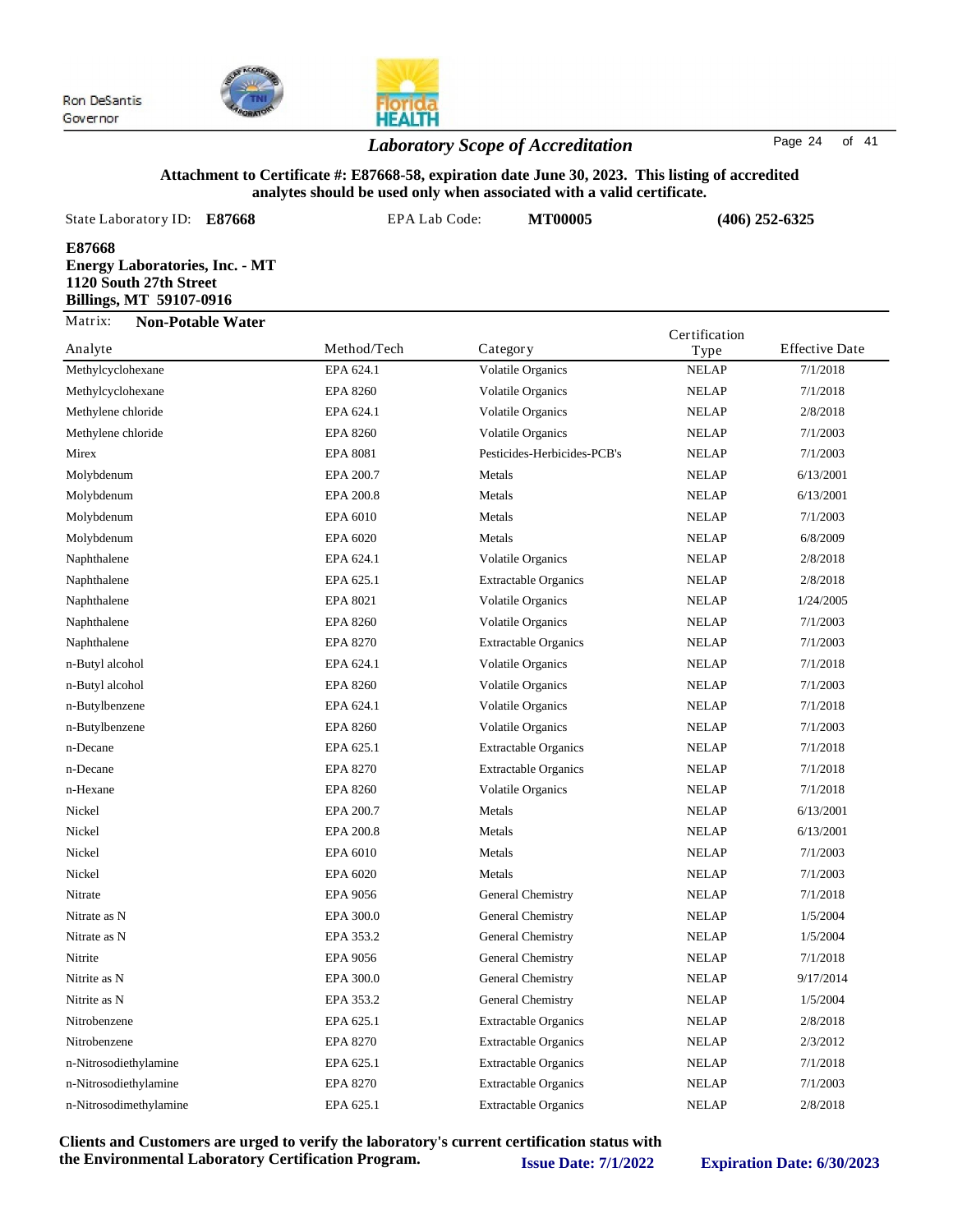

*Laboratory Scope of Accreditation* Page <sup>25</sup> of <sup>41</sup>

### **Attachment to Certificate #: E87668-58, expiration date June 30, 2023. This listing of accredited analytes should be used only when associated with a valid certificate.**

|                           | State Laboratory ID: E87668                                                                       | EPA Lab Code:                            | <b>MT00005</b> | $(406)$ 252-6325                       |  |
|---------------------------|---------------------------------------------------------------------------------------------------|------------------------------------------|----------------|----------------------------------------|--|
| E87668                    | <b>Energy Laboratories, Inc. - MT</b><br>1120 South 27th Street<br><b>Billings, MT 59107-0916</b> |                                          |                |                                        |  |
| Matrix:                   | <b>Non-Potable Water</b>                                                                          |                                          |                | Certification                          |  |
| $A = \alpha 1 + t \alpha$ |                                                                                                   | $M$ <sub>athad</sub> $T$ <sub>aa</sub> k |                | $\Gamma$ ffootive Data<br>$\mathbf{r}$ |  |

| Analyte                              | Method/Tech          | Category                    | Type         | <b>Effective Date</b> |
|--------------------------------------|----------------------|-----------------------------|--------------|-----------------------|
| n-Nitrosodimethylamine               | <b>EPA 8270</b>      | <b>Extractable Organics</b> | <b>NELAP</b> | 2/3/2012              |
| n-Nitroso-di-n-butylamine            | EPA 625.1            | <b>Extractable Organics</b> | <b>NELAP</b> | 7/1/2018              |
| n-Nitroso-di-n-butylamine            | <b>EPA 8270</b>      | <b>Extractable Organics</b> | <b>NELAP</b> | 7/1/2003              |
| n-Nitrosodi-n-propylamine            | EPA 625.1            | <b>Extractable Organics</b> | <b>NELAP</b> | 2/8/2018              |
| n-Nitrosodi-n-propylamine            | <b>EPA 8270</b>      | <b>Extractable Organics</b> | <b>NELAP</b> | 2/3/2012              |
| n-Nitrosodiphenylamine               | EPA 625.1            | <b>Extractable Organics</b> | <b>NELAP</b> | 2/8/2018              |
| n-Nitrosodiphenylamine               | <b>EPA 8270</b>      | <b>Extractable Organics</b> | <b>NELAP</b> | 2/3/2012              |
| n-Nitrosomethylethylamine            | <b>EPA 8270</b>      | <b>Extractable Organics</b> | <b>NELAP</b> | 7/1/2003              |
| n-Nitrosomorpholine                  | EPA 625.1            | <b>Extractable Organics</b> | <b>NELAP</b> | 7/1/2018              |
| n-Nitrosopiperidine                  | <b>EPA 8270</b>      | <b>Extractable Organics</b> | <b>NELAP</b> | 7/1/2003              |
| n-Nitrosopyrrolidine                 | EPA 625.1            | <b>Extractable Organics</b> | <b>NELAP</b> | 7/1/2018              |
| n-Nitrosopyrrolidine                 | <b>EPA 8270</b>      | <b>Extractable Organics</b> | <b>NELAP</b> | 7/1/2003              |
| n-Octadecane                         | EPA 625.1            | <b>Extractable Organics</b> | <b>NELAP</b> | 7/1/2018              |
| n-Octadecane                         | <b>EPA 8270</b>      | <b>Extractable Organics</b> | <b>NELAP</b> | 7/1/2018              |
| n-Propylbenzene                      | EPA 624.1            | Volatile Organics           | <b>NELAP</b> | 7/1/2018              |
| n-Propylbenzene                      | <b>EPA 8260</b>      | <b>Volatile Organics</b>    | <b>NELAP</b> | 7/1/2003              |
| o,o,o-Triethyl phosphorothioate      | EPA 625.1            | <b>Extractable Organics</b> | <b>NELAP</b> | 7/1/2018              |
| o,o,o-Triethyl phosphorothioate      | <b>EPA 8270</b>      | <b>Extractable Organics</b> | <b>NELAP</b> | 7/1/2003              |
| Organic nitrogen                     | TKN minus AMMONIA    | General Chemistry           | <b>NELAP</b> | 6/13/2001             |
| Orthophosphate as P                  | EPA 365.1            | General Chemistry           | <b>NELAP</b> | 6/13/2001             |
| o-Toluidine                          | EPA 625.1            | <b>Extractable Organics</b> | <b>NELAP</b> | 7/1/2018              |
| o-Toluidine                          | <b>EPA 8270</b>      | <b>Extractable Organics</b> | <b>NELAP</b> | 7/1/2003              |
| Oxygen, dissolved                    | SM 4500-O G          | General Chemistry           | <b>NELAP</b> | 6/17/2014             |
| o-Xylene                             | EPA 624.1            | <b>Volatile Organics</b>    | <b>NELAP</b> | 2/8/2018              |
| o-Xylene                             | EPA 8021             | <b>Volatile Organics</b>    | <b>NELAP</b> | 2/3/2012              |
| o-Xylene                             | <b>EPA 8260</b>      | Volatile Organics           | <b>NELAP</b> | 2/3/2012              |
| Palladium                            | ENMT 50-213 / ICP-MS | Metals                      | <b>NELAP</b> | 2/3/2012              |
| Parathion, ethyl                     | <b>EPA 8270</b>      | Pesticides-Herbicides-PCB's | <b>NELAP</b> | 2/7/2005              |
| Pentachlorobenzene                   | EPA 625.1            | <b>Extractable Organics</b> | <b>NELAP</b> | 7/1/2018              |
| Pentachlorobenzene                   | <b>EPA 8270</b>      | <b>Extractable Organics</b> | <b>NELAP</b> | 7/1/2003              |
| Pentachloroethane                    | EPA 624.1            | <b>Volatile Organics</b>    | <b>NELAP</b> | 7/1/2018              |
| Pentachloroethane                    | <b>EPA 8260</b>      | <b>Volatile Organics</b>    | <b>NELAP</b> | 7/1/2003              |
| Pentachloronitrobenzene (Quintozene) | EPA 625.1            | <b>Extractable Organics</b> | <b>NELAP</b> | 7/1/2018              |
| Pentachloronitrobenzene (Quintozene) | <b>EPA 8270</b>      | <b>Extractable Organics</b> | <b>NELAP</b> | 7/1/2003              |
| Pentachlorophenol                    | EPA 625.1            | <b>Extractable Organics</b> | <b>NELAP</b> | 2/8/2018              |
| Pentachlorophenol                    | EPA 8151             | Pesticides-Herbicides-PCB's | <b>NELAP</b> | 7/1/2003              |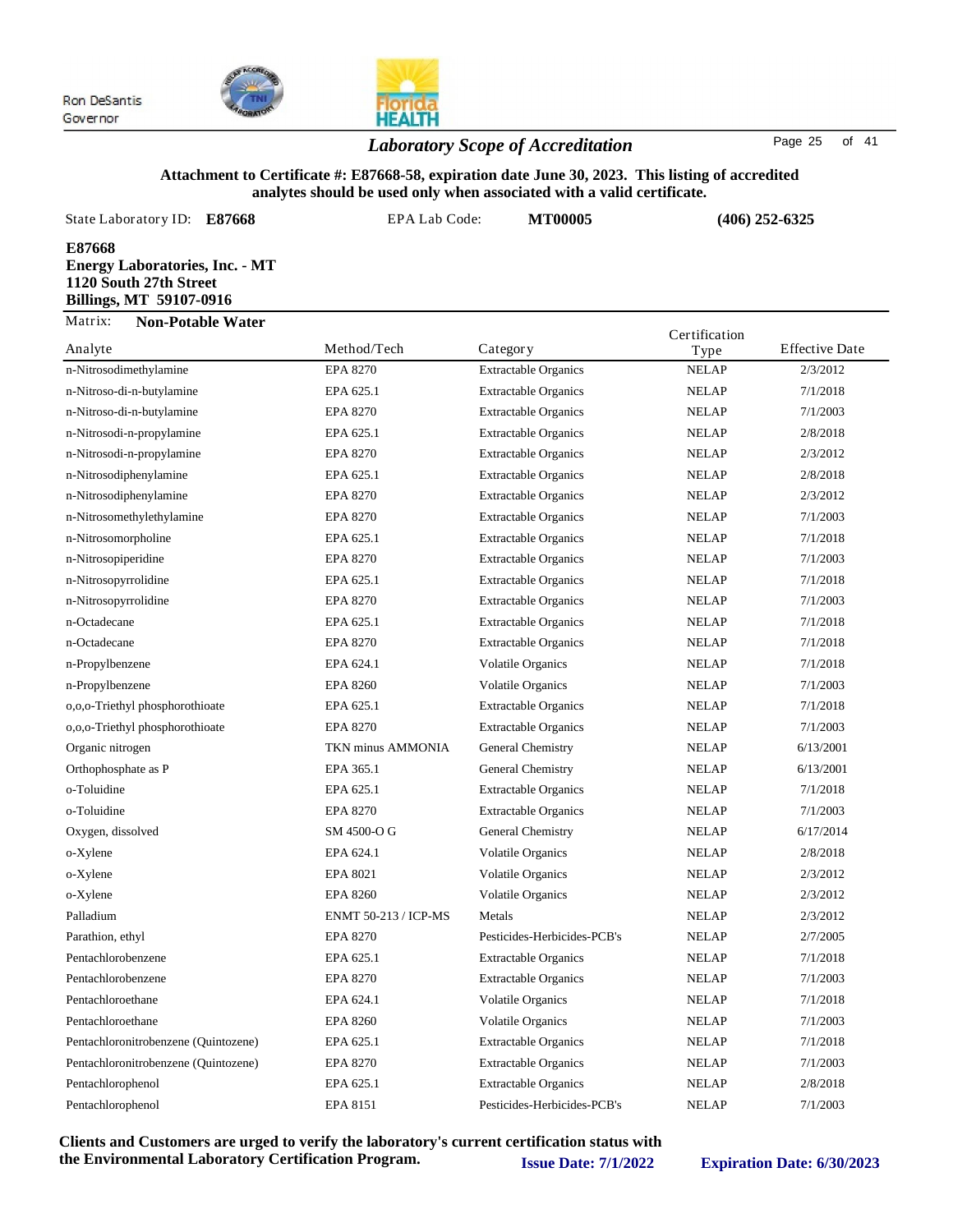



### *Laboratory Scope of Accreditation* Page <sup>26</sup> of <sup>41</sup>

#### **Attachment to Certificate #: E87668-58, expiration date June 30, 2023. This listing of accredited analytes should be used only when associated with a valid certificate.**

State Laboratory ID:  $E87668$  EPA Lab Code: **MT00005 E87668 Energy Laboratories, Inc. - MT 1120 South 27th Street Billings, MT 59107-0916 (406) 252-6325** Matrix: **Non-Potable Water** Certification

| Analyte                                                                             | Method/Tech                  | Category                    | Type         | <b>Effective Date</b> |
|-------------------------------------------------------------------------------------|------------------------------|-----------------------------|--------------|-----------------------|
| Pentachlorophenol                                                                   | <b>EPA 8270</b>              | <b>Extractable Organics</b> | <b>NELAP</b> | 7/1/2003              |
| Perfluorobutane Sulfonate (PFBS, Perfluorobutane ELI SOP 50-334 /<br>Sulfonic Acid) | LC-MS-MS                     | <b>Extractable Organics</b> | <b>NELAP</b> | 6/20/2020             |
| Perfluorobutanoate (PFBA, Perfluorobutanoic<br>Acid)                                | ELI SOP 50-334 /<br>LC-MS-MS | <b>Extractable Organics</b> | <b>NELAP</b> | 6/20/2020             |
| Perfluorodecane sulfonate (PFDS, perfluorodecane ELI SOP 50-334 /<br>sulfonic acid) | LC-MS-MS                     | <b>Extractable Organics</b> | <b>NELAP</b> | 6/20/2020             |
| Perfluorodecanoate (PFDA, Perfluorodecanoic<br>Acid)                                | ELI SOP 50-334 /<br>LC-MS-MS | <b>Extractable Organics</b> | <b>NELAP</b> | 6/20/2020             |
| Perfluorododecanoate (PFDoA,<br>Pefluorododecanoic Acid)                            | ELI SOP 50-334 /<br>LC-MS-MS | <b>Extractable Organics</b> | <b>NELAP</b> | 6/20/2020             |
| Perfluoroheptane Sulfonate (PFHpS,<br>Perfluoroheptane Sulfonic Acid)               | ELI SOP 50-334 /<br>LC-MS-MS | <b>Extractable Organics</b> | <b>NELAP</b> | 6/20/2020             |
| Perfluoroheptanoate (PFHpA, Perfluoroheptanoic<br>Acid)                             | ELI SOP 50-334 /<br>LC-MS-MS | <b>Extractable Organics</b> | <b>NELAP</b> | 6/20/2020             |
| Perfluorohexane Sulfonic Acid (PFHxS,<br>Perfluorohexane Sulfonate)                 | ELI SOP 50-334 /<br>LC-MS-MS | <b>Extractable Organics</b> | <b>NELAP</b> | 6/20/2020             |
| Perfluorohexanoate (PFHxA, Perfluorohexanoic<br>Acid)                               | ELI SOP 50-334 /<br>LC-MS-MS | <b>Extractable Organics</b> | <b>NELAP</b> | 6/20/2020             |
| Perfluorononane Sulfonic Acid (PFNS,<br>Perfluorononane Sulfonate)                  | ELI SOP 50-334 /<br>LC-MS-MS | <b>Extractable Organics</b> | <b>NELAP</b> | 6/20/2020             |
| Perfluorononanoate (PFNA, Perfluorononanoic<br>Acid)                                | ELI SOP 50-334 /<br>LC-MS-MS | <b>Extractable Organics</b> | <b>NELAP</b> | 6/20/2020             |
| Perfluorooctane sulfonamide (PFOSA)                                                 | ELI SOP 50-334 /<br>LC-MS-MS | <b>Extractable Organics</b> | <b>NELAP</b> | 6/20/2020             |
| Perfluorooctane Sulfonic Acid (PFOS,<br>Perfluoro-octane Sulfonate)                 | ELI SOP 50-334 /<br>LC-MS-MS | <b>Extractable Organics</b> | <b>NELAP</b> | 6/20/2020             |
| Perfluoro-octanoate (PFOA, Perfluoro-octanoic<br>Acid)                              | ELI SOP 50-334 /<br>LC-MS-MS | <b>Extractable Organics</b> | <b>NELAP</b> | 6/20/2020             |
| Perfluoropentane Sulfonic Acid (PFPeS,<br>Perfluoropentane Sulfonate)               | ELI SOP 50-334 /<br>LC-MS-MS | <b>Extractable Organics</b> | <b>NELAP</b> | 6/20/2020             |
| Perfluoropentanoate (PFPeA, Perfluoropentanoic<br>Acid)                             | ELI SOP 50-334 /<br>LC-MS-MS | <b>Extractable Organics</b> | <b>NELAP</b> | 6/20/2020             |
| Perfluorotetradecanoate (PFTeDA,<br>perfluorotetradecanoic acid)                    | ELI SOP 50-334 /<br>LC-MS-MS | <b>Extractable Organics</b> | <b>NELAP</b> | 6/20/2020             |
| Perfluorotridecanoate (PFTriA,<br>perfluorotridecanoic acid)                        | ELI SOP 50-334 /<br>LC-MS-MS | <b>Extractable Organics</b> | <b>NELAP</b> | 6/20/2020             |
| Perfluoroundecanoic acid (PFUDA,<br>Perfluoroundecanoate)                           | ELI SOP 50-334 /<br>LC-MS-MS | <b>Extractable Organics</b> | <b>NELAP</b> | 6/20/2020             |
| pН                                                                                  | <b>EPA 9040</b>              | General Chemistry           | <b>NELAP</b> | 1/5/2004              |
| pН                                                                                  | SM 4500-H+-B                 | General Chemistry           | <b>NELAP</b> | 6/12/2007             |
| Phenacetin                                                                          | EPA 625.1                    | <b>Extractable Organics</b> | <b>NELAP</b> | 7/1/2018              |
| Phenacetin                                                                          | <b>EPA 8270</b>              | <b>Extractable Organics</b> | <b>NELAP</b> | 7/1/2003              |
| Phenanthrene                                                                        | EPA 625.1                    | <b>Extractable Organics</b> | <b>NELAP</b> | 2/8/2018              |
| Phenanthrene                                                                        | <b>EPA 8270</b>              | <b>Extractable Organics</b> | <b>NELAP</b> | 7/1/2003              |
| Phenol                                                                              | EPA 625.1                    | <b>Extractable Organics</b> | <b>NELAP</b> | 2/8/2018              |
| Phenol                                                                              | <b>EPA 8270</b>              | <b>Extractable Organics</b> | <b>NELAP</b> | 7/1/2003              |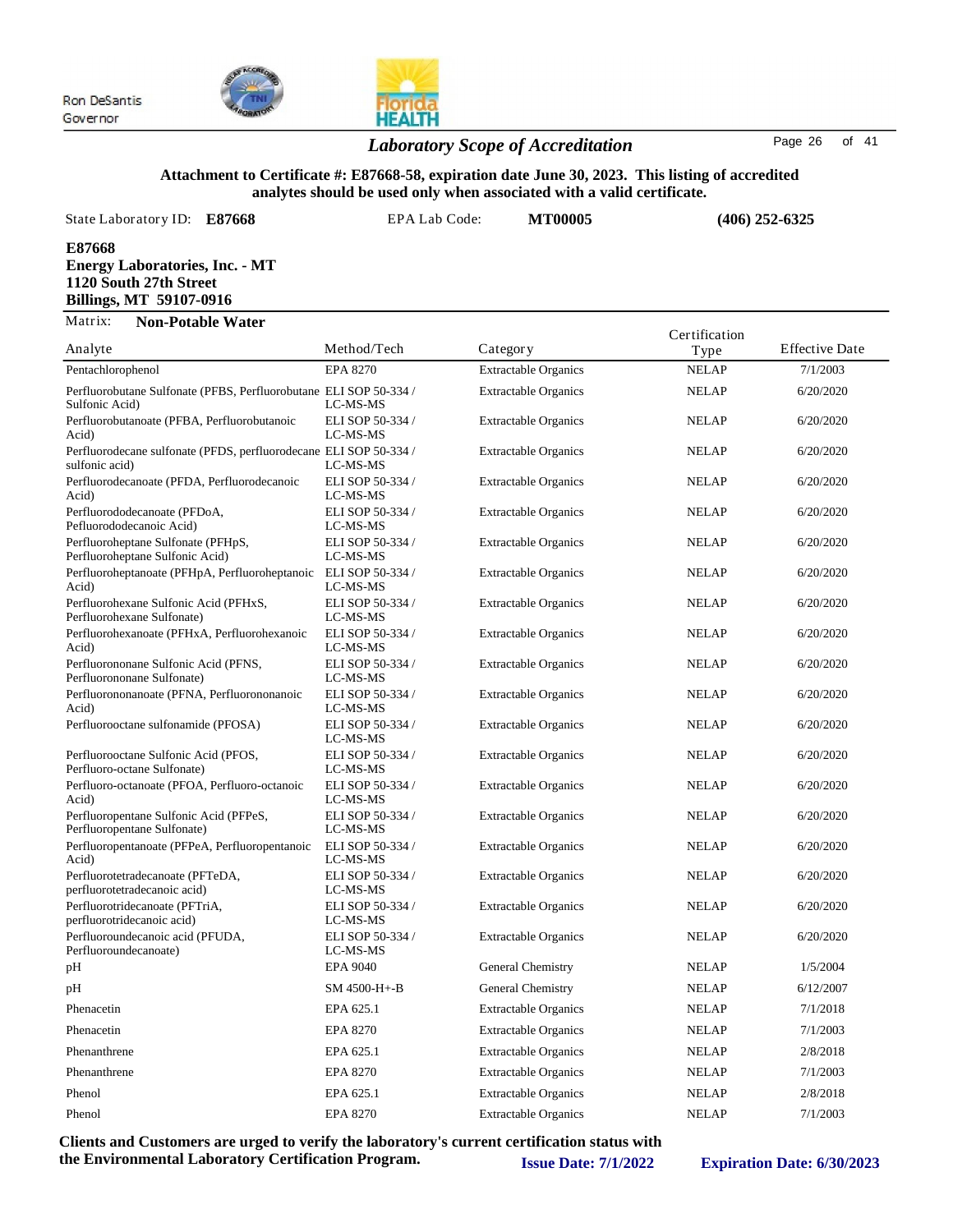

## *Laboratory Scope of Accreditation* Page <sup>27</sup> of <sup>41</sup>

#### **Attachment to Certificate #: E87668-58, expiration date June 30, 2023. This listing of accredited analytes should be used only when associated with a valid certificate.**

| State Laboratory ID: E87668                                                                          | EPA Lab Code: | <b>MT00005</b>              | $(406)$ 252-6325      |                       |
|------------------------------------------------------------------------------------------------------|---------------|-----------------------------|-----------------------|-----------------------|
| E87668<br><b>Energy Laboratories, Inc. - MT</b><br>1120 South 27th Street<br>Billings, MT 59107-0916 |               |                             |                       |                       |
| Matrix:<br><b>Non-Potable Water</b><br>Analyte                                                       | Method/Tech   | Category                    | Certification<br>Type | <b>Effective Date</b> |
| Phorate                                                                                              | EPA 625.1     | <b>Extractable Organics</b> | <b>NELAP</b>          | 7/1/2018              |

|                               |                                           |                             | ⊤ י          |           |
|-------------------------------|-------------------------------------------|-----------------------------|--------------|-----------|
| Phorate                       | EPA 625.1                                 | <b>Extractable Organics</b> | <b>NELAP</b> | 7/1/2018  |
| Phorate                       | <b>EPA 8270</b>                           | Pesticides-Herbicides-PCB's | <b>NELAP</b> | 7/1/2003  |
| Phosphorus, total             | EPA 200.7                                 | Metals                      | <b>NELAP</b> | 1/5/2004  |
| Phosphorus, total             | EPA 365.1                                 | General Chemistry           | <b>NELAP</b> | 6/13/2001 |
| Phosphorus, total             | EPA 6010                                  | Metals                      | <b>NELAP</b> | 7/1/2003  |
| Picloram                      | EPA 8151                                  | Pesticides-Herbicides-PCB's | <b>NELAP</b> | 7/1/2003  |
| Pimephales promelas           | EPA 821-R-02-012 (FW<br>acute)(2000.0)    | Toxicity                    | <b>NELAP</b> | 6/12/2007 |
| Pimephales promelas           | EPA 821-R-02-013 (FW<br>chronic) (1000.0) | Toxicity                    | <b>NELAP</b> | 6/12/2007 |
| p-Isopropyltoluene            | EPA 624.1                                 | <b>Volatile Organics</b>    | <b>NELAP</b> | 7/1/2018  |
| p-Isopropyltoluene            | <b>EPA 8260</b>                           | <b>Volatile Organics</b>    | <b>NELAP</b> | 7/1/2003  |
| Platinum                      | <b>ENMT 50-213 / ICP-MS</b>               | Metals                      | <b>NELAP</b> | 2/3/2012  |
| Potassium                     | EPA 200.7                                 | Metals                      | <b>NELAP</b> | 6/13/2001 |
| Potassium                     | EPA 200.8                                 | Metals                      | <b>NELAP</b> | 6/17/2014 |
| Potassium                     | EPA 6010                                  | Metals                      | <b>NELAP</b> | 7/1/2003  |
| Potassium                     | EPA 6020                                  | Metals                      | <b>NELAP</b> | 6/8/2009  |
| Pronamide (Kerb)              | EPA 625.1                                 | <b>Extractable Organics</b> | <b>NELAP</b> | 7/1/2018  |
| Pronamide (Kerb)              | <b>EPA 8270</b>                           | <b>Extractable Organics</b> | NELAP        | 7/1/2003  |
| Propane                       | <b>RSK-175</b>                            | <b>Volatile Organics</b>    | <b>NELAP</b> | 7/1/2018  |
| Propionitrile (Ethyl cyanide) | EPA 624.1                                 | <b>Volatile Organics</b>    | <b>NELAP</b> | 7/1/2018  |
| Propionitrile (Ethyl cyanide) | <b>EPA 8260</b>                           | <b>Volatile Organics</b>    | <b>NELAP</b> | 7/1/2003  |
| Propylene (Propene)           | <b>RSK-175</b>                            | <b>Volatile Organics</b>    | <b>NELAP</b> | 7/1/2018  |
| Pyrene                        | EPA 625.1                                 | <b>Extractable Organics</b> | <b>NELAP</b> | 2/8/2018  |
| Pyrene                        | <b>EPA 8270</b>                           | <b>Extractable Organics</b> | <b>NELAP</b> | 7/1/2003  |
| Pyridine                      | EPA 625.1                                 | <b>Extractable Organics</b> | <b>NELAP</b> | 2/8/2018  |
| Pyridine                      | <b>EPA 8270</b>                           | <b>Extractable Organics</b> | <b>NELAP</b> | 7/1/2003  |
| Quinoline                     | ENMT 50-009 / GC-MS                       | <b>Extractable Organics</b> | <b>NELAP</b> | 6/12/2007 |
| Residual free chlorine        | SM 4500-Cl G                              | General Chemistry           | <b>NELAP</b> | 6/8/2009  |
| Residue-filterable (TDS)      | SM 2540 C                                 | General Chemistry           | <b>NELAP</b> | 6/13/2001 |
| Residue-nonfilterable (TSS)   | SM 2540 D                                 | General Chemistry           | <b>NELAP</b> | 6/12/2007 |
| Residue-settleable            | SM 2540 F                                 | General Chemistry           | <b>NELAP</b> | 6/17/2014 |
| Residue-total                 | SM 2540 B                                 | General Chemistry           | <b>NELAP</b> | 2/7/2005  |
| Rhodium                       | ENMT 50-213 / ICP-MS                      | Metals                      | <b>NELAP</b> | 2/3/2012  |
| Ruthenium                     | ENMT 50-213 / ICP-MS                      | Metals                      | <b>NELAP</b> | 2/3/2012  |
| Safrole                       | EPA 625.1                                 | <b>Extractable Organics</b> | <b>NELAP</b> | 7/1/2018  |
| Safrole                       | <b>EPA 8270</b>                           | <b>Extractable Organics</b> | <b>NELAP</b> | 7/1/2003  |
|                               |                                           |                             |              |           |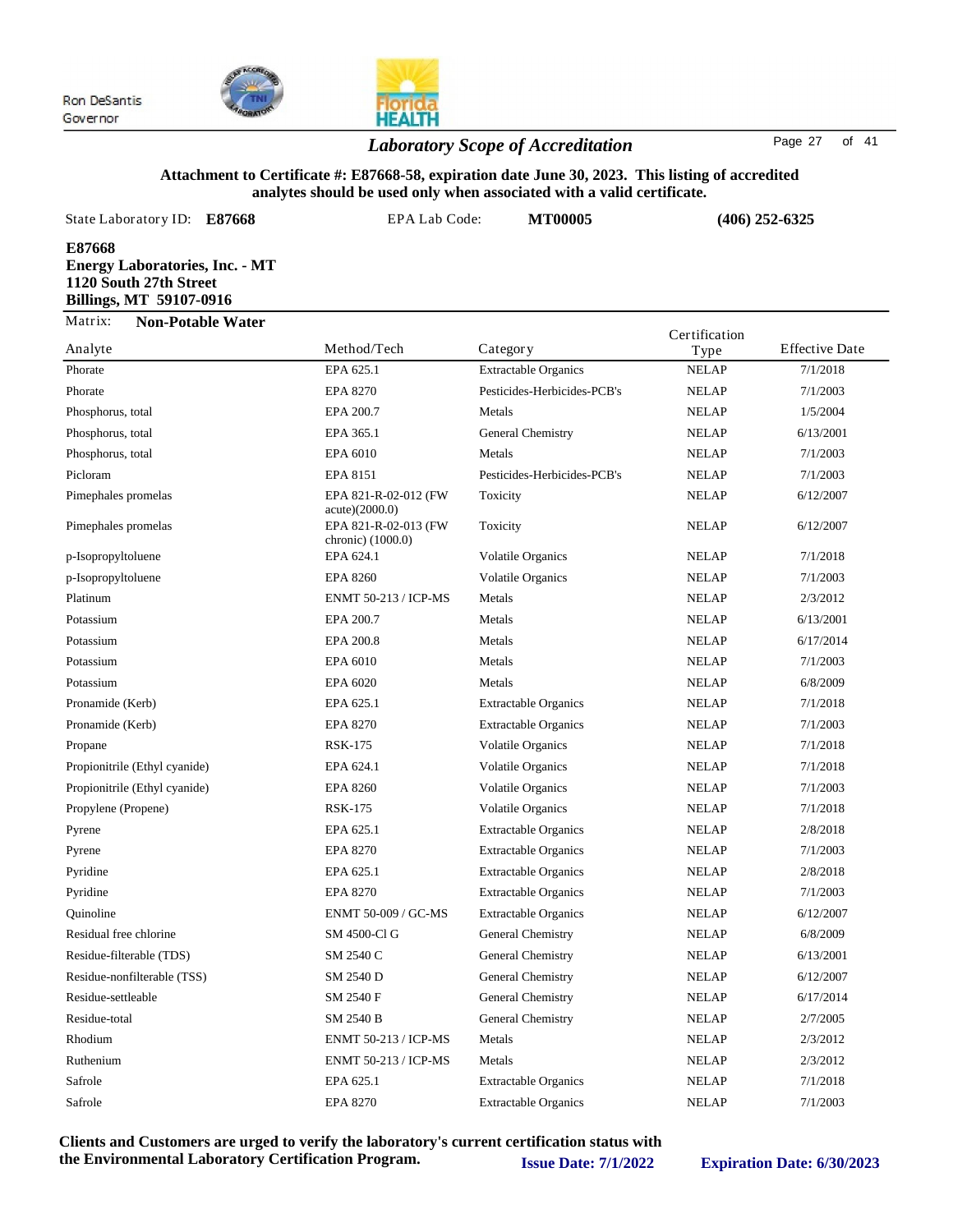

## **HEALTH** *Laboratory Scope of Accreditation* Page <sup>28</sup> of <sup>41</sup>

#### **Attachment to Certificate #: E87668-58, expiration date June 30, 2023. This listing of accredited analytes should be used only when associated with a valid certificate.**

| State Laboratory ID:<br>E87668                                                                       | EPA Lab Code:               | <b>MT00005</b>           | $(406)$ 252-6325 |                       |
|------------------------------------------------------------------------------------------------------|-----------------------------|--------------------------|------------------|-----------------------|
| E87668<br><b>Energy Laboratories, Inc. - MT</b><br>1120 South 27th Street<br>Billings, MT 59107-0916 |                             |                          |                  |                       |
| Matrix:<br><b>Non-Potable Water</b>                                                                  |                             |                          | Certification    |                       |
| Analyte                                                                                              | Method/Tech                 | Category                 | Type             | <b>Effective Date</b> |
| Scandium                                                                                             | <b>ENMT 50-213 / ICP-MS</b> | Metals                   | <b>NELAP</b>     | 2/3/2012              |
| sec-Butylbenzene                                                                                     | EPA 624.1                   | <b>Volatile Organics</b> | <b>NELAP</b>     | 7/1/2018              |

| sec-Butylbenzene           | EPA 624.1                                | <b>Volatile Organics</b>    | <b>NELAP</b> | 7/1/2018  |
|----------------------------|------------------------------------------|-----------------------------|--------------|-----------|
| sec-Butylbenzene           | <b>EPA 8260</b>                          | <b>Volatile Organics</b>    | <b>NELAP</b> | 7/1/2003  |
| Selenium                   | EPA 200.7                                | Metals                      | <b>NELAP</b> | 6/13/2001 |
| Selenium                   | EPA 200.8                                | Metals                      | <b>NELAP</b> | 6/13/2001 |
| Selenium                   | EPA 6010                                 | Metals                      | <b>NELAP</b> | 7/1/2003  |
| Selenium                   | EPA 6020                                 | Metals                      | <b>NELAP</b> | 6/8/2009  |
| Silica as SiO <sub>2</sub> | EPA 200.7                                | Metals                      | <b>NELAP</b> | 6/17/2014 |
| Silicon                    | EPA 200.7                                | Metals                      | <b>NELAP</b> | 6/13/2001 |
| Silicon                    | EPA 6010                                 | Metals                      | <b>NELAP</b> | 7/1/2003  |
| Silver                     | EPA 200.7                                | Metals                      | <b>NELAP</b> | 6/13/2001 |
| Silver                     | EPA 200.8                                | Metals                      | <b>NELAP</b> | 6/13/2001 |
| Silver                     | EPA 6010                                 | Metals                      | <b>NELAP</b> | 7/1/2003  |
| Silver                     | EPA 6020                                 | Metals                      | <b>NELAP</b> | 7/1/2003  |
| Silvex $(2,4,5-TP)$        | EPA 8151                                 | Pesticides-Herbicides-PCB's | <b>NELAP</b> | 7/1/2003  |
| Sodium                     | EPA 200.7                                | Metals                      | <b>NELAP</b> | 6/13/2001 |
| Sodium                     | EPA 200.8                                | Metals                      | <b>NELAP</b> | 6/17/2014 |
| Sodium                     | EPA 6010                                 | Metals                      | <b>NELAP</b> | 7/1/2003  |
| Sodium                     | EPA 6020                                 | Metals                      | <b>NELAP</b> | 6/8/2009  |
| Strontium                  | EPA 200.7                                | Metals                      | <b>NELAP</b> | 1/5/2004  |
| Strontium                  | EPA 200.8                                | Metals                      | <b>NELAP</b> | 6/17/2014 |
| Strontium                  | EPA 6010                                 | Metals                      | <b>NELAP</b> | 7/1/2003  |
| Strontium                  | EPA 6020                                 | Metals                      | <b>NELAP</b> | 6/8/2009  |
| Styrene                    | EPA 624.1                                | <b>Volatile Organics</b>    | <b>NELAP</b> | 7/1/2018  |
| Styrene                    | <b>EPA 8260</b>                          | <b>Volatile Organics</b>    | <b>NELAP</b> | 7/1/2003  |
| Sulfate                    | EPA 300.0                                | General Chemistry           | <b>NELAP</b> | 6/13/2001 |
| Sulfate                    | <b>EPA 9056</b>                          | General Chemistry           | <b>NELAP</b> | 7/1/2018  |
| Sulfide                    | <b>SM 4500-S D/UV-VIS</b>                | General Chemistry           | <b>NELAP</b> | 6/12/2007 |
| Sulfide                    | SM 4500-S F<br>(19th/20th/21st Ed.)/TITR | General Chemistry           | <b>NELAP</b> | 6/8/2009  |
| Sulfite-SO3                | SM 4500-SO3 B                            | General Chemistry           | <b>NELAP</b> | 2/3/2012  |
| Sulfotepp                  | EPA 625.1                                | <b>Extractable Organics</b> | <b>NELAP</b> | 7/1/2018  |
| Sulfotepp                  | <b>EPA 8270</b>                          | Pesticides-Herbicides-PCB's | <b>NELAP</b> | 7/1/2003  |
| Surfactants - MBAS         | SM 5540 C                                | General Chemistry           | <b>NELAP</b> | 6/30/2016 |
| T-amylmethylether (TAME)   | EPA 624.1                                | <b>Volatile Organics</b>    | <b>NELAP</b> | 7/1/2018  |
| T-amylmethylether (TAME)   | <b>EPA 8260</b>                          | <b>Volatile Organics</b>    | <b>NELAP</b> | 7/1/2018  |
| Tannin & Lignin            | SM 5550 B                                | General Chemistry           | <b>NELAP</b> | 2/3/2012  |
|                            |                                          |                             |              |           |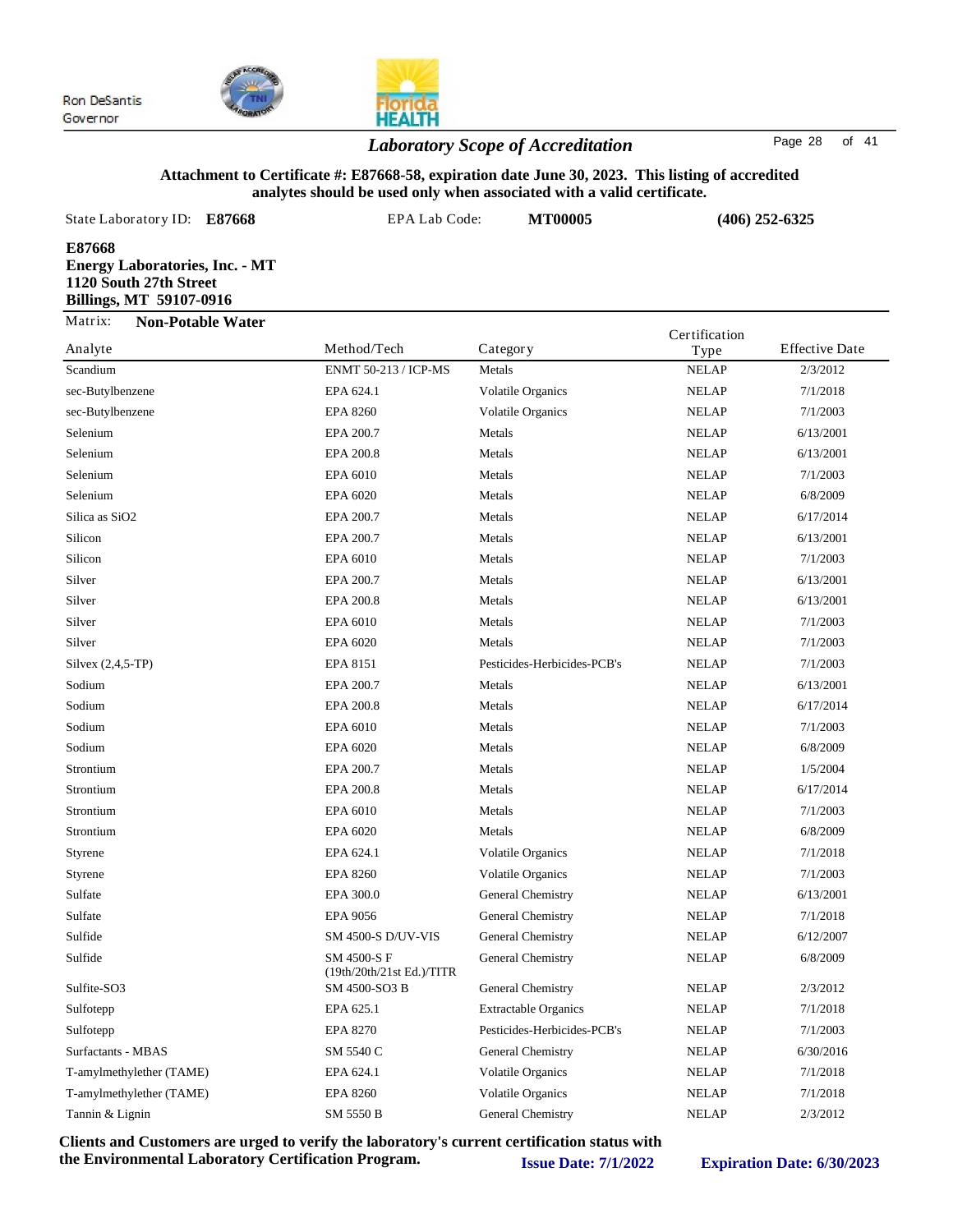

## *Laboratory Scope of Accreditation* Page <sup>29</sup> of <sup>41</sup>

#### **Attachment to Certificate #: E87668-58, expiration date June 30, 2023. This listing of accredited analytes should be used only when associated with a valid certificate.**

| State Laboratory ID:<br>E87668                                                                              | EPA Lab Code:<br><b>MT00005</b> |                          |                      | $(406)$ 252-6325      |  |
|-------------------------------------------------------------------------------------------------------------|---------------------------------|--------------------------|----------------------|-----------------------|--|
| E87668<br><b>Energy Laboratories, Inc. - MT</b><br>1120 South 27th Street<br><b>Billings, MT 59107-0916</b> |                                 |                          |                      |                       |  |
| Matrix:<br><b>Non-Potable Water</b><br>Analyte                                                              | Method/Tech                     | Category                 | Certification        | <b>Effective Date</b> |  |
| tert-Butyl alcohol (2-Methyl-2-propanol)                                                                    | EPA 624.1                       | <b>Volatile Organics</b> | Type<br><b>NELAP</b> | 7/1/2018              |  |
| tert-Butyl alcohol (2-Methyl-2-propanol)                                                                    | EPA 8260                        | <b>Volatile Organics</b> | <b>NELAP</b>         | 6/8/2009              |  |
| tert-Butylbenzene                                                                                           | EPA 624.1                       | <b>Volatile Organics</b> | <b>NELAP</b>         | 7/1/2018              |  |
| tert-Butylbenzene                                                                                           | EPA 8260                        | <b>Volatile Organics</b> | <b>NELAP</b>         | 7/1/2003              |  |
| Tetrachloroethylene (Perchloroethylene)                                                                     | EPA 624.1                       | <b>Volatile Organics</b> | <b>NELAP</b>         | 2/8/2018              |  |
| Tetrachloroethylene (Perchloroethylene)                                                                     | FPA 8260                        | Volatile Organics        | NEL AP               | 7/1/2003              |  |

| tert-Butylbenzene                       | EPA 8260                    | Volatile Organics           | <b>NELAP</b> | 7/1/2003  |
|-----------------------------------------|-----------------------------|-----------------------------|--------------|-----------|
| Tetrachloroethylene (Perchloroethylene) | EPA 624.1                   | <b>Volatile Organics</b>    | <b>NELAP</b> | 2/8/2018  |
| Tetrachloroethylene (Perchloroethylene) | <b>EPA 8260</b>             | <b>Volatile Organics</b>    | <b>NELAP</b> | 7/1/2003  |
| Tetrahydrofuran (THF)                   | EPA 624.1                   | <b>Volatile Organics</b>    | <b>NELAP</b> | 7/1/2018  |
| Thallium                                | EPA 200.7                   | Metals                      | <b>NELAP</b> | 6/13/2001 |
| Thallium                                | EPA 200.8                   | Metals                      | <b>NELAP</b> | 6/13/2001 |
| Thallium                                | EPA 6010                    | Metals                      | <b>NELAP</b> | 7/1/2003  |
| Thallium                                | EPA 6020                    | Metals                      | <b>NELAP</b> | 7/1/2003  |
| Thionazin (Zinophos)                    | EPA 625.1                   | <b>Extractable Organics</b> | <b>NELAP</b> | 7/1/2018  |
| Thionazin (Zinophos)                    | <b>EPA 8270</b>             | Pesticides-Herbicides-PCB's | <b>NELAP</b> | 7/1/2003  |
| Thorium                                 | EPA 6020                    | Metals                      | <b>NELAP</b> | 6/30/2016 |
| Tin                                     | EPA 200.7                   | Metals                      | <b>NELAP</b> | 6/13/2001 |
| Tin                                     | EPA 200.8                   | Metals                      | <b>NELAP</b> | 6/17/2014 |
| Tin                                     | EPA 6010                    | Metals                      | <b>NELAP</b> | 7/1/2003  |
| Tin                                     | EPA 6020                    | Metals                      | <b>NELAP</b> | 6/8/2009  |
| Titanium                                | EPA 200.7                   | Metals                      | <b>NELAP</b> | 6/13/2001 |
| Titanium                                | EPA 200.8                   | Metals                      | <b>NELAP</b> | 6/17/2014 |
| Titanium                                | EPA 6010                    | Metals                      | <b>NELAP</b> | 6/8/2009  |
| Titanium                                | EPA 6020                    | Metals                      | <b>NELAP</b> | 6/8/2009  |
| Toluene                                 | EPA 624.1                   | Volatile Organics           | <b>NELAP</b> | 2/8/2018  |
| Toluene                                 | EPA 8021                    | <b>Volatile Organics</b>    | <b>NELAP</b> | 7/1/2003  |
| Toluene                                 | <b>EPA 8260</b>             | Volatile Organics           | <b>NELAP</b> | 7/1/2003  |
| Total cyanide                           | EPA 335.4                   | General Chemistry           | <b>NELAP</b> | 6/13/2001 |
| Total cyanide                           | EPA 9012                    | General Chemistry           | <b>NELAP</b> | 6/12/2007 |
| Total cyanide                           | KELADA-01                   | General Chemistry           | <b>NELAP</b> | 6/8/2009  |
| Total nitrate-nitrite                   | EPA 300.0                   | General Chemistry           | <b>NELAP</b> | 1/5/2004  |
| Total nitrate-nitrite                   | EPA 353.2                   | General Chemistry           | <b>NELAP</b> | 6/13/2001 |
| Total nitrate-nitrite                   | <b>EPA 9056</b>             | General Chemistry           | <b>NELAP</b> | 7/1/2018  |
| <b>Total Nitrogen</b>                   | TKN + Total Nitrate-Nitrite | General Chemistry           | <b>NELAP</b> | 2/3/2012  |
| Total phenolics                         | EPA 420.1                   | General Chemistry           | <b>NELAP</b> | 7/1/2018  |
| Total phenolics                         | EPA 420.4                   | General Chemistry           | <b>NELAP</b> | 6/8/2009  |
| Total trihalomethanes                   | <b>EPA 8260</b>             | Volatile Organics           | <b>NELAP</b> | 6/17/2014 |
| Toxaphene (Chlorinated camphene)        | EPA 608.3                   | Pesticides-Herbicides-PCB's | <b>NELAP</b> | 2/8/2018  |
|                                         |                             |                             |              |           |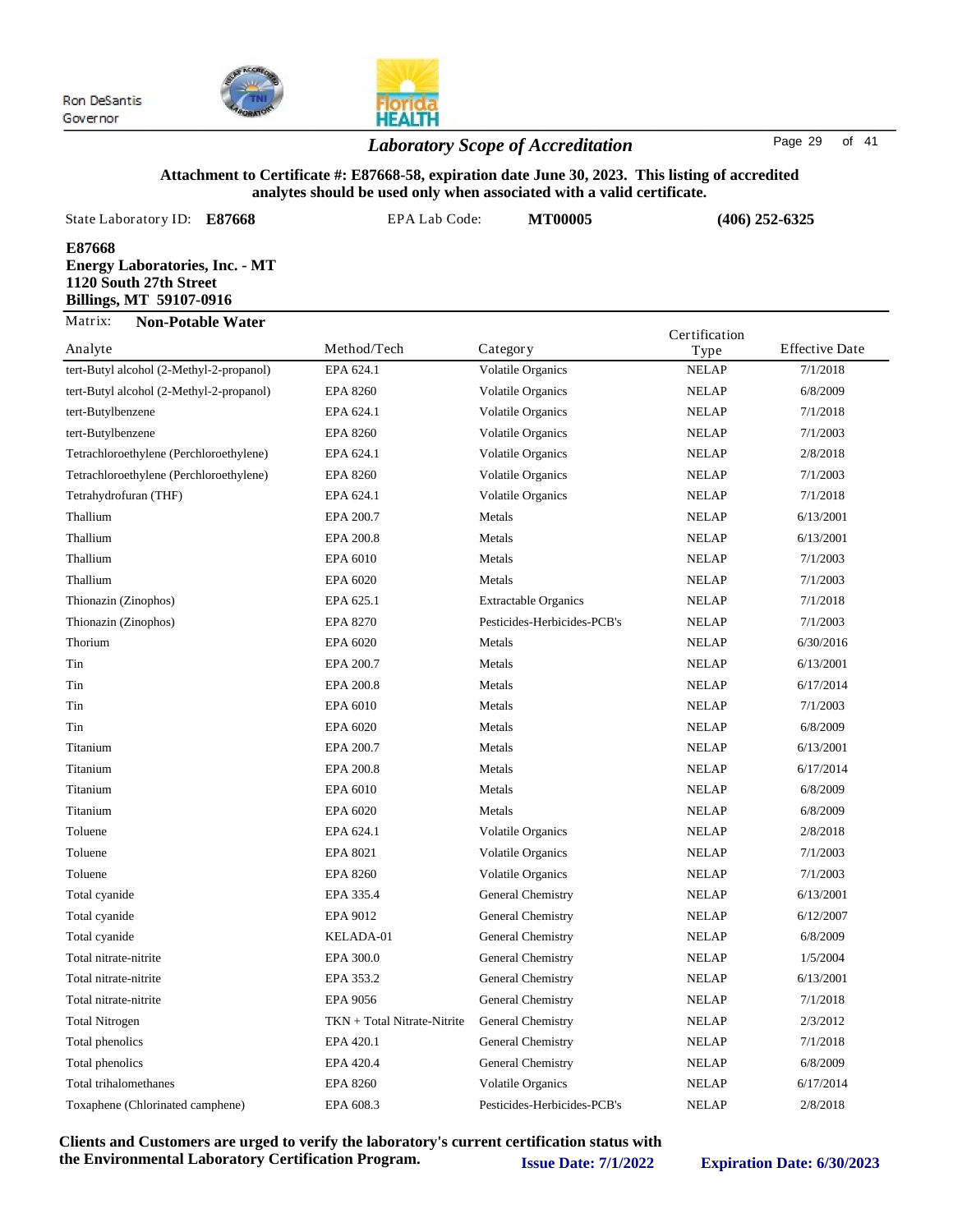

## **HEALTH** *Laboratory Scope of Accreditation* Page <sup>30</sup> of <sup>41</sup>

#### **Attachment to Certificate #: E87668-58, expiration date June 30, 2023. This listing of accredited analytes should be used only when associated with a valid certificate.**

| State Laboratory ID: E87668                                                                                 | EPA Lab Code:    | <b>MT00005</b> |               | $(406)$ 252-6325                                                                |
|-------------------------------------------------------------------------------------------------------------|------------------|----------------|---------------|---------------------------------------------------------------------------------|
| E87668<br><b>Energy Laboratories, Inc. - MT</b><br>1120 South 27th Street<br><b>Billings, MT 59107-0916</b> |                  |                |               |                                                                                 |
| Matrix:<br><b>Non-Potable Water</b><br>$A = -1 - 4$                                                         | $M - 1 - 3T - 1$ | $C_{\alpha}$   | Certification | $E_{\text{L}}$ $\mathbf{L}$ $\mathbf{L}$ $\mathbf{L}$ $\mathbf{L}$ $\mathbf{L}$ |

| Analyte                             | Method/Tech<br>Category             |                             | Type         | <b>Effective Date</b> |  |
|-------------------------------------|-------------------------------------|-----------------------------|--------------|-----------------------|--|
| Toxaphene (Chlorinated camphene)    | <b>EPA 8081</b>                     | Pesticides-Herbicides-PCB's | <b>NELAP</b> | 7/1/2003              |  |
| trans-1,2-Dichloroethylene          | EPA 624.1                           | <b>Volatile Organics</b>    | <b>NELAP</b> | 2/8/2018              |  |
| trans-1,2-Dichloroethylene          | <b>EPA 8260</b>                     | <b>Volatile Organics</b>    | <b>NELAP</b> | 7/1/2003              |  |
| trans-1,3-Dichloropropene           | EPA 624.1                           | <b>Volatile Organics</b>    | <b>NELAP</b> | 2/8/2018              |  |
| trans-1,3-Dichloropropene           | <b>EPA 8260</b>                     | Volatile Organics           | <b>NELAP</b> | 7/1/2003              |  |
| trans-1,4-Dichloro-2-butene         | EPA 624.1                           | <b>Volatile Organics</b>    | <b>NELAP</b> | 7/1/2018              |  |
| trans-1,4-Dichloro-2-butene         | <b>EPA 8260</b>                     | <b>Volatile Organics</b>    | <b>NELAP</b> | 7/1/2003              |  |
| Triallate                           | <b>EPA 8270</b>                     | <b>Extractable Organics</b> | <b>NELAP</b> | 7/1/2018              |  |
| Trichloroethene (Trichloroethylene) | EPA 624.1                           | Volatile Organics           | <b>NELAP</b> | 2/8/2018              |  |
| Trichloroethene (Trichloroethylene) | <b>EPA 8260</b>                     | <b>Volatile Organics</b>    | <b>NELAP</b> | 7/1/2003              |  |
| Trichlorofluoromethane              | EPA 624.1                           | <b>Volatile Organics</b>    | <b>NELAP</b> | 2/8/2018              |  |
| Trichlorofluoromethane              | <b>EPA 8260</b>                     | <b>Volatile Organics</b>    | <b>NELAP</b> | 7/1/2003              |  |
| Turbidity                           | SM 2130 B                           | General Chemistry           | <b>NELAP</b> | 6/17/2014             |  |
| Uranium (mass)                      | EPA 200.8                           | Metals                      | <b>NELAP</b> | 6/13/2001             |  |
| Uranium (mass)                      | EPA 6020                            | Metals                      | <b>NELAP</b> | 6/12/2007             |  |
| Vanadium                            | EPA 200.7                           | Metals                      | <b>NELAP</b> | 6/13/2001             |  |
| Vanadium                            | EPA 200.8                           | Metals                      | <b>NELAP</b> | 6/13/2001             |  |
| Vanadium                            | EPA 6010                            | Metals                      | <b>NELAP</b> | 7/1/2003              |  |
| Vanadium                            | EPA 6020                            | Metals                      | <b>NELAP</b> | 1/5/2004              |  |
| Vinyl acetate                       | EPA 624.1                           | <b>Volatile Organics</b>    | <b>NELAP</b> | 7/1/2018              |  |
| Vinyl acetate                       | <b>EPA 8260</b>                     | Volatile Organics           | <b>NELAP</b> | 7/1/2003              |  |
| Vinyl chloride                      | EPA 624.1                           | <b>Volatile Organics</b>    | <b>NELAP</b> | 2/8/2018              |  |
| Vinyl chloride                      | <b>EPA 8260</b>                     | <b>Volatile Organics</b>    | <b>NELAP</b> | 7/1/2003              |  |
| Weak Acid Dissociable Cyanide       | <b>ASTM</b><br>D2036-09C(15)/UV-VIS | General Chemistry           | <b>NELAP</b> | 6/20/2020             |  |
| Xylene (total)                      | EPA 624.1                           | <b>Volatile Organics</b>    | <b>NELAP</b> | 2/8/2018              |  |
| Xylene (total)                      | EPA 8021                            | <b>Volatile Organics</b>    | <b>NELAP</b> | 7/1/2003              |  |
| Xylene (total)                      | <b>EPA 8260</b>                     | Volatile Organics           | <b>NELAP</b> | 7/1/2003              |  |
| Zinc                                | EPA 200.7                           | Metals                      | <b>NELAP</b> | 6/13/2001             |  |
| Zinc                                | EPA 200.8                           | Metals                      | <b>NELAP</b> | 6/13/2001             |  |
| Zinc                                | EPA 6010                            | Metals                      | <b>NELAP</b> | 7/1/2003              |  |
| Zinc                                | EPA 6020                            | Metals                      | <b>NELAP</b> | 7/1/2003              |  |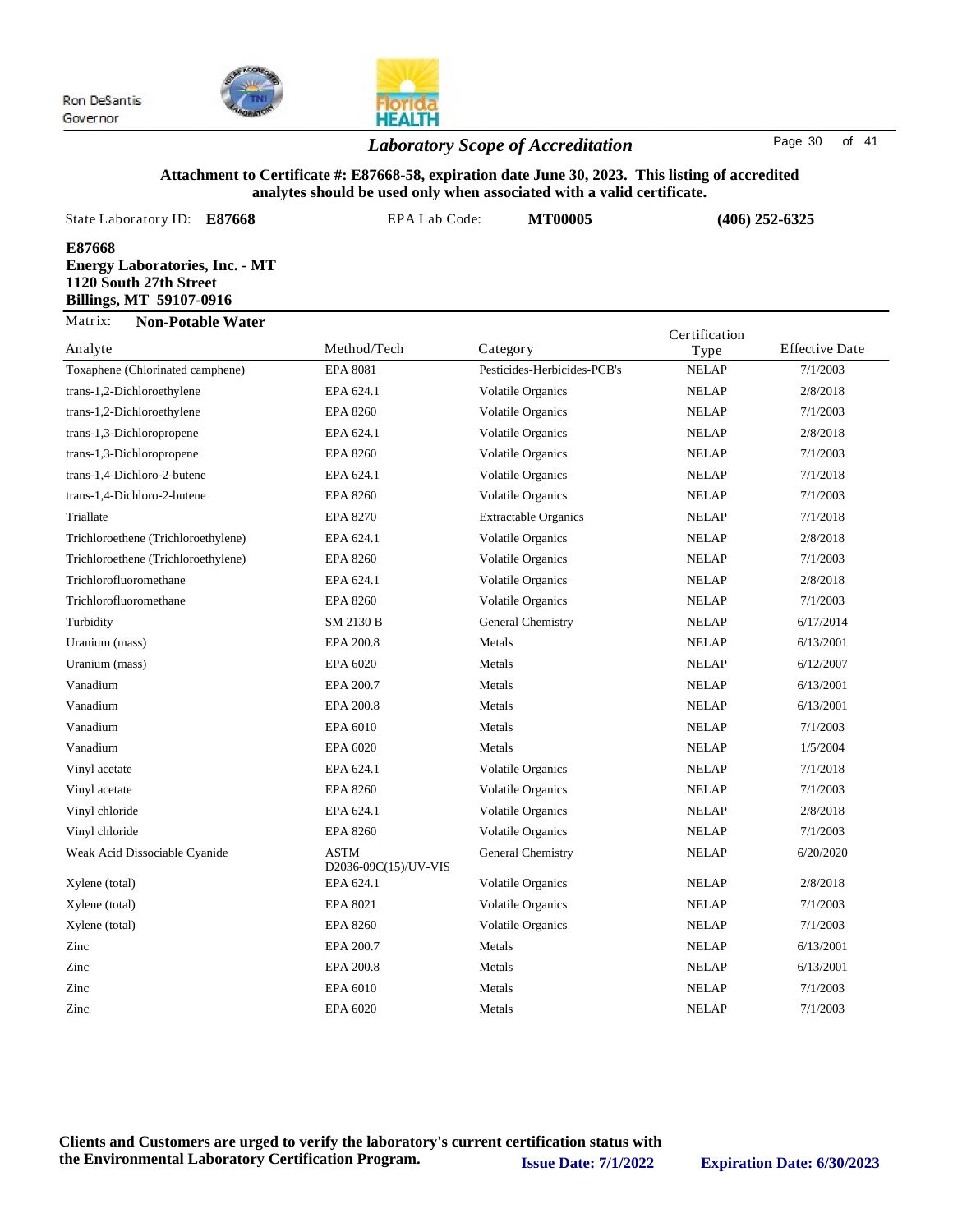

## *Laboratory Scope of Accreditation* Page <sup>31</sup> of <sup>41</sup>

#### **Attachment to Certificate #: E87668-58, expiration date June 30, 2023. This listing of accredited analytes should be used only when associated with a valid certificate.**

| State Laboratory ID:                                                                                        | E87668                                               | EPA Lab Code: |                          | <b>MT00005</b> | $(406)$ 252-6325 |                       |  |
|-------------------------------------------------------------------------------------------------------------|------------------------------------------------------|---------------|--------------------------|----------------|------------------|-----------------------|--|
| E87668<br><b>Energy Laboratories, Inc. - MT</b><br>1120 South 27th Street<br><b>Billings, MT 59107-0916</b> |                                                      |               |                          |                |                  |                       |  |
| Matrix:                                                                                                     | <b>Solid and Chemical Materials</b><br>Certification |               |                          |                |                  |                       |  |
| Analyte                                                                                                     |                                                      | Method/Tech   | Category                 |                | Type             | <b>Effective Date</b> |  |
| 1,1,1,2-Tetrachloroethane                                                                                   |                                                      | EPA 8260      | <b>Volatile Organics</b> |                | <b>NELAP</b>     | 6/13/2001             |  |

| 1,1,1,2-Tetrachloroethane                                             | <b>EPA 8260</b>              | <b>Volatile Organics</b>    | <b>NELAP</b> | 6/13/2001 |
|-----------------------------------------------------------------------|------------------------------|-----------------------------|--------------|-----------|
| 1,1,1-Trichloroethane                                                 | <b>EPA 8260</b>              | <b>Volatile Organics</b>    | <b>NELAP</b> | 6/13/2001 |
| 1,1,2,2-Tetrachloroethane                                             | <b>EPA 8260</b>              | <b>Volatile Organics</b>    | <b>NELAP</b> | 6/13/2001 |
| 1,1,2-Trichloro-1,2,2-trifluoroethane (Freon 113)                     | <b>EPA 8260</b>              | <b>Volatile Organics</b>    | <b>NELAP</b> | 7/1/2018  |
| 1,1,2-Trichloroethane                                                 | <b>EPA 8260</b>              | <b>Volatile Organics</b>    | <b>NELAP</b> | 6/13/2001 |
| 1,1-Dichloroethane                                                    | <b>EPA 8260</b>              | <b>Volatile Organics</b>    | <b>NELAP</b> | 6/13/2001 |
| 1,1-Dichloroethylene                                                  | <b>EPA 8260</b>              | <b>Volatile Organics</b>    | <b>NELAP</b> | 6/13/2001 |
| 1,1-Dichloropropene                                                   | <b>EPA 8260</b>              | <b>Volatile Organics</b>    | <b>NELAP</b> | 6/13/2001 |
| 1,2,3-Trichlorobenzene                                                | <b>EPA 8260</b>              | <b>Volatile Organics</b>    | <b>NELAP</b> | 6/13/2001 |
| 1,2,3-Trichloropropane                                                | EPA 8011                     | <b>Extractable Organics</b> | <b>NELAP</b> | 7/1/2018  |
| 1,2,3-Trichloropropane                                                | <b>EPA 8260</b>              | Volatile Organics           | <b>NELAP</b> | 6/13/2001 |
| 1,2,4,5-Tetrachlorobenzene                                            | <b>EPA 8270</b>              | <b>Extractable Organics</b> | <b>NELAP</b> | 6/13/2001 |
| 1,2,4-Trichlorobenzene                                                | <b>EPA 8260</b>              | <b>Volatile Organics</b>    | <b>NELAP</b> | 6/13/2001 |
| 1,2,4-Trichlorobenzene                                                | <b>EPA 8270</b>              | <b>Extractable Organics</b> | <b>NELAP</b> | 6/13/2001 |
| 1,2,4-Trimethylbenzene                                                | <b>EPA 8260</b>              | <b>Volatile Organics</b>    | <b>NELAP</b> | 6/13/2001 |
| 1,2-Dibromo-3-chloropropane (DBCP)                                    | <b>EPA 8011</b>              | Metals                      | <b>NELAP</b> | 7/1/2018  |
| 1,2-Dibromo-3-chloropropane (DBCP)                                    | <b>EPA 8260</b>              | <b>Volatile Organics</b>    | <b>NELAP</b> | 9/3/2014  |
| 1,2-Dibromoethane (EDB, Ethylene dibromide)                           | <b>EPA 8011</b>              | Metals                      | <b>NELAP</b> | 7/1/2018  |
| 1,2-Dibromoethane (EDB, Ethylene dibromide)                           | <b>EPA 8260</b>              | Volatile Organics           | <b>NELAP</b> | 6/13/2001 |
| 1,2-Dichlorobenzene                                                   | <b>EPA 8260</b>              | <b>Volatile Organics</b>    | <b>NELAP</b> | 6/13/2001 |
| 1,2-Dichlorobenzene                                                   | <b>EPA 8270</b>              | <b>Extractable Organics</b> | <b>NELAP</b> | 6/13/2001 |
| 1,2-Dichloroethane                                                    | <b>EPA 8260</b>              | <b>Volatile Organics</b>    | <b>NELAP</b> | 6/13/2001 |
| 1,2-Dichloropropane                                                   | <b>EPA 8260</b>              | <b>Volatile Organics</b>    | <b>NELAP</b> | 6/13/2001 |
| 1,3,5-Trimethylbenzene                                                | <b>EPA 8260</b>              | <b>Volatile Organics</b>    | <b>NELAP</b> | 6/13/2001 |
| 1,3,5-Trinitrobenzene (1,3,5-TNB)                                     | EPA 8270                     | <b>Extractable Organics</b> | <b>NELAP</b> | 2/17/2011 |
| 1,3-Butadiene                                                         | <b>EPA 8260</b>              | <b>Volatile Organics</b>    | <b>NELAP</b> | 7/1/2018  |
| 1,3-Dichlorobenzene                                                   | <b>EPA 8260</b>              | <b>Volatile Organics</b>    | <b>NELAP</b> | 6/13/2001 |
| 1,3-Dichlorobenzene                                                   | <b>EPA 8270</b>              | <b>Extractable Organics</b> | <b>NELAP</b> | 6/13/2001 |
| 1,3-Dichloropropane                                                   | <b>EPA 8260</b>              | <b>Volatile Organics</b>    | <b>NELAP</b> | 6/13/2001 |
| 1,3-Dinitrobenzene (1,3-DNB)                                          | <b>EPA 8270</b>              | <b>Extractable Organics</b> | <b>NELAP</b> | 2/17/2011 |
| 1,4-Dichlorobenzene                                                   | <b>EPA 8260</b>              | <b>Volatile Organics</b>    | <b>NELAP</b> | 6/13/2001 |
| 1,4-Dichlorobenzene                                                   | <b>EPA 8270</b>              | <b>Extractable Organics</b> | <b>NELAP</b> | 6/13/2001 |
| 1,4-Dioxane (1,4-Diethyleneoxide)                                     | <b>EPA 8260</b>              | <b>Volatile Organics</b>    | <b>NELAP</b> | 6/13/2001 |
| 1,4-Dioxane (1,4-Diethyleneoxide)                                     | <b>EPA 8260</b>              | <b>Volatile Organics</b>    | <b>NELAP</b> | 7/1/2018  |
| 1,4-Naphthoquinone                                                    | <b>EPA 8270</b>              | <b>Extractable Organics</b> | <b>NELAP</b> | 6/13/2001 |
| 11-Chloroeicosafluoro-3-oxaundecane-1-sulfonic<br>Acid (11-ClPF3OUdS) | ELI SOP 50-334 /<br>LC-MS-MS | <b>Extractable Organics</b> | <b>NELAP</b> | 6/20/2020 |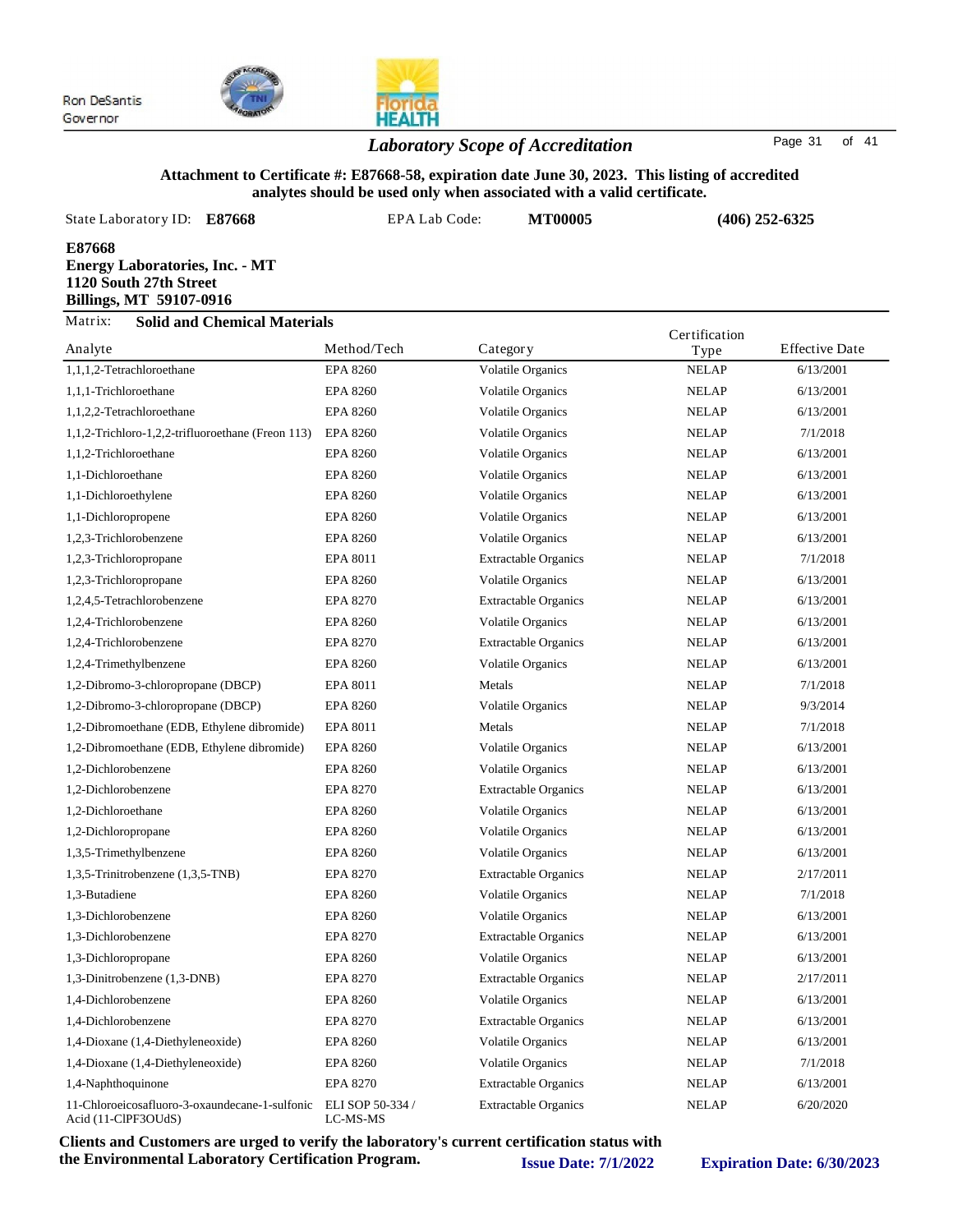

## *Laboratory Scope of Accreditation* Page <sup>32</sup> of <sup>41</sup>

**HEALTH** 

#### **Attachment to Certificate #: E87668-58, expiration date June 30, 2023. This listing of accredited analytes should be used only when associated with a valid certificate.**

| State Laboratory ID:<br>E87668                                                                       | EPA Lab Code:                | <b>MT00005</b>                                 |                       | $(406)$ 252-6325      |  |
|------------------------------------------------------------------------------------------------------|------------------------------|------------------------------------------------|-----------------------|-----------------------|--|
| E87668<br><b>Energy Laboratories, Inc. - MT</b><br>1120 South 27th Street<br>Billings, MT 59107-0916 |                              |                                                |                       |                       |  |
| Matrix:<br><b>Solid and Chemical Materials</b>                                                       |                              |                                                |                       |                       |  |
| Analyte                                                                                              | Method/Tech                  | Category                                       | Certification<br>Type | <b>Effective Date</b> |  |
| 1H, 1H, 2H, 2H-Perfluorodecanesulfonic Acid (8:2)<br>Fluorotelomersulfonate, 8:2 FTS)                | ELI SOP 50-334/<br>LC-MS-MS  | <b>Extractable Organics</b>                    | <b>NELAP</b>          | 6/20/2020             |  |
| 1H, 1H, 2H, 2H-Perfluorohexanesulfonic acid (4:2)<br>Fluorotelomersulfonate, 4:2 FTS)                | ELI SOP 50-334 /<br>LC-MS-MS | <b>Extractable Organics</b>                    | <b>NELAP</b>          | 6/20/2020             |  |
| 1H, 1H, 2H, 2H-Perfluoro-octanesulfonic Acid (6:2)<br>Fluorotelomersulfonate, 6:2 FTS)               | ELI SOP 50-334 /<br>LC-MS-MS | <b>Extractable Organics</b>                    | <b>NELAP</b>          | 6/20/2020             |  |
|                                                                                                      | <b>FDA 0070</b>              | $P_{i}$ $\rightarrow$ 11 $\land$ $\rightarrow$ | ATTT AD               | (10000                |  |

| Fluorotelomersulfonate, 4:2 FTS)                                                                              | LC-MS-MS                                                                                                             |                             |              |           |
|---------------------------------------------------------------------------------------------------------------|----------------------------------------------------------------------------------------------------------------------|-----------------------------|--------------|-----------|
| 1H, 1H, 2H, 2H-Perfluoro-octanesulfonic Acid (6:2 ELI SOP 50-334 /<br>Fluorotelomersulfonate, 6:2 FTS)        | LC-MS-MS                                                                                                             | <b>Extractable Organics</b> | <b>NELAP</b> | 6/20/2020 |
| 1-Methylnaphthalene                                                                                           | <b>EPA 8270</b>                                                                                                      | <b>Extractable Organics</b> | <b>NELAP</b> | 6/12/2007 |
| 2-(N-Ethyl-perfluorooctane sulfonamido) acetic<br>acid                                                        | ELI SOP 50-334 /<br>LC-MS-MS                                                                                         | <b>Extractable Organics</b> | <b>NELAP</b> | 6/20/2020 |
| 2-(N-Methyl-perfluorooctane sulfonamido) acetic ELI SOP 50-334 /<br>acid                                      | LC-MS-MS                                                                                                             | <b>Extractable Organics</b> | <b>NELAP</b> | 6/20/2020 |
| 2,2-Dichloropropane                                                                                           | <b>EPA 8260</b>                                                                                                      | <b>Volatile Organics</b>    | <b>NELAP</b> | 6/13/2001 |
| 2,2'-Oxybis(1-chloropropane),bis(2-Chloro-1-meth EPA 8270<br>ylethyl) ether (fka bis(2-Chloroisopropyl) ether |                                                                                                                      | <b>Extractable Organics</b> | <b>NELAP</b> | 6/13/2001 |
| 2,3,4,6-Tetrachlorophenol                                                                                     | EPA 8270                                                                                                             | <b>Extractable Organics</b> | <b>NELAP</b> | 6/13/2001 |
| $2,4,5-T$                                                                                                     | EPA 8151                                                                                                             | Pesticides-Herbicides-PCB's | <b>NELAP</b> | 6/13/2001 |
| 2,4,5-Trichlorophenol                                                                                         | <b>EPA 8270</b>                                                                                                      | <b>Extractable Organics</b> | <b>NELAP</b> | 6/13/2001 |
| 2,4,6-Trichlorophenol                                                                                         | <b>EPA 8270</b>                                                                                                      | <b>Extractable Organics</b> | <b>NELAP</b> | 6/13/2001 |
| $2,4-D$                                                                                                       | EPA 8151                                                                                                             | Pesticides-Herbicides-PCB's | <b>NELAP</b> | 6/13/2001 |
| $2,4-DB$                                                                                                      | EPA 8151                                                                                                             | Pesticides-Herbicides-PCB's | <b>NELAP</b> | 6/13/2001 |
| 2,4-Dichlorophenol                                                                                            | <b>EPA 8270</b>                                                                                                      | <b>Extractable Organics</b> | <b>NELAP</b> | 6/13/2001 |
| 2,4-Dimethylphenol                                                                                            | EPA 8270                                                                                                             | <b>Extractable Organics</b> | <b>NELAP</b> | 6/13/2001 |
| 2,4-Dinitrophenol                                                                                             | <b>EPA 8270</b>                                                                                                      | <b>Extractable Organics</b> | <b>NELAP</b> | 6/13/2001 |
| 2,4-Dinitrotoluene (2,4-DNT)                                                                                  | EPA 8270                                                                                                             | <b>Extractable Organics</b> | <b>NELAP</b> | 6/13/2001 |
| 2,6-Dichlorophenol                                                                                            | <b>EPA 8270</b>                                                                                                      | <b>Extractable Organics</b> | <b>NELAP</b> | 2/17/2011 |
| 2,6-Dinitrotoluene (2,6-DNT)                                                                                  | <b>EPA 8270</b>                                                                                                      | <b>Extractable Organics</b> | <b>NELAP</b> | 6/13/2001 |
| 2-Acetylaminofluorene                                                                                         | <b>EPA 8270</b>                                                                                                      | <b>Extractable Organics</b> | <b>NELAP</b> | 6/13/2001 |
| 2-Butanone (Methyl ethyl ketone, MEK)                                                                         | <b>EPA 8260</b>                                                                                                      | <b>Volatile Organics</b>    | <b>NELAP</b> | 9/3/2014  |
| 2-Chloroethyl vinyl ether                                                                                     | <b>EPA 8260</b>                                                                                                      | <b>Volatile Organics</b>    | <b>NELAP</b> | 6/13/2001 |
| 2-Chloronaphthalene                                                                                           | EPA 8270                                                                                                             | <b>Extractable Organics</b> | <b>NELAP</b> | 10/3/2017 |
| 2-Chlorophenol                                                                                                | <b>EPA 8270</b>                                                                                                      | <b>Extractable Organics</b> | <b>NELAP</b> | 6/13/2001 |
| 2-Chlorotoluene                                                                                               | <b>EPA 8260</b>                                                                                                      | <b>Volatile Organics</b>    | <b>NELAP</b> | 6/13/2001 |
| 2-Hexanone                                                                                                    | <b>EPA 8260</b>                                                                                                      | Volatile Organics           | <b>NELAP</b> | 6/13/2001 |
| 2-Methyl-4,6-dinitrophenol                                                                                    | <b>EPA 8270</b>                                                                                                      | <b>Extractable Organics</b> | <b>NELAP</b> | 6/13/2001 |
| 2-Methylnaphthalene                                                                                           | EPA 8270                                                                                                             | <b>Extractable Organics</b> | <b>NELAP</b> | 6/13/2001 |
| 2-Methylphenol (o-Cresol)                                                                                     | <b>EPA 8270</b>                                                                                                      | <b>Extractable Organics</b> | <b>NELAP</b> | 6/13/2001 |
| 2-Nitroaniline                                                                                                | <b>EPA 8270</b>                                                                                                      | <b>Extractable Organics</b> | <b>NELAP</b> | 6/13/2001 |
| 2-Nitrophenol                                                                                                 | <b>EPA 8270</b>                                                                                                      | <b>Extractable Organics</b> | <b>NELAP</b> | 6/13/2001 |
| 2-Nitropropane                                                                                                | <b>EPA 8260</b>                                                                                                      | Volatile Organics           | <b>NELAP</b> | 2/3/2012  |
| 3,3'-Dichlorobenzidine                                                                                        | <b>EPA 8270</b>                                                                                                      | <b>Extractable Organics</b> | <b>NELAP</b> | 6/13/2001 |
| $\overline{\phantom{a}}$                                                                                      | $\mathbf{r}$ $\mathbf{r}$ $\mathbf{r}$ $\mathbf{r}$ $\mathbf{r}$ $\mathbf{r}$ $\mathbf{r}$ $\mathbf{r}$ $\mathbf{r}$ | $\cdots$                    |              |           |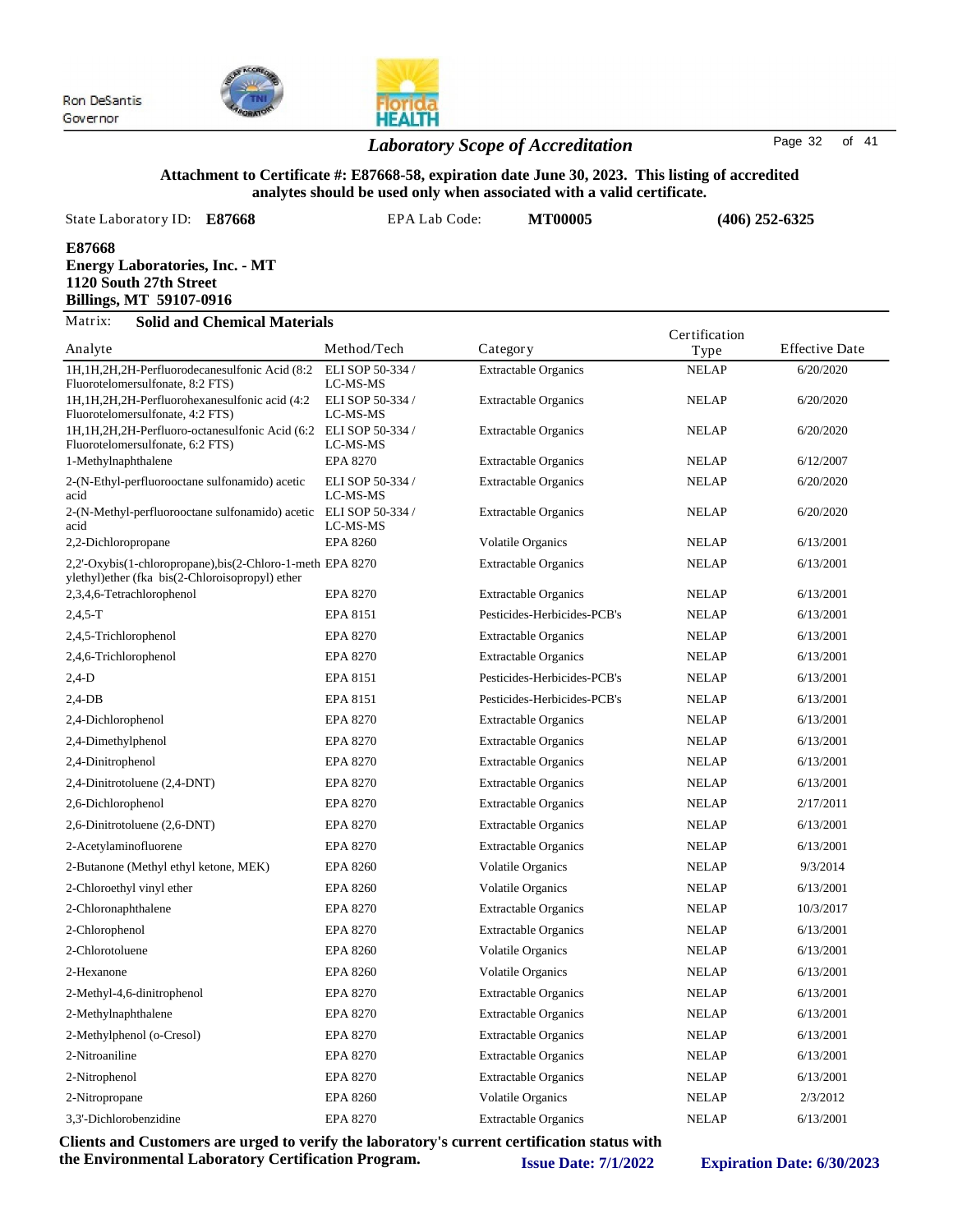

## *Laboratory Scope of Accreditation* Page <sup>33</sup> of <sup>41</sup>

#### **Attachment to Certificate #: E87668-58, expiration date June 30, 2023. This listing of accredited analytes should be used only when associated with a valid certificate.**

| State Laboratory ID:                                                                                 | E87668 | EPA Lab Code: |          | <b>MT00005</b>              |              | $(406)$ 252-6325      |  |
|------------------------------------------------------------------------------------------------------|--------|---------------|----------|-----------------------------|--------------|-----------------------|--|
| E87668<br><b>Energy Laboratories, Inc. - MT</b><br>1120 South 27th Street<br>Billings, MT 59107-0916 |        |               |          |                             |              |                       |  |
| Matrix:<br><b>Solid and Chemical Materials</b><br>Certification                                      |        |               |          |                             |              |                       |  |
| Analyte                                                                                              |        | Method/Tech   | Category |                             | Type         | <b>Effective Date</b> |  |
| 3.5-Dichlorobenzoic acid                                                                             |        | EPA 8151      |          | Pesticides-Herbicides-PCB's | <b>NELAP</b> | 6/13/2001             |  |
| $3/4$ -Methylphenols (m/p-Cresols)                                                                   |        | EPA 8270      |          | <b>Extractable Organics</b> | <b>NELAP</b> | 2/3/2012              |  |
| 3-Methylcholanthrene                                                                                 |        | EPA 8270      |          | <b>Extractable Organics</b> | <b>NELAP</b> | 6/13/2001             |  |
| 3-Nitroaniline                                                                                       |        | EPA 8270      |          | <b>Extractable Organics</b> | <b>NELAP</b> | 6/13/2001             |  |

| $4,4'$ -DDD                                                        | <b>EPA 8081</b>              | Pesticides-Herbicides-PCB's | <b>NELAP</b> | 6/13/2001 |
|--------------------------------------------------------------------|------------------------------|-----------------------------|--------------|-----------|
| 4,4'-DDE                                                           | <b>EPA 8081</b>              | Pesticides-Herbicides-PCB's | <b>NELAP</b> | 6/13/2001 |
| $4,4'-DDT$                                                         | <b>EPA 8081</b>              | Pesticides-Herbicides-PCB's | <b>NELAP</b> | 6/13/2001 |
| 4,8-Dioxa-3H-perfluorononanoic Acid (ADONA)                        | ELI SOP 50-334 /<br>LC-MS-MS | <b>Extractable Organics</b> | <b>NELAP</b> | 6/20/2020 |
| 4-Bromophenyl phenyl ether                                         | <b>EPA 8270</b>              | <b>Extractable Organics</b> | <b>NELAP</b> | 6/13/2001 |
| 4-Chloro-2-methylphenol                                            | ENMT 50-009 / GC-MS          | <b>Extractable Organics</b> | <b>NELAP</b> | 6/12/2007 |
| 4-Chloro-3-methylphenol                                            | <b>EPA 8270</b>              | <b>Extractable Organics</b> | <b>NELAP</b> | 6/13/2001 |
| 4-Chloroaniline                                                    | EPA 8270                     | <b>Extractable Organics</b> | <b>NELAP</b> | 6/12/2007 |
| 4-Chlorophenol                                                     | <b>ENMT 50-009 / GC-MS</b>   | <b>Extractable Organics</b> | <b>NELAP</b> | 6/8/2009  |
| 4-Chlorophenyl phenylether                                         | EPA 8270                     | <b>Extractable Organics</b> | <b>NELAP</b> | 6/13/2001 |
| 4-Chlorotoluene                                                    | EPA 8260                     | <b>Volatile Organics</b>    | <b>NELAP</b> | 6/8/2009  |
| 4-Methyl-2-pentanone (MIBK)                                        | <b>EPA 8260</b>              | Volatile Organics           | <b>NELAP</b> | 6/13/2001 |
| 4-Nitroaniline                                                     | EPA 8270                     | <b>Extractable Organics</b> | <b>NELAP</b> | 6/13/2001 |
| 4-Nitrophenol                                                      | EPA 8151                     | Pesticides-Herbicides-PCB's | <b>NELAP</b> | 6/13/2001 |
| 4-Nitrophenol                                                      | <b>EPA 8270</b>              | <b>Extractable Organics</b> | <b>NELAP</b> | 6/13/2001 |
| 5-Nitro-o-toluidine                                                | <b>EPA 8270</b>              | <b>Extractable Organics</b> | <b>NELAP</b> | 6/13/2001 |
| 6-Methylchrysene                                                   | ENMT 50-009 / GC-MS          | <b>Extractable Organics</b> | <b>NELAP</b> | 6/8/2009  |
| 7,12-Dimethylbenz(a) anthracene                                    | <b>EPA 8270</b>              | <b>Extractable Organics</b> | <b>NELAP</b> | 6/13/2001 |
| 9-Chlorohexadecafluoro-3-oxanonane-1-sulfonic<br>Acid (9-ClPF3ONS) | ELI SOP 50-334 /<br>LC-MS-MS | <b>Extractable Organics</b> | <b>NELAP</b> | 6/20/2020 |
| Acenaphthene                                                       | <b>EPA 8270</b>              | <b>Extractable Organics</b> | <b>NELAP</b> | 6/13/2001 |
| Acenaphthylene                                                     | EPA 8270                     | <b>Extractable Organics</b> | <b>NELAP</b> | 6/13/2001 |
| Acetone                                                            | EPA 8260                     | <b>Volatile Organics</b>    | <b>NELAP</b> | 9/3/2014  |
| Acetonitrile                                                       | EPA 8260                     | <b>Volatile Organics</b>    | <b>NELAP</b> | 6/13/2001 |
| Acetophenone                                                       | EPA 8270                     | <b>Extractable Organics</b> | <b>NELAP</b> | 6/13/2001 |
| Acifluorfen                                                        | EPA 8151                     | Pesticides-Herbicides-PCB's | <b>NELAP</b> | 6/13/2001 |
| Acrolein (Propenal)                                                | <b>EPA 8260</b>              | <b>Volatile Organics</b>    | <b>NELAP</b> | 6/13/2001 |
| Acrylonitrile                                                      | <b>EPA 8260</b>              | <b>Volatile Organics</b>    | <b>NELAP</b> | 6/13/2001 |
| Aldrin                                                             | <b>EPA 8081</b>              | Pesticides-Herbicides-PCB's | <b>NELAP</b> | 6/13/2001 |
| Allyl chloride (3-Chloropropene)                                   | <b>EPA 8260</b>              | Volatile Organics           | <b>NELAP</b> | 6/13/2001 |
| alpha-BHC (alpha-Hexachlorocyclohexane)                            | <b>EPA 8081</b>              | Pesticides-Herbicides-PCB's | <b>NELAP</b> | 6/13/2001 |
| alpha-Chlordane                                                    | <b>EPA 8081</b>              | Pesticides-Herbicides-PCB's | <b>NELAP</b> | 1/5/2004  |
|                                                                    |                              |                             |              |           |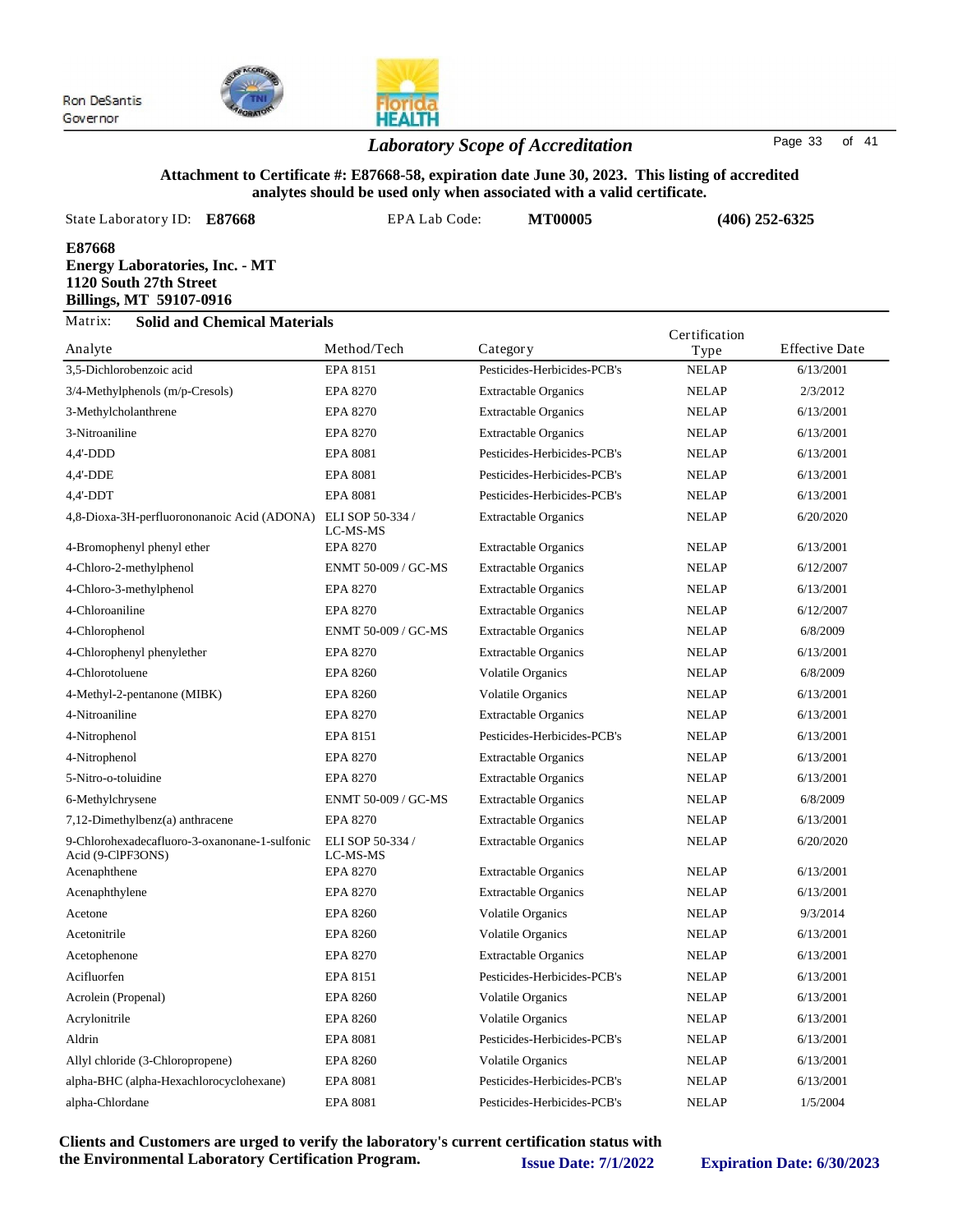

## **HEALTH** *Laboratory Scope of Accreditation* Page <sup>34</sup> of <sup>41</sup>

#### **Attachment to Certificate #: E87668-58, expiration date June 30, 2023. This listing of accredited analytes should be used only when associated with a valid certificate.**

| State Laboratory ID: E87668                                                                                 |                                     | EPA Lab Code:  | <b>MT00005</b> |               | $(406)$ 252-6325      |
|-------------------------------------------------------------------------------------------------------------|-------------------------------------|----------------|----------------|---------------|-----------------------|
| E87668<br><b>Energy Laboratories, Inc. - MT</b><br>1120 South 27th Street<br><b>Billings, MT 59107-0916</b> |                                     |                |                |               |                       |
| Matrix:                                                                                                     | <b>Solid and Chemical Materials</b> |                |                | Certification |                       |
| Analyte                                                                                                     |                                     | Method/Tech    | Category       | Type          | <b>Effective Date</b> |
| $A$ 1 $\ldots$                                                                                              |                                     | $EDA$ $(0.10)$ | $M - 1$        | MEL AD        | (120001               |

|                           |                 | ניים                        | $\mathbf{1}$ y p $\sim$ |           |
|---------------------------|-----------------|-----------------------------|-------------------------|-----------|
| Aluminum                  | EPA 6010        | Metals                      | <b>NELAP</b>            | 6/13/2001 |
| Aluminum                  | EPA 6020        | Metals                      | <b>NELAP</b>            | 6/13/2001 |
| Aniline                   | <b>EPA 8270</b> | <b>Extractable Organics</b> | <b>NELAP</b>            | 6/13/2001 |
| Anthracene                | <b>EPA 8270</b> | <b>Extractable Organics</b> | <b>NELAP</b>            | 6/13/2001 |
| Antimony                  | EPA 6010        | Metals                      | <b>NELAP</b>            | 6/13/2001 |
| Antimony                  | EPA 6020        | Metals                      | <b>NELAP</b>            | 6/13/2001 |
| Aramite                   | <b>EPA 8270</b> | <b>Extractable Organics</b> | <b>NELAP</b>            | 6/13/2001 |
| Aroclor-1016 (PCB-1016)   | <b>EPA 8082</b> | Pesticides-Herbicides-PCB's | <b>NELAP</b>            | 6/13/2001 |
| Aroclor-1221 (PCB-1221)   | <b>EPA 8082</b> | Pesticides-Herbicides-PCB's | <b>NELAP</b>            | 6/13/2001 |
| Aroclor-1232 (PCB-1232)   | <b>EPA 8082</b> | Pesticides-Herbicides-PCB's | <b>NELAP</b>            | 6/13/2001 |
| Aroclor-1242 (PCB-1242)   | <b>EPA 8082</b> | Pesticides-Herbicides-PCB's | <b>NELAP</b>            | 6/13/2001 |
| Aroclor-1248 (PCB-1248)   | <b>EPA 8082</b> | Pesticides-Herbicides-PCB's | <b>NELAP</b>            | 6/13/2001 |
| Aroclor-1254 (PCB-1254)   | <b>EPA 8082</b> | Pesticides-Herbicides-PCB's | <b>NELAP</b>            | 6/13/2001 |
| Aroclor-1260 (PCB-1260)   | <b>EPA 8082</b> | Pesticides-Herbicides-PCB's | <b>NELAP</b>            | 6/13/2001 |
| Aroclor-1262 (PCB-1262)   | <b>EPA 8082</b> | Pesticides-Herbicides-PCB's | <b>NELAP</b>            | 6/17/2014 |
| Aroclor-1268 (PCB-1268)   | <b>EPA 8082</b> | Pesticides-Herbicides-PCB's | <b>NELAP</b>            | 6/17/2014 |
| Arsenic                   | EPA 6010        | Metals                      | <b>NELAP</b>            | 6/13/2001 |
| Arsenic                   | EPA 6020        | Metals                      | <b>NELAP</b>            | 6/13/2001 |
| Atrazine                  | <b>EPA 8270</b> | <b>Extractable Organics</b> | <b>NELAP</b>            | 7/1/2018  |
| Azobenzene                | <b>EPA 8270</b> | <b>Extractable Organics</b> | <b>NELAP</b>            | 7/1/2018  |
| Barium                    | EPA 6010        | Metals                      | <b>NELAP</b>            | 6/13/2001 |
| Barium                    | EPA 6020        | Metals                      | <b>NELAP</b>            | 6/13/2001 |
| Bentazon                  | EPA 8151        | Pesticides-Herbicides-PCB's | <b>NELAP</b>            | 6/13/2001 |
| Benzaldehyde              | <b>EPA 8270</b> | <b>Extractable Organics</b> | <b>NELAP</b>            | 7/1/2018  |
| Benzene                   | EPA 8021        | <b>Volatile Organics</b>    | <b>NELAP</b>            | 6/13/2001 |
| Benzene                   | <b>EPA 8260</b> | <b>Volatile Organics</b>    | <b>NELAP</b>            | 6/13/2001 |
| Benzenethiol (Thiophenol) | <b>EPA 8270</b> | <b>Extractable Organics</b> | <b>NELAP</b>            | 7/1/2018  |
| Benzidine                 | <b>EPA 8270</b> | <b>Extractable Organics</b> | <b>NELAP</b>            | 6/13/2001 |
| Benzo(a)anthracene        | <b>EPA 8270</b> | <b>Extractable Organics</b> | <b>NELAP</b>            | 6/13/2001 |
| Benzo(a)pyrene            | <b>EPA 8270</b> | <b>Extractable Organics</b> | <b>NELAP</b>            | 6/13/2001 |
| Benzo(b)fluoranthene      | EPA 8270        | <b>Extractable Organics</b> | <b>NELAP</b>            | 6/13/2001 |
| $Benzo(g,h,i)$ perylene   | <b>EPA 8270</b> | <b>Extractable Organics</b> | <b>NELAP</b>            | 6/13/2001 |
| Benzo(k)fluoranthene      | EPA 8270        | <b>Extractable Organics</b> | <b>NELAP</b>            | 6/13/2001 |
| Benzoic acid              | <b>EPA 8270</b> | <b>Extractable Organics</b> | <b>NELAP</b>            | 6/13/2001 |
| Benzyl alcohol            | <b>EPA 8270</b> | <b>Extractable Organics</b> | <b>NELAP</b>            | 6/13/2001 |
| Beryllium                 | EPA 6010        | Metals                      | <b>NELAP</b>            | 6/13/2001 |
|                           |                 |                             |                         |           |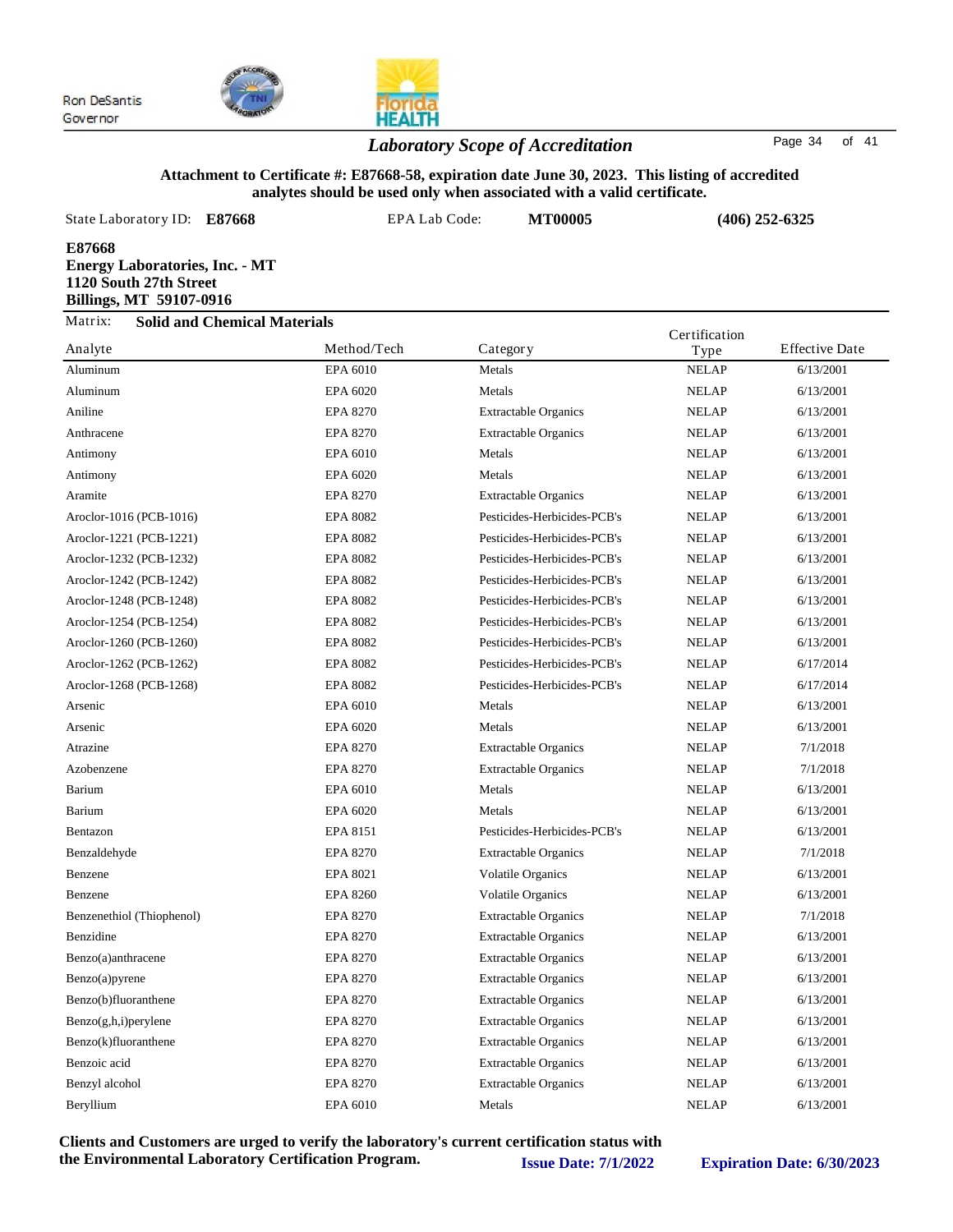

## *Laboratory Scope of Accreditation* Page <sup>35</sup> of <sup>41</sup>

#### **Attachment to Certificate #: E87668-58, expiration date June 30, 2023. This listing of accredited analytes should be used only when associated with a valid certificate.**

|         | State Laboratory ID: E87668                                                                | EPA Lab Code: | <b>MT00005</b> |               | $(406)$ 252-6325      |
|---------|--------------------------------------------------------------------------------------------|---------------|----------------|---------------|-----------------------|
| E87668  | <b>Energy Laboratories, Inc. - MT</b><br>1120 South 27th Street<br>Billings, MT 59107-0916 |               |                |               |                       |
| Matrix: | <b>Solid and Chemical Materials</b>                                                        |               |                | Certification |                       |
| Analyte |                                                                                            | Method/Tech   | Category       | Type          | <b>Effective Date</b> |

| Analyte                               | Method/I ech    | Category                    | Type         | Effective Date |
|---------------------------------------|-----------------|-----------------------------|--------------|----------------|
| Beryllium                             | EPA 6020        | Metals                      | <b>NELAP</b> | 6/13/2001      |
| beta-BHC (beta-Hexachlorocyclohexane) | <b>EPA 8081</b> | Pesticides-Herbicides-PCB's | <b>NELAP</b> | 6/13/2001      |
| Biphenyl (1,1-Biphenyl, BZ 0)         | <b>EPA 8270</b> | <b>Extractable Organics</b> | <b>NELAP</b> | 7/1/2018       |
| bis(2-Chloroethoxy)methane            | <b>EPA 8270</b> | <b>Extractable Organics</b> | <b>NELAP</b> | 6/13/2001      |
| bis(2-Chloroethyl) ether              | <b>EPA 8270</b> | <b>Extractable Organics</b> | <b>NELAP</b> | 6/13/2001      |
| <b>Boron</b>                          | EPA 6010        | Metals                      | <b>NELAP</b> | 6/13/2001      |
| Boron                                 | EPA 6020        | Metals                      | <b>NELAP</b> | 6/17/2014      |
| <b>Bromide</b>                        | <b>EPA 9056</b> | General Chemistry           | <b>NELAP</b> | 7/1/2018       |
| Bromobenzene                          | <b>EPA 8260</b> | <b>Volatile Organics</b>    | <b>NELAP</b> | 6/13/2001      |
| Bromochloromethane                    | <b>EPA 8260</b> | <b>Volatile Organics</b>    | <b>NELAP</b> | 6/13/2001      |
| Bromodichloromethane                  | <b>EPA 8260</b> | <b>Volatile Organics</b>    | <b>NELAP</b> | 6/13/2001      |
| <b>Bromoform</b>                      | <b>EPA 8260</b> | <b>Volatile Organics</b>    | <b>NELAP</b> | 6/13/2001      |
| Butyl benzyl phthalate                | <b>EPA 8270</b> | <b>Extractable Organics</b> | <b>NELAP</b> | 6/13/2001      |
| Cadmium                               | EPA 6010        | Metals                      | <b>NELAP</b> | 6/13/2001      |
| Cadmium                               | EPA 6020        | Metals                      | <b>NELAP</b> | 6/13/2001      |
| Calcium                               | EPA 6010        | Metals                      | <b>NELAP</b> | 6/13/2001      |
| Calcium                               | EPA 6020        | Metals                      | <b>NELAP</b> | 6/30/2016      |
| Caprolactam                           | <b>EPA 8270</b> | <b>Extractable Organics</b> | <b>NELAP</b> | 7/1/2018       |
| Carbazole                             | <b>EPA 8270</b> | <b>Extractable Organics</b> | <b>NELAP</b> | 6/13/2001      |
| Carbon disulfide                      | <b>EPA 8260</b> | <b>Volatile Organics</b>    | <b>NELAP</b> | 6/13/2001      |
| Carbon tetrachloride                  | <b>EPA 8260</b> | <b>Volatile Organics</b>    | <b>NELAP</b> | 6/13/2001      |
| Chlordane (tech.)                     | <b>EPA 8081</b> | Pesticides-Herbicides-PCB's | <b>NELAP</b> | 6/13/2001      |
| Chloride                              | EPA 9056        | General Chemistry           | <b>NELAP</b> | 7/1/2018       |
| Chlorobenzene                         | <b>EPA 8260</b> | <b>Volatile Organics</b>    | <b>NELAP</b> | 6/13/2001      |
| Chlorobenzilate                       | <b>EPA 8270</b> | Pesticides-Herbicides-PCB's | <b>NELAP</b> | 6/13/2001      |
| Chloroethane                          | <b>EPA 8260</b> | <b>Volatile Organics</b>    | <b>NELAP</b> | 6/13/2001      |
| Chloroform                            | <b>EPA 8260</b> | <b>Volatile Organics</b>    | <b>NELAP</b> | 6/13/2001      |
| Chloroprene                           | <b>EPA 8260</b> | <b>Volatile Organics</b>    | <b>NELAP</b> | 6/13/2001      |
| Chromium                              | EPA 6010        | Metals                      | <b>NELAP</b> | 6/13/2001      |
| Chromium                              | EPA 6020        | Metals                      | <b>NELAP</b> | 6/13/2001      |
| Chromium VI                           | <b>EPA 7196</b> | General Chemistry           | <b>NELAP</b> | 7/1/2018       |
| Chrysene                              | <b>EPA 8270</b> | <b>Extractable Organics</b> | <b>NELAP</b> | 6/17/2014      |
| cis-1,2-Dichloroethylene              | <b>EPA 8260</b> | <b>Volatile Organics</b>    | <b>NELAP</b> | 6/13/2001      |
| cis-1,3-Dichloropropene               | <b>EPA 8260</b> | Volatile Organics           | <b>NELAP</b> | 6/13/2001      |
| Cobalt                                | EPA 6010        | Metals                      | <b>NELAP</b> | 6/13/2001      |
| Cobalt                                | EPA 6020        | Metals                      | <b>NELAP</b> | 6/13/2001      |
|                                       |                 |                             |              |                |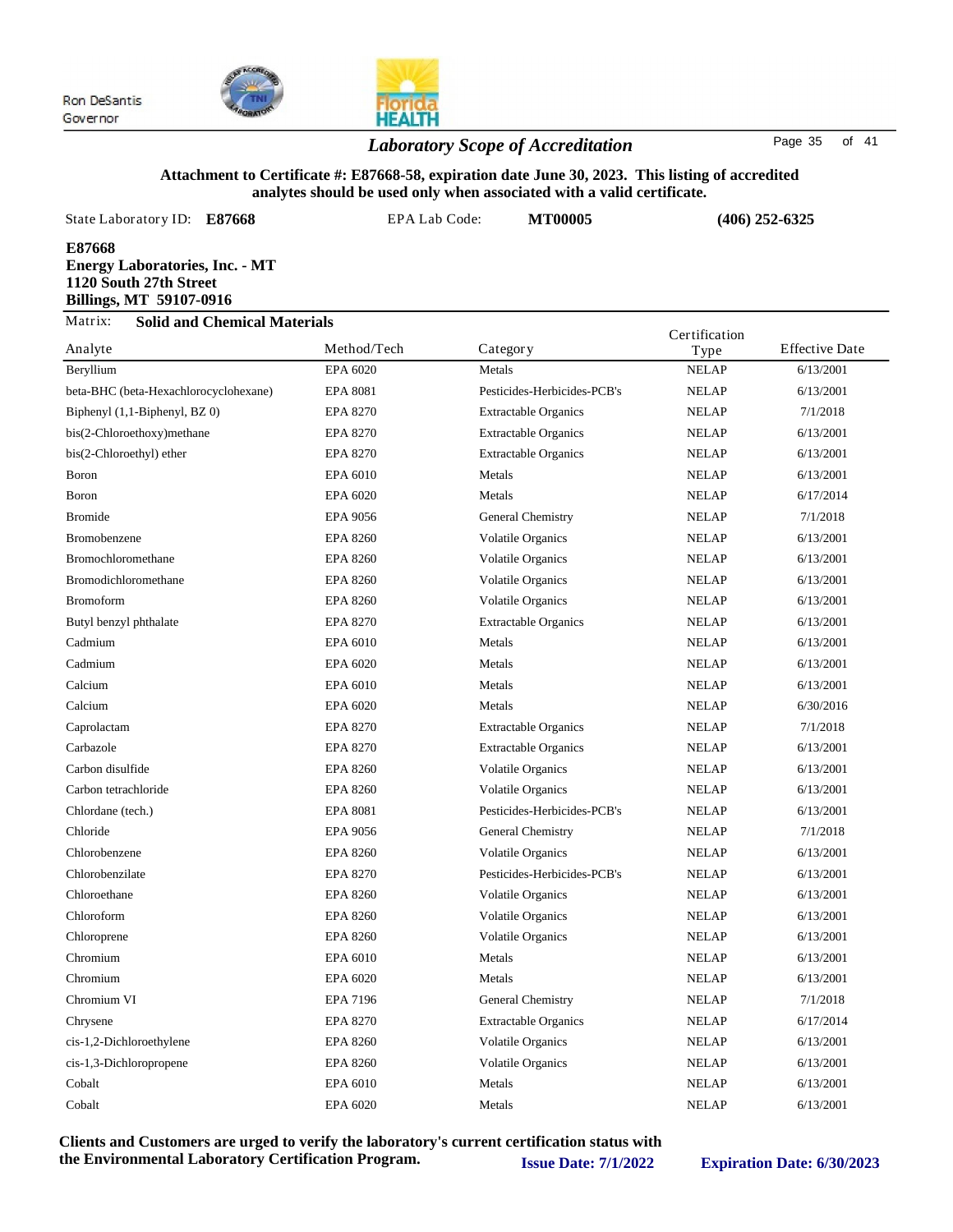

## *Laboratory Scope of Accreditation* Page <sup>36</sup> of <sup>41</sup>

### **Attachment to Certificate #: E87668-58, expiration date June 30, 2023. This listing of accredited analytes should be used only when associated with a valid certificate.**

| State Laboratory ID:<br>E87668                                                                       |                                     |             | EPA Lab Code:<br><b>MT00005</b> |  | $(406)$ 252-6325 |                       |
|------------------------------------------------------------------------------------------------------|-------------------------------------|-------------|---------------------------------|--|------------------|-----------------------|
| E87668<br><b>Energy Laboratories, Inc. - MT</b><br>1120 South 27th Street<br>Billings, MT 59107-0916 |                                     |             |                                 |  |                  |                       |
| Matrix:                                                                                              | <b>Solid and Chemical Materials</b> |             |                                 |  | Certification    |                       |
| Analyte                                                                                              |                                     | Method/Tech | Category                        |  | Type             | <b>Effective Date</b> |
| Copper                                                                                               |                                     | EPA 6010    | Metals                          |  | <b>NELAP</b>     | 6/13/2001             |

| Copper                                        | EPA 6010            | Metals                      | <b>NELAP</b> | 6/13/2001 |
|-----------------------------------------------|---------------------|-----------------------------|--------------|-----------|
| Copper                                        | EPA 6020            | Metals                      | <b>NELAP</b> | 6/13/2001 |
| Cyclohexane                                   | <b>EPA 8260</b>     | Volatile Organics           | <b>NELAP</b> | 7/1/2018  |
| Cyclohexanone                                 | <b>EPA 8260</b>     | <b>Volatile Organics</b>    | <b>NELAP</b> | 7/1/2018  |
| Dacthal (DCPA)                                | EPA 8151            | Pesticides-Herbicides-PCB's | <b>NELAP</b> | 6/13/2001 |
| Dalapon                                       | EPA 8151            | Pesticides-Herbicides-PCB's | <b>NELAP</b> | 6/13/2001 |
| delta-BHC                                     | <b>EPA 8081</b>     | Pesticides-Herbicides-PCB's | <b>NELAP</b> | 6/13/2001 |
| Di(2-ethylhexyl) phthalate (DEHP)             | <b>EPA 8270</b>     | <b>Extractable Organics</b> | <b>NELAP</b> | 6/13/2001 |
| Diallate                                      | <b>EPA 8270</b>     | Pesticides-Herbicides-PCB's | <b>NELAP</b> | 6/13/2001 |
| Dibenz(a,h)acridine                           | ENMT 50-009 / GC-MS | <b>Extractable Organics</b> | <b>NELAP</b> | 6/8/2009  |
| Dibenz(a,h)anthracene                         | <b>EPA 8270</b>     | <b>Extractable Organics</b> | <b>NELAP</b> | 6/13/2001 |
| Dibenzofuran                                  | <b>EPA 8270</b>     | <b>Extractable Organics</b> | <b>NELAP</b> | 6/13/2001 |
| Dibromochloromethane                          | <b>EPA 8260</b>     | <b>Volatile Organics</b>    | <b>NELAP</b> | 6/13/2001 |
| Dibromomethane                                | <b>EPA 8260</b>     | <b>Volatile Organics</b>    | <b>NELAP</b> | 6/13/2001 |
| Dicamba                                       | EPA 8151            | Pesticides-Herbicides-PCB's | <b>NELAP</b> | 6/13/2001 |
| Dichlorodifluoromethane                       | <b>EPA 8260</b>     | <b>Volatile Organics</b>    | <b>NELAP</b> | 6/13/2001 |
| Dichloroprop (Dichlorprop)                    | EPA 8151            | Pesticides-Herbicides-PCB's | <b>NELAP</b> | 6/13/2001 |
| Dieldrin                                      | <b>EPA 8081</b>     | Pesticides-Herbicides-PCB's | <b>NELAP</b> | 6/13/2001 |
| Diesel range organics (DRO)                   | AK102               | <b>Extractable Organics</b> | <b>NELAP</b> | 6/30/2016 |
| Diesel range organics (DRO)                   | EPA 8015            | <b>Extractable Organics</b> | <b>NELAP</b> | 6/8/2009  |
| Diesel range organics (DRO)                   | MADEP-EPH (MA-EPH)  | <b>Extractable Organics</b> | <b>NELAP</b> | 6/13/2001 |
| Diesel range organics (DRO)                   | MT-DRO              | <b>Extractable Organics</b> | <b>NELAP</b> | 1/5/2004  |
| Diethyl ether                                 | <b>EPA 8260</b>     | <b>Volatile Organics</b>    | <b>NELAP</b> | 6/13/2001 |
| Diethyl phthalate                             | EPA 8270            | <b>Extractable Organics</b> | <b>NELAP</b> | 6/13/2001 |
| Di-isopropylether (DIPE)                      | <b>EPA 8260</b>     | <b>Volatile Organics</b>    | <b>NELAP</b> | 7/1/2018  |
| Dimethoate                                    | <b>EPA 8270</b>     | Pesticides-Herbicides-PCB's | <b>NELAP</b> | 6/13/2001 |
| Dimethyl phthalate                            | <b>EPA 8270</b>     | <b>Extractable Organics</b> | <b>NELAP</b> | 6/13/2001 |
| Di-n-butyl phthalate                          | <b>EPA 8270</b>     | <b>Extractable Organics</b> | <b>NELAP</b> | 6/13/2001 |
| Di-n-octyl phthalate                          | <b>EPA 8270</b>     | <b>Extractable Organics</b> | <b>NELAP</b> | 6/13/2001 |
| Dinoseb (2-sec-butyl-4,6-dinitrophenol, DNBP) | EPA 8151            | Pesticides-Herbicides-PCB's | <b>NELAP</b> | 6/13/2001 |
| Disulfoton                                    | <b>EPA 8270</b>     | Pesticides-Herbicides-PCB's | <b>NELAP</b> | 6/13/2001 |
| Endosulfan I                                  | <b>EPA 8081</b>     | Pesticides-Herbicides-PCB's | <b>NELAP</b> | 6/13/2001 |
| Endosulfan II                                 | <b>EPA 8081</b>     | Pesticides-Herbicides-PCB's | <b>NELAP</b> | 6/13/2001 |
| Endosulfan sulfate                            | <b>EPA 8081</b>     | Pesticides-Herbicides-PCB's | <b>NELAP</b> | 6/13/2001 |
| Endrin                                        | <b>EPA 8081</b>     | Pesticides-Herbicides-PCB's | <b>NELAP</b> | 6/13/2001 |
| Endrin aldehyde                               | <b>EPA 8081</b>     | Pesticides-Herbicides-PCB's | <b>NELAP</b> | 6/13/2001 |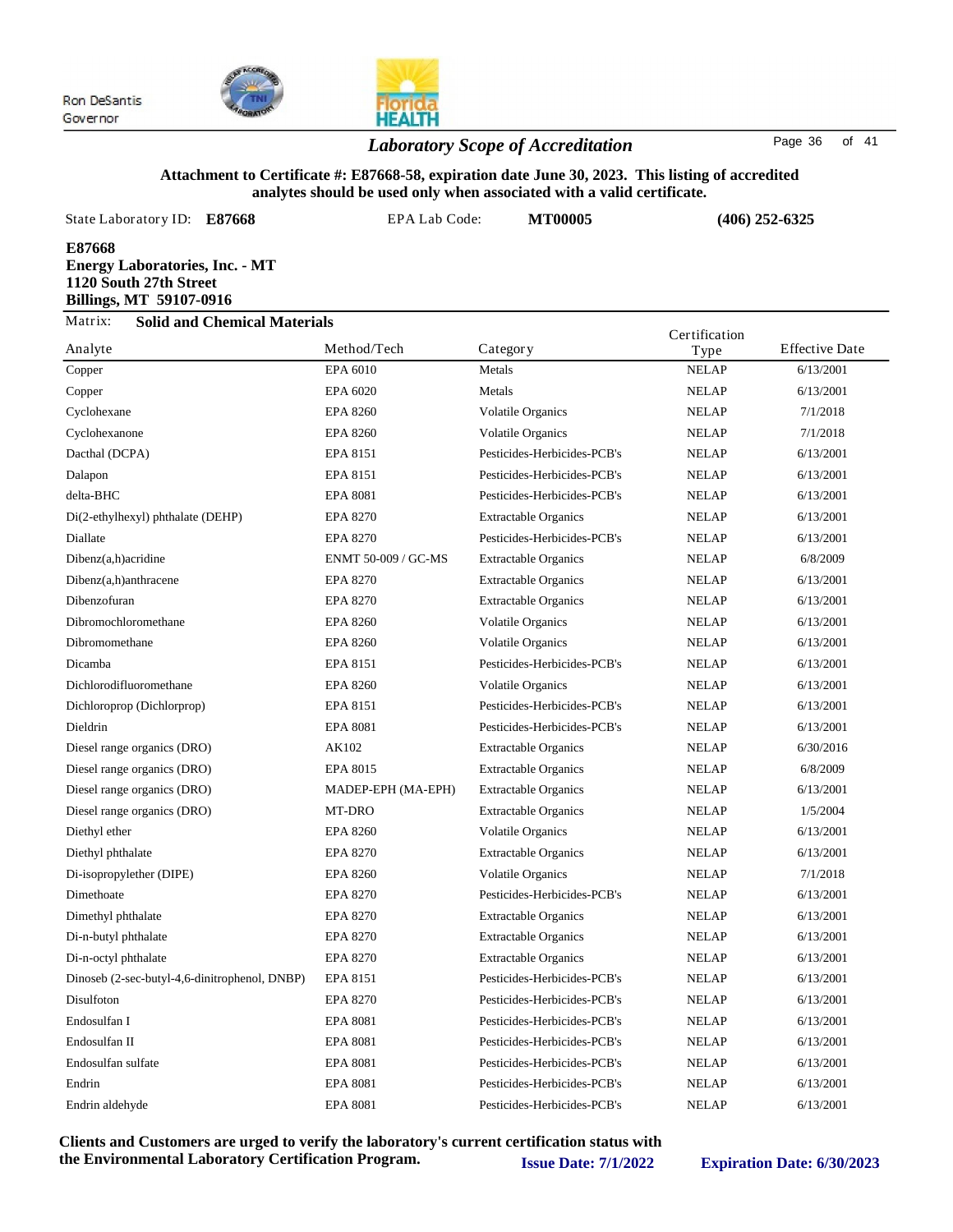

## **HEALTH** *Laboratory Scope of Accreditation* Page <sup>37</sup> of <sup>41</sup>

#### **Attachment to Certificate #: E87668-58, expiration date June 30, 2023. This listing of accredited analytes should be used only when associated with a valid certificate.**

| State Laboratory ID: E87668                                                                          |                                     | EPA Lab Code: |          | <b>MT00005</b> | $(406)$ 252-6325 |                       |
|------------------------------------------------------------------------------------------------------|-------------------------------------|---------------|----------|----------------|------------------|-----------------------|
| E87668<br><b>Energy Laboratories, Inc. - MT</b><br>1120 South 27th Street<br>Billings, MT 59107-0916 |                                     |               |          |                |                  |                       |
| Matrix:                                                                                              | <b>Solid and Chemical Materials</b> |               |          |                | Certification    |                       |
| Analyte                                                                                              |                                     | Method/Tech   | Category |                | Type             | <b>Effective Date</b> |

| <b>NELAP</b><br><b>NELAP</b><br><b>NELAP</b><br><b>NELAP</b><br><b>NELAP</b><br><b>NELAP</b><br><b>NELAP</b><br><b>NELAP</b><br><b>NELAP</b><br><b>NELAP</b><br><b>NELAP</b><br><b>NELAP</b><br><b>NELAP</b> | 1/5/2004<br>6/13/2001<br>6/13/2001<br>6/13/2001<br>6/13/2001<br>6/13/2001<br>6/13/2001<br>6/13/2001<br>6/13/2001<br>6/13/2001<br>1/5/2004 |
|--------------------------------------------------------------------------------------------------------------------------------------------------------------------------------------------------------------|-------------------------------------------------------------------------------------------------------------------------------------------|
|                                                                                                                                                                                                              |                                                                                                                                           |
|                                                                                                                                                                                                              |                                                                                                                                           |
|                                                                                                                                                                                                              |                                                                                                                                           |
|                                                                                                                                                                                                              |                                                                                                                                           |
|                                                                                                                                                                                                              |                                                                                                                                           |
|                                                                                                                                                                                                              |                                                                                                                                           |
|                                                                                                                                                                                                              |                                                                                                                                           |
|                                                                                                                                                                                                              |                                                                                                                                           |
|                                                                                                                                                                                                              |                                                                                                                                           |
|                                                                                                                                                                                                              |                                                                                                                                           |
|                                                                                                                                                                                                              |                                                                                                                                           |
|                                                                                                                                                                                                              | 6/30/2016                                                                                                                                 |
|                                                                                                                                                                                                              | 6/30/2016                                                                                                                                 |
| <b>NELAP</b>                                                                                                                                                                                                 | 6/13/2001                                                                                                                                 |
| <b>NELAP</b>                                                                                                                                                                                                 | 6/13/2001                                                                                                                                 |
| <b>NELAP</b>                                                                                                                                                                                                 | 6/13/2001                                                                                                                                 |
| <b>NELAP</b>                                                                                                                                                                                                 | 6/13/2001                                                                                                                                 |
| <b>NELAP</b>                                                                                                                                                                                                 | 6/13/2001                                                                                                                                 |
| <b>NELAP</b>                                                                                                                                                                                                 | 6/13/2001                                                                                                                                 |
| <b>NELAP</b>                                                                                                                                                                                                 | 6/13/2001                                                                                                                                 |
| <b>NELAP</b>                                                                                                                                                                                                 | 6/13/2001                                                                                                                                 |
| <b>NELAP</b>                                                                                                                                                                                                 | 6/13/2001                                                                                                                                 |
| <b>NELAP</b>                                                                                                                                                                                                 | 6/20/2020                                                                                                                                 |
| <b>NELAP</b>                                                                                                                                                                                                 | 6/13/2001                                                                                                                                 |
| <b>NELAP</b>                                                                                                                                                                                                 | 6/8/2009                                                                                                                                  |
| <b>NELAP</b>                                                                                                                                                                                                 | 6/13/2001                                                                                                                                 |
| <b>NELAP</b>                                                                                                                                                                                                 | 6/13/2001                                                                                                                                 |
| <b>NELAP</b>                                                                                                                                                                                                 | 6/13/2001                                                                                                                                 |
| <b>NELAP</b>                                                                                                                                                                                                 | 6/30/2016                                                                                                                                 |
| <b>NELAP</b>                                                                                                                                                                                                 | 6/13/2001                                                                                                                                 |
| <b>NELAP</b>                                                                                                                                                                                                 | 6/13/2001                                                                                                                                 |
| <b>NELAP</b>                                                                                                                                                                                                 | 6/13/2001                                                                                                                                 |
| <b>NELAP</b>                                                                                                                                                                                                 | 7/1/2018                                                                                                                                  |
| <b>NELAP</b>                                                                                                                                                                                                 | 6/13/2001                                                                                                                                 |
| <b>NELAP</b>                                                                                                                                                                                                 | 6/13/2001                                                                                                                                 |
|                                                                                                                                                                                                              |                                                                                                                                           |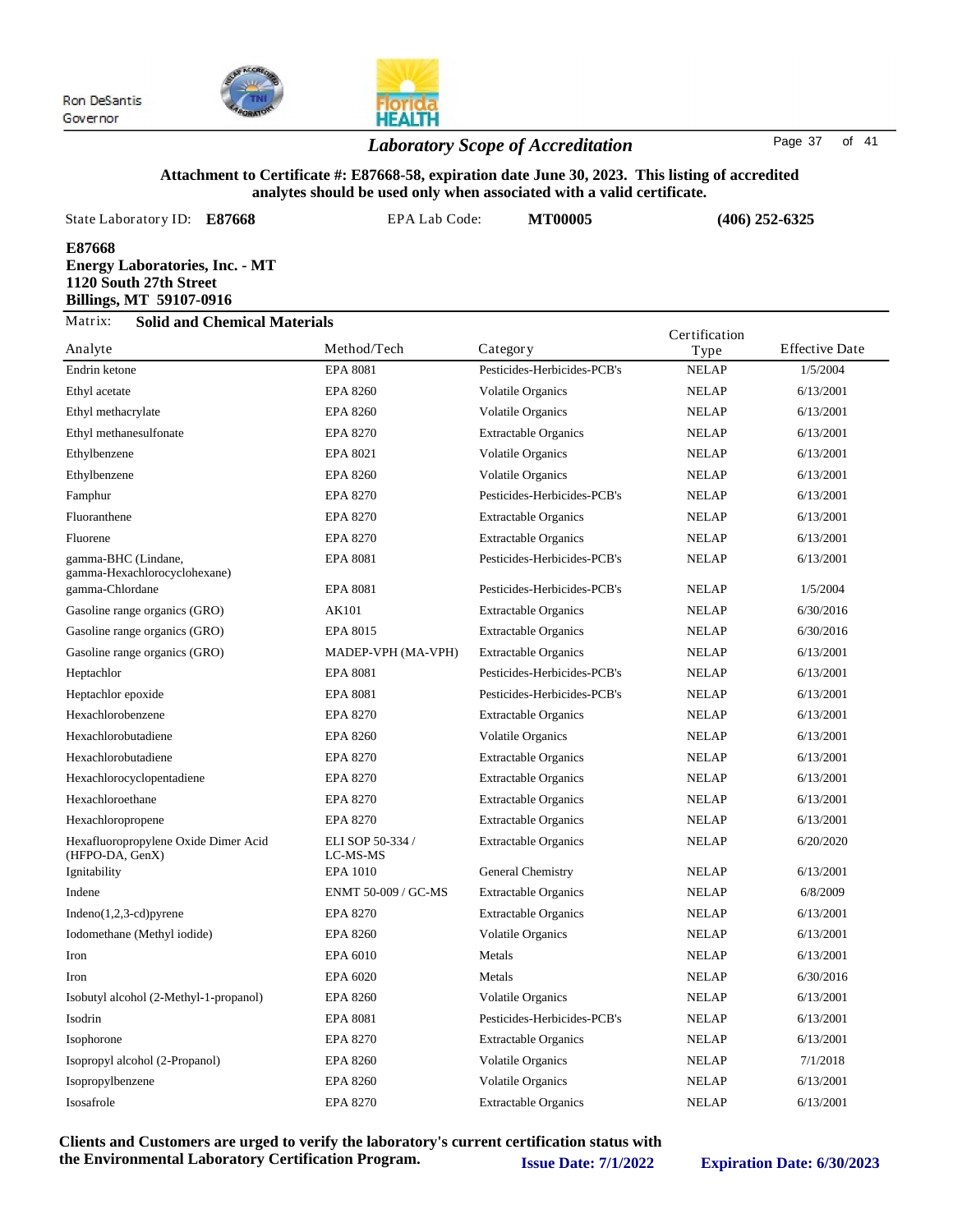

## *Laboratory Scope of Accreditation* Page <sup>38</sup> of <sup>41</sup>

### **Attachment to Certificate #: E87668-58, expiration date June 30, 2023. This listing of accredited analytes should be used only when associated with a valid certificate.**

**HEALTH** 

| State Laboratory ID:                                                                                        | E87668                              | EPA Lab Code: | <b>MT00005</b> | $(406)$ 252-6325      |
|-------------------------------------------------------------------------------------------------------------|-------------------------------------|---------------|----------------|-----------------------|
| E87668<br><b>Energy Laboratories, Inc. - MT</b><br>1120 South 27th Street<br><b>Billings, MT 59107-0916</b> |                                     |               |                |                       |
| Matrix:                                                                                                     | <b>Solid and Chemical Materials</b> |               | Certification  |                       |
| Analyte                                                                                                     | Method/Tech                         | Category      | Type           | <b>Effective Date</b> |
| Lead.                                                                                                       | <b>FPA 6010</b>                     | Metale        | NFI AP         | 6/13/2001             |

|                                      |                      | 0<br>ر -                    | $\mathbf{y}$ |           |
|--------------------------------------|----------------------|-----------------------------|--------------|-----------|
| Lead                                 | EPA 6010             | Metals                      | <b>NELAP</b> | 6/13/2001 |
| Lead                                 | EPA 6020             | Metals                      | <b>NELAP</b> | 6/13/2001 |
| Lithium                              | EPA 6010             | Metals                      | <b>NELAP</b> | 6/13/2001 |
| $m+p$ -Xylenes                       | EPA 8021             | <b>Volatile Organics</b>    | <b>NELAP</b> | 6/17/2014 |
| $m+p$ -Xylenes                       | <b>EPA 8260</b>      | <b>Volatile Organics</b>    | <b>NELAP</b> | 6/17/2014 |
| Magnesium                            | EPA 6010             | Metals                      | <b>NELAP</b> | 6/13/2001 |
| Magnesium                            | EPA 6020             | Metals                      | <b>NELAP</b> | 6/30/2016 |
| Manganese                            | EPA 6010             | Metals                      | <b>NELAP</b> | 6/13/2001 |
| Manganese                            | EPA 6020             | Metals                      | <b>NELAP</b> | 6/13/2001 |
| <b>MCPA</b>                          | EPA 8151             | Pesticides-Herbicides-PCB's | <b>NELAP</b> | 6/13/2001 |
| <b>MCPP</b>                          | EPA 8151             | Pesticides-Herbicides-PCB's | <b>NELAP</b> | 6/13/2001 |
| Mercury                              | EPA 7471             | Metals                      | <b>NELAP</b> | 6/13/2001 |
| Meteoric Water Mobility Procedure    | <b>ASTM E2242-13</b> | General Chemistry           | <b>NELAP</b> | 6/20/2020 |
| Methacrylonitrile                    | <b>EPA 8260</b>      | <b>Volatile Organics</b>    | <b>NELAP</b> | 6/13/2001 |
| Methapyrilene                        | <b>EPA 8270</b>      | <b>Extractable Organics</b> | <b>NELAP</b> | 1/5/2004  |
| Methoxychlor                         | <b>EPA 8081</b>      | Pesticides-Herbicides-PCB's | <b>NELAP</b> | 6/13/2001 |
| Methyl bromide (Bromomethane)        | <b>EPA 8260</b>      | <b>Volatile Organics</b>    | <b>NELAP</b> | 6/13/2001 |
| Methyl chloride (Chloromethane)      | <b>EPA 8260</b>      | Volatile Organics           | <b>NELAP</b> | 6/13/2001 |
| Methyl methacrylate                  | <b>EPA 8260</b>      | Volatile Organics           | <b>NELAP</b> | 6/13/2001 |
| Methyl methanesulfonate              | <b>EPA 8270</b>      | <b>Extractable Organics</b> | <b>NELAP</b> | 1/5/2004  |
| Methyl parathion (Parathion, methyl) | <b>EPA 8270</b>      | Pesticides-Herbicides-PCB's | <b>NELAP</b> | 2/17/2011 |
| Methyl tert-butyl ether (MTBE)       | EPA 8021             | <b>Volatile Organics</b>    | <b>NELAP</b> | 6/13/2001 |
| Methyl tert-butyl ether (MTBE)       | <b>EPA 8260</b>      | <b>Volatile Organics</b>    | <b>NELAP</b> | 6/13/2001 |
| Methylcyclohexane                    | <b>EPA 8260</b>      | <b>Volatile Organics</b>    | <b>NELAP</b> | 7/1/2018  |
| Methylene chloride                   | <b>EPA 8260</b>      | <b>Volatile Organics</b>    | <b>NELAP</b> | 6/13/2001 |
| Molybdenum                           | EPA 6010             | Metals                      | <b>NELAP</b> | 6/13/2001 |
| Molybdenum                           | EPA 6020             | Metals                      | <b>NELAP</b> | 6/17/2014 |
| Naphthalene                          | EPA 8021             | <b>Volatile Organics</b>    | <b>NELAP</b> | 1/24/2005 |
| Naphthalene                          | <b>EPA 8260</b>      | <b>Volatile Organics</b>    | <b>NELAP</b> | 6/13/2001 |
| Naphthalene                          | <b>EPA 8270</b>      | <b>Extractable Organics</b> | <b>NELAP</b> | 6/13/2001 |
| n-Butyl alcohol                      | <b>EPA 8260</b>      | Volatile Organics           | <b>NELAP</b> | 6/13/2001 |
| n-Butylbenzene                       | <b>EPA 8260</b>      | Volatile Organics           | <b>NELAP</b> | 6/13/2001 |
| n-Decane                             | <b>EPA 8270</b>      | <b>Extractable Organics</b> | <b>NELAP</b> | 7/1/2018  |
| n-Hexane                             | <b>EPA 8260</b>      | Volatile Organics           | <b>NELAP</b> | 7/1/2018  |
| Nickel                               | EPA 6010             | Metals                      | <b>NELAP</b> | 6/13/2001 |
| Nickel                               | EPA 6020             | Metals                      | <b>NELAP</b> | 6/13/2001 |
|                                      |                      |                             |              |           |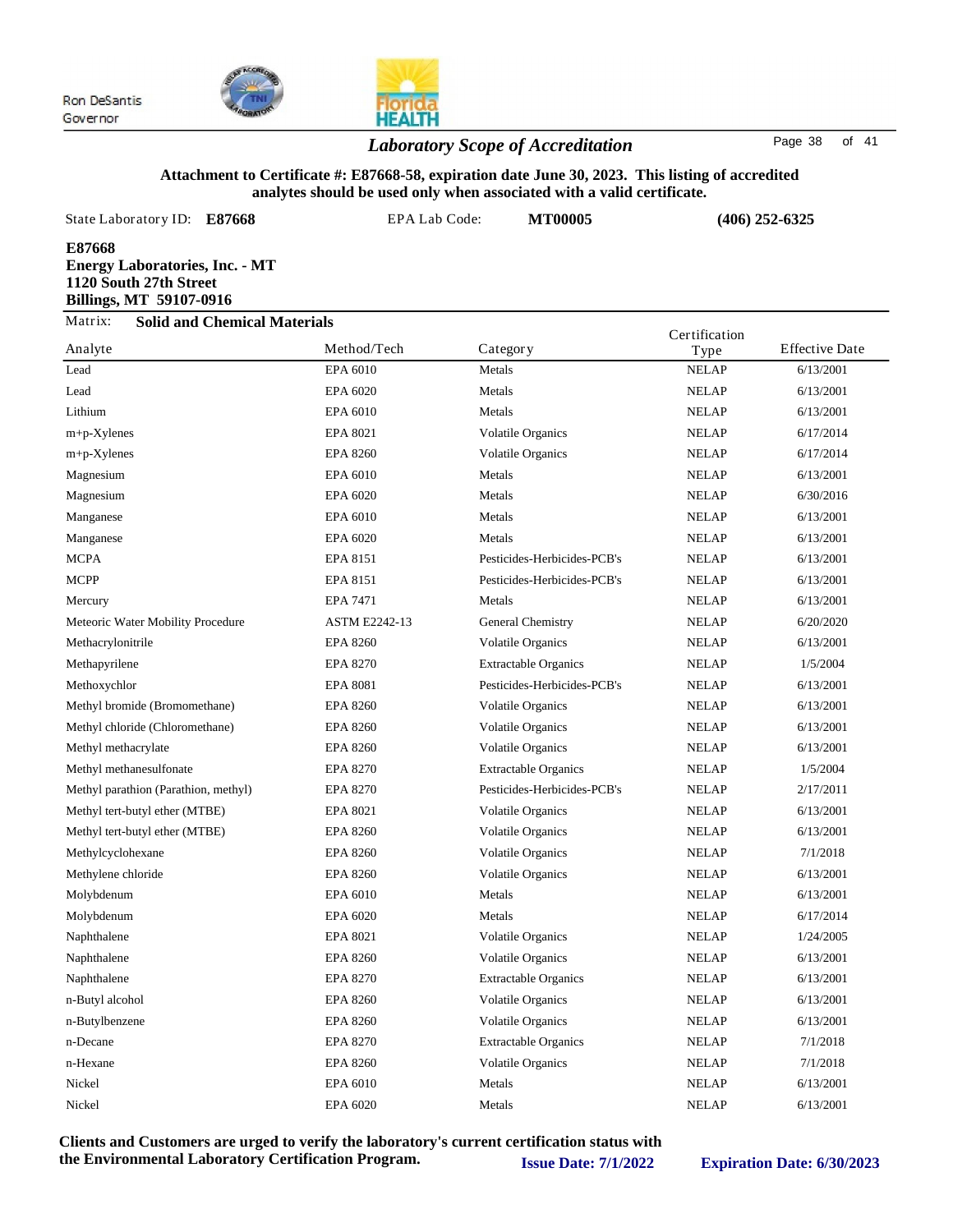

## *Laboratory Scope of Accreditation* Page <sup>39</sup> of <sup>41</sup>

**HEALTH** 

### **Attachment to Certificate #: E87668-58, expiration date June 30, 2023. This listing of accredited analytes should be used only when associated with a valid certificate.**

| State Laboratory ID:                                                                                        | E87668                              | EPA Lab Code: | <b>MT00005</b>    | $(406)$ 252-6325 |                       |
|-------------------------------------------------------------------------------------------------------------|-------------------------------------|---------------|-------------------|------------------|-----------------------|
| E87668<br><b>Energy Laboratories, Inc. - MT</b><br>1120 South 27th Street<br><b>Billings, MT 59107-0916</b> |                                     |               |                   |                  |                       |
| Matrix:                                                                                                     | <b>Solid and Chemical Materials</b> |               |                   | Certification    |                       |
| Analyte                                                                                                     |                                     | Method/Tech   | Category          | Type             | <b>Effective Date</b> |
| Nitrate                                                                                                     |                                     | EPA 9056      | General Chemistry | <b>NELAP</b>     | 7/1/2018              |

| $\ldots$ $\ldots$                                                                   |                                          | $\mathbf{u} \cdot \mathbf{v}$ | $\mathbf{1}$ y p $\sim$ |           |
|-------------------------------------------------------------------------------------|------------------------------------------|-------------------------------|-------------------------|-----------|
| Nitrate                                                                             | <b>EPA 9056</b>                          | General Chemistry             | <b>NELAP</b>            | 7/1/2018  |
| Nitrite                                                                             | EPA 9056                                 | General Chemistry             | <b>NELAP</b>            | 7/1/2018  |
| Nitrobenzene                                                                        | <b>EPA 8270</b>                          | <b>Extractable Organics</b>   | <b>NELAP</b>            | 6/13/2001 |
| n-Nitrosodimethylamine                                                              | <b>EPA 8270</b>                          | <b>Extractable Organics</b>   | <b>NELAP</b>            | 6/13/2001 |
| n-Nitrosodi-n-propylamine                                                           | <b>EPA 8270</b>                          | <b>Extractable Organics</b>   | <b>NELAP</b>            | 6/13/2001 |
| n-Nitrosodiphenylamine                                                              | <b>EPA 8270</b>                          | <b>Extractable Organics</b>   | <b>NELAP</b>            | 6/13/2001 |
| n-Nitrosopyrrolidine                                                                | <b>EPA 8270</b>                          | <b>Extractable Organics</b>   | <b>NELAP</b>            | 6/13/2001 |
| n-Octadecane                                                                        | <b>EPA 8270</b>                          | <b>Extractable Organics</b>   | <b>NELAP</b>            | 7/1/2018  |
| n-Propylbenzene                                                                     | <b>EPA 8260</b>                          | <b>Volatile Organics</b>      | <b>NELAP</b>            | 6/13/2001 |
| 0,0,0-Triethyl phosphorothioate                                                     | <b>EPA 8270</b>                          | Pesticides-Herbicides-PCB's   | <b>NELAP</b>            | 6/13/2001 |
| o-Xylene                                                                            | EPA 8021                                 | <b>Volatile Organics</b>      | <b>NELAP</b>            | 6/17/2014 |
| o-Xylene                                                                            | <b>EPA 8260</b>                          | <b>Volatile Organics</b>      | <b>NELAP</b>            | 6/17/2014 |
| Parathion, ethyl                                                                    | <b>EPA 8270</b>                          | Pesticides-Herbicides-PCB's   | <b>NELAP</b>            | 7/1/2018  |
| Pentachlorobenzene                                                                  | <b>EPA 8270</b>                          | <b>Extractable Organics</b>   | <b>NELAP</b>            | 6/13/2001 |
| Pentachloroethane                                                                   | <b>EPA 8260</b>                          | <b>Volatile Organics</b>      | <b>NELAP</b>            | 6/13/2001 |
| Pentachlorophenol                                                                   | EPA 8151                                 | Pesticides-Herbicides-PCB's   | <b>NELAP</b>            | 6/13/2001 |
| Pentachlorophenol                                                                   | <b>EPA 8270</b>                          | <b>Extractable Organics</b>   | <b>NELAP</b>            | 6/13/2001 |
| Perfluorobutane Sulfonate (PFBS, Perfluorobutane ELI SOP 50-334 /<br>Sulfonic Acid) | LC-MS-MS                                 | <b>Extractable Organics</b>   | <b>NELAP</b>            | 6/20/2020 |
| Perfluorobutanoate (PFBA, Perfluorobutanoic<br>Acid)                                | ELI SOP 50-334 /<br>LC-MS-MS             | Extractable Organics          | <b>NELAP</b>            | 6/20/2020 |
| Perfluorodecane sulfonate (PFDS, perfluorodecane ELI SOP 50-334 /<br>sulfonic acid) | LC-MS-MS                                 | <b>Extractable Organics</b>   | <b>NELAP</b>            | 6/20/2020 |
| Perfluorodecanoate (PFDA, Perfluorodecanoic<br>Acid)                                | ELI SOP 50-334 /<br>LC-MS-MS             | <b>Extractable Organics</b>   | <b>NELAP</b>            | 6/20/2020 |
| Perfluorododecanoate (PFDoA,<br>Pefluorododecanoic Acid)                            | ELI SOP 50-334 /<br>LC-MS-MS             | <b>Extractable Organics</b>   | <b>NELAP</b>            | 6/20/2020 |
| Perfluoroheptane Sulfonate (PFHpS,<br>Perfluoroheptane Sulfonic Acid)               | ELI SOP 50-334 /<br>LC-MS-MS             | <b>Extractable Organics</b>   | <b>NELAP</b>            | 6/20/2020 |
| Perfluoroheptanoate (PFHpA, Perfluoroheptanoic ELI SOP 50-334 /<br>Acid)            | LC-MS-MS                                 | <b>Extractable Organics</b>   | <b>NELAP</b>            | 6/20/2020 |
| Perfluorohexane Sulfonic Acid (PFHxS,<br>Perfluorohexane Sulfonate)                 | ELI SOP 50-334 /<br>LC-MS-MS             | <b>Extractable Organics</b>   | <b>NELAP</b>            | 6/20/2020 |
| Perfluorohexanoate (PFHxA, Perfluorohexanoic<br>Acid)                               | ELI SOP 50-334 /<br>LC-MS-MS             | <b>Extractable Organics</b>   | <b>NELAP</b>            | 6/20/2020 |
| Perfluorononane Sulfonic Acid (PFNS,<br>Perfluorononane Sulfonate)                  | ELI SOP 50-334 /<br>LC-MS-MS             | <b>Extractable Organics</b>   | <b>NELAP</b>            | 6/20/2020 |
| Perfluorononanoate (PFNA, Perfluorononanoic                                         | ELI SOP 50-334 /                         | <b>Extractable Organics</b>   | <b>NELAP</b>            | 6/20/2020 |
| Acid)<br>Perfluorooctane sulfonamide (PFOSA)                                        | LC-MS-MS<br>ELI SOP 50-334 /<br>LC-MS-MS | <b>Extractable Organics</b>   | <b>NELAP</b>            | 6/20/2020 |
| Perfluorooctane Sulfonic Acid (PFOS,<br>Perfluoro-octane Sulfonate)                 | ELI SOP 50-334 /<br>LC-MS-MS             | <b>Extractable Organics</b>   | <b>NELAP</b>            | 6/20/2020 |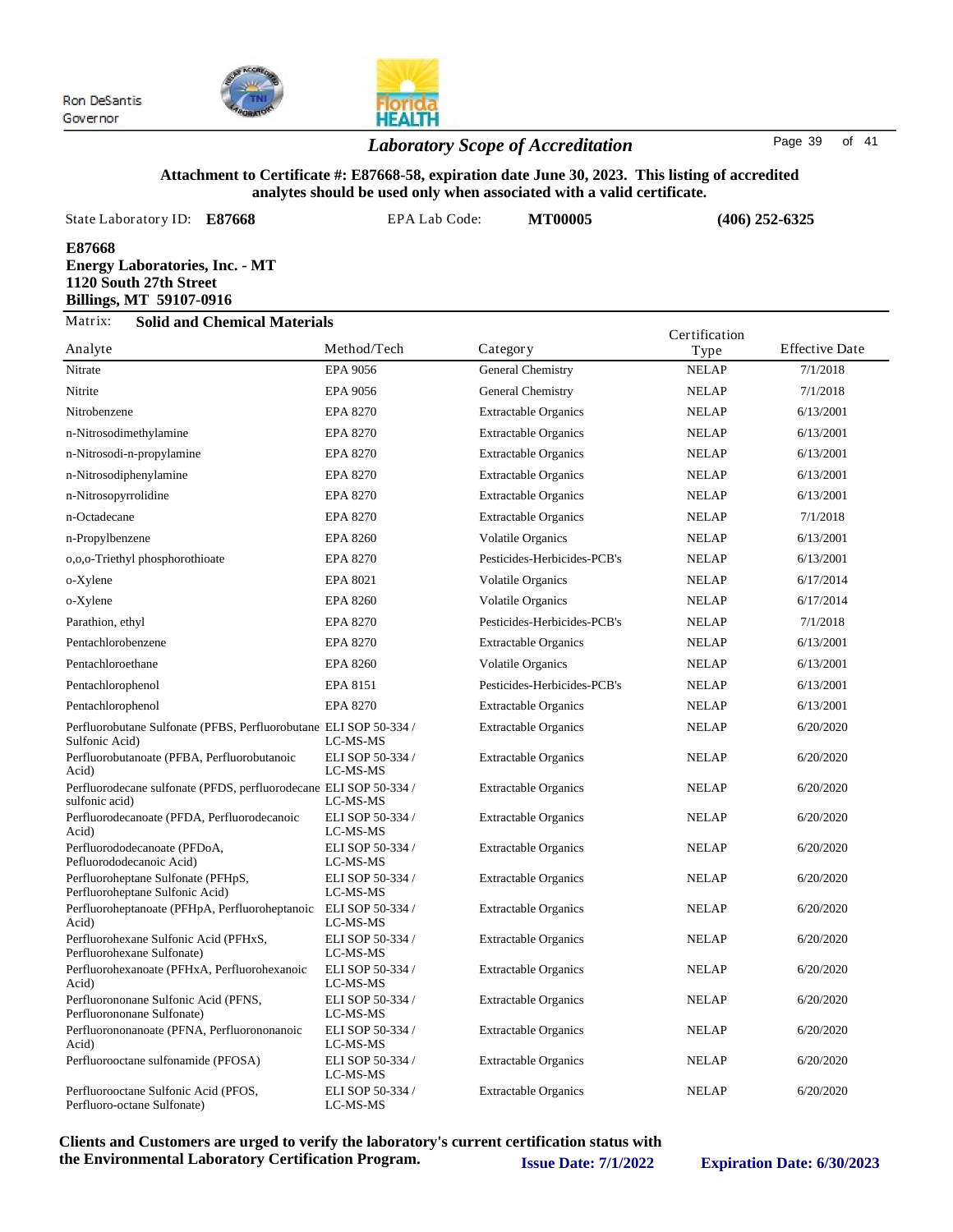

## *Laboratory Scope of Accreditation* Page <sup>40</sup> of <sup>41</sup>

#### **Attachment to Certificate #: E87668-58, expiration date June 30, 2023. This listing of accredited analytes should be used only when associated with a valid certificate.**

| State Laboratory ID:<br>E87668                                                                       | EPA Lab Code:                | <b>MT00005</b>              |               | $(406)$ 252-6325      |
|------------------------------------------------------------------------------------------------------|------------------------------|-----------------------------|---------------|-----------------------|
| E87668<br><b>Energy Laboratories, Inc. - MT</b><br>1120 South 27th Street<br>Billings, MT 59107-0916 |                              |                             |               |                       |
| Matrix:<br><b>Solid and Chemical Materials</b>                                                       |                              |                             | Certification |                       |
| Analyte                                                                                              | Method/Tech                  | Category                    | Type          | <b>Effective Date</b> |
| Perfluoro-octanoate (PFOA, Perfluoro-octanoic<br>Acid)                                               | ELI SOP 50-334 /<br>LC-MS-MS | <b>Extractable Organics</b> | <b>NELAP</b>  | 6/20/2020             |

| Perfluoro-octanoate (PFOA, Perfluoro-octanoic<br>Acid)                        | ELI SOP 50-334 /<br>LC-MS-MS | <b>Extractable Organics</b> | <b>NELAP</b> | 6/20/2020 |
|-------------------------------------------------------------------------------|------------------------------|-----------------------------|--------------|-----------|
| Perfluoropentane Sulfonic Acid (PFPeS,                                        | ELI SOP 50-334 /             | <b>Extractable Organics</b> | <b>NELAP</b> | 6/20/2020 |
| Perfluoropentane Sulfonate)<br>Perfluoropentanoate (PFPeA, Perfluoropentanoic | LC-MS-MS<br>ELI SOP 50-334 / | <b>Extractable Organics</b> | <b>NELAP</b> | 6/20/2020 |
| Acid)                                                                         | LC-MS-MS                     |                             |              |           |
| Perfluorotetradecanoate (PFTeDA,<br>perfluorotetradecanoic acid)              | ELI SOP 50-334 /<br>LC-MS-MS | <b>Extractable Organics</b> | <b>NELAP</b> | 6/20/2020 |
| Perfluorotridecanoate (PFTriA,<br>perfluorotridecanoic acid)                  | ELI SOP 50-334 /<br>LC-MS-MS | <b>Extractable Organics</b> | <b>NELAP</b> | 6/20/2020 |
| Perfluoroundecanoic acid (PFUDA,<br>Perfluoroundecanoate)                     | ELI SOP 50-334 /<br>LC-MS-MS | <b>Extractable Organics</b> | <b>NELAP</b> | 6/20/2020 |
| pН                                                                            | EPA 9045                     | General Chemistry           | <b>NELAP</b> | 6/13/2001 |
| Phenanthrene                                                                  | <b>EPA 8270</b>              | <b>Extractable Organics</b> | <b>NELAP</b> | 6/13/2001 |
| Phenol                                                                        | <b>EPA 8270</b>              | <b>Extractable Organics</b> | <b>NELAP</b> | 6/13/2001 |
| Phorate                                                                       | <b>EPA 8270</b>              | Pesticides-Herbicides-PCB's | <b>NELAP</b> | 6/13/2001 |
| Phosphorus, total                                                             | EPA 6010                     | Metals                      | <b>NELAP</b> | 6/17/2014 |
| Picloram                                                                      | EPA 8151                     | Pesticides-Herbicides-PCB's | <b>NELAP</b> | 6/13/2001 |
| p-Isopropyltoluene                                                            | <b>EPA 8260</b>              | <b>Volatile Organics</b>    | <b>NELAP</b> | 6/13/2001 |
| Potassium                                                                     | EPA 6010                     | Metals                      | <b>NELAP</b> | 6/13/2001 |
| Propionitrile (Ethyl cyanide)                                                 | EPA 8260                     | <b>Volatile Organics</b>    | <b>NELAP</b> | 6/13/2001 |
| Pyrene                                                                        | <b>EPA 8270</b>              | <b>Extractable Organics</b> | <b>NELAP</b> | 6/13/2001 |
| Pyridine                                                                      | <b>EPA 8270</b>              | <b>Extractable Organics</b> | <b>NELAP</b> | 6/13/2001 |
| Quinoline                                                                     | ENMT 50-009 / GC-MS          | <b>Extractable Organics</b> | <b>NELAP</b> | 6/8/2009  |
| Reactive Cyanide                                                              | EPA 7.3.3.2                  | General Chemistry           | <b>NELAP</b> | 6/13/2001 |
| Reactive sulfide                                                              | EPA 7.3.4.2                  | General Chemistry           | <b>NELAP</b> | 6/13/2001 |
| Residual Range Organics (RRO)                                                 | AK103                        | <b>Extractable Organics</b> | <b>NELAP</b> | 6/30/2016 |
| Safrole                                                                       | <b>EPA 8270</b>              | <b>Extractable Organics</b> | <b>NELAP</b> | 6/13/2001 |
| sec-Butylbenzene                                                              | <b>EPA 8260</b>              | <b>Volatile Organics</b>    | <b>NELAP</b> | 6/13/2001 |
| Selenium                                                                      | EPA 6010                     | Metals                      | <b>NELAP</b> | 6/13/2001 |
| Selenium                                                                      | EPA 6020                     | Metals                      | <b>NELAP</b> | 6/17/2014 |
| Silica as SiO <sub>2</sub>                                                    | EPA 6010                     | Metals                      | <b>NELAP</b> | 6/17/2014 |
| Silicon                                                                       | EPA 6010                     | Metals                      | <b>NELAP</b> | 6/13/2001 |
| Silver                                                                        | EPA 6010                     | Metals                      | <b>NELAP</b> | 6/13/2001 |
| Silver                                                                        | EPA 6020                     | Metals                      | <b>NELAP</b> | 6/13/2001 |
| Silvex $(2,4,5-TP)$                                                           | EPA 8151                     | Pesticides-Herbicides-PCB's | <b>NELAP</b> | 6/13/2001 |
| Sodium                                                                        | EPA 6010                     | Metals                      | <b>NELAP</b> | 6/13/2001 |
| Sodium                                                                        | EPA 6020                     | Metals                      | <b>NELAP</b> | 6/30/2016 |
| Strontium                                                                     | EPA 6010                     | Metals                      | <b>NELAP</b> | 6/13/2001 |
| Strontium                                                                     | EPA 6020                     | Metals                      | <b>NELAP</b> | 6/17/2014 |